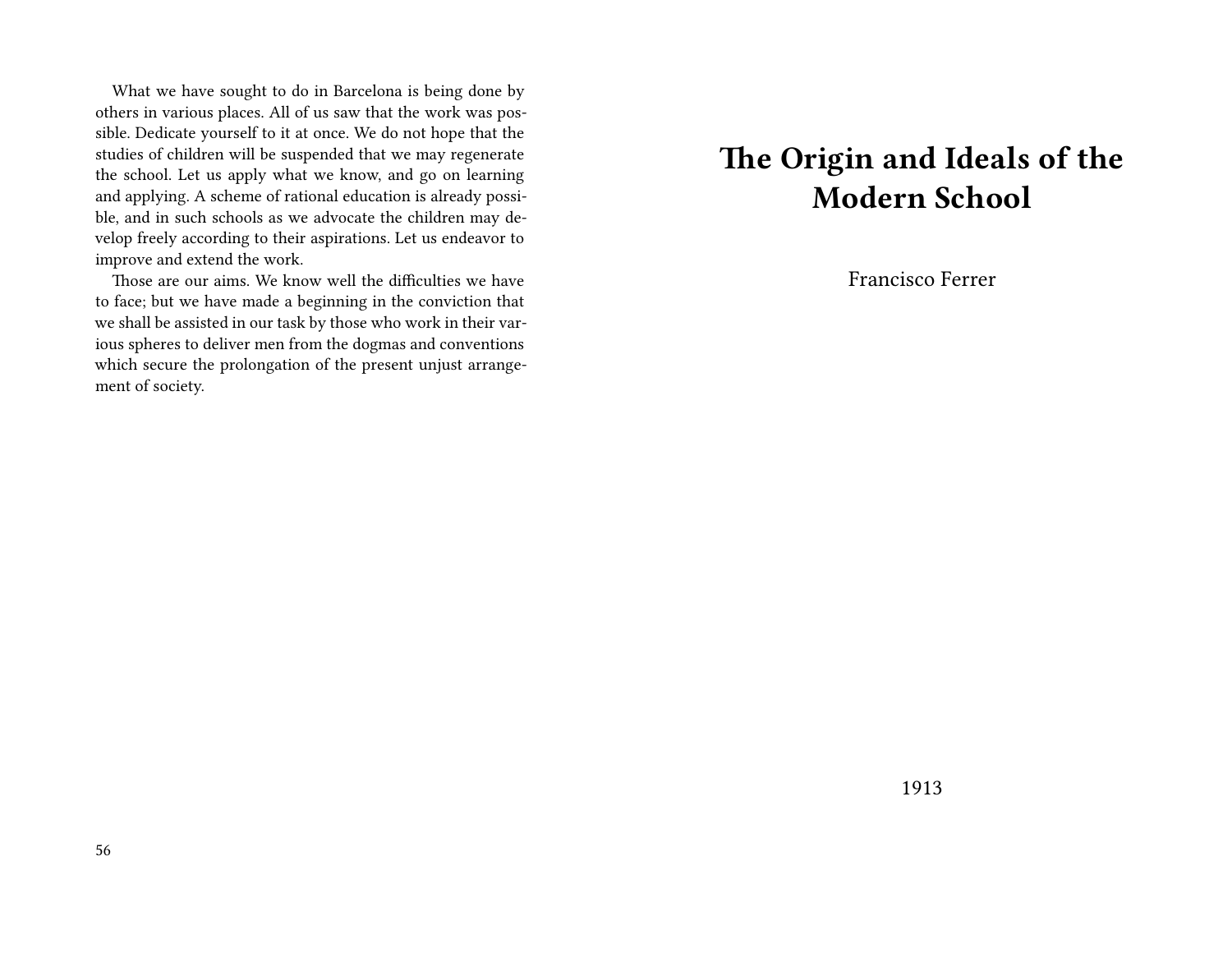one life they have. Society fears such men; you cannot expect it to set up a system of education which will produce them.

What, then, is our mission? What is the policy we contribute to the reform of the school?

Let us follow closely the work of the experts who are engaged in the study of the child, and let us endeavor to find a way of applying their principles to the education we seek to establish, aiming at an increasingly complete emancipation of the individual. But how are we to do this? By putting our hand energetically to the work, by promoting the establishment of new schools in which, as far as possible, there shall rule this spirit of freedom which, we feel, will colour the whole education of the future.

We have already had proof that it leads to excellent results. We can destroy whatever there is in the actual school that savours of violence, all the artificial devices by which the children are estranged from nature and life, the intellectual and moral discipline which has been used to impose ready-made thoughts, all beliefs which deprave and enervate the will. Without fear of injury we may place the child in a proper and natural environment, in which it will find itself in contact with all that it loves, and where vital impressions will be substituted for the wearisome reading of books. If we do no more than this, we shall have done much towards the emancipation of the child.

In such an environment we may freely make use of the data of science and work with profit. It is true that we could not realise all our hopes; that often we shall find ourselves compelled, from lack of knowledge, to use the wrong means. But we shall be sustained by the confident feeling that, without having achieved our entire aim, we shall have done a great deal more than is being done by the actual school. I would rather have the free spontaneity of a child who knows nothing than the verbal knowledge and intellectual deformation of one that has experienced the existing system of education.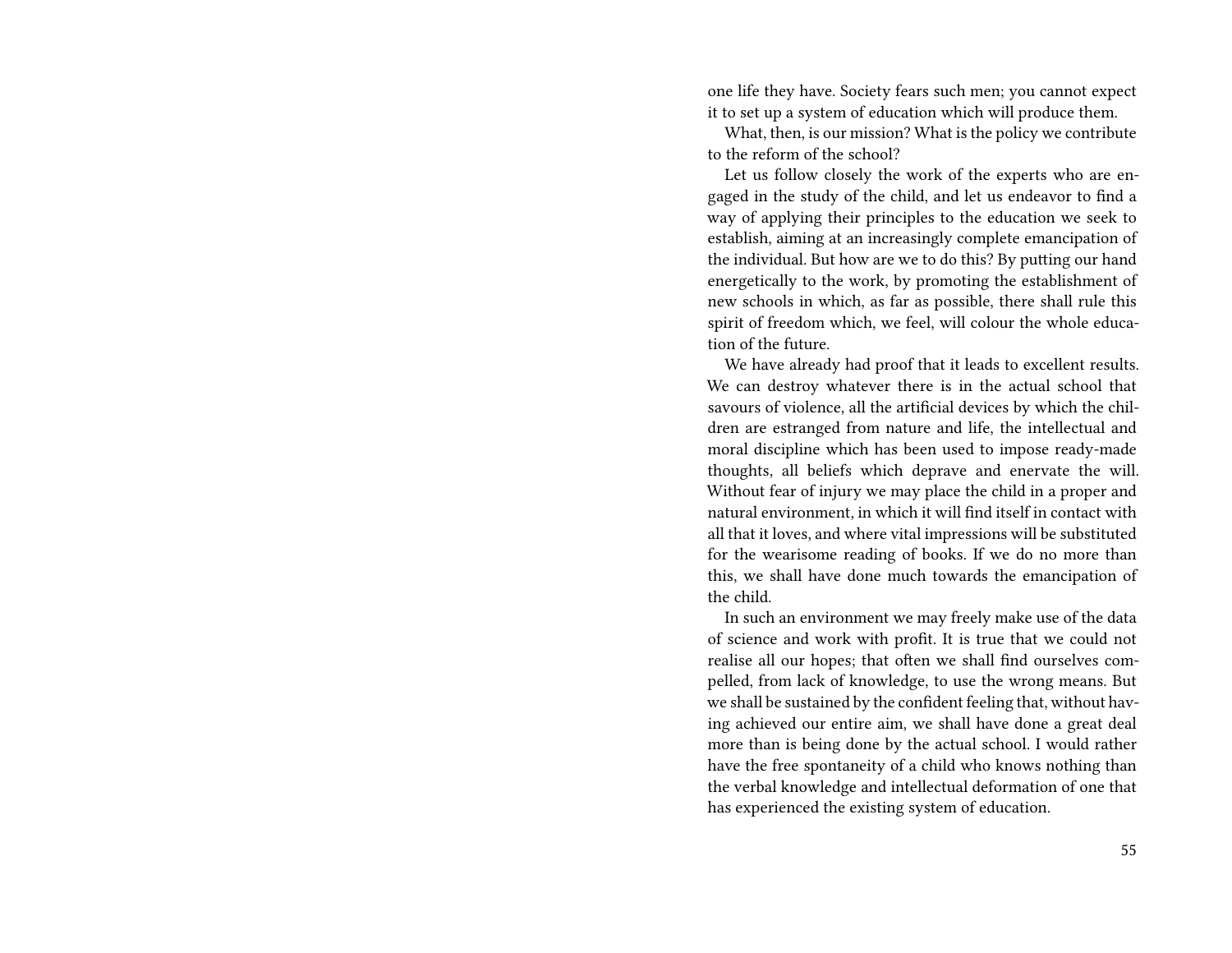powers and is content to support them in their manifestations. But nothing is easier than to alter the meaning of education, and nothing more difficult than to respect it. The teacher is always imposing, compelling, and using violence; the true educator is the man who does not impose his own ideas and will on the child, but appeals to its own energies.

From this we can understand how easily education is conducted, and how light is the task of those who seek to dominate the individual. The best conceivable methods become in their hands so many new and more effective means of despotism. Our ideal is that of science; we appeal to it in demanding the power to educate the child by fostering its development and procuring a satisfaction of its needs as they manifest themselves.

We are convinced that the education of the future will be entirely spontaneous. It is plain that we cannot wholly realise this, but the evolution of methods in the direction of a broader comprehension of life and the fact that all improvement involves the suppression of violence indicate that we are on solid ground when we look to science for the liberation of the child.

Is this the ideal of those who actually control the scholastic system? Is this what they propose to bring about? Are they eager to abandon violence? Only in the sense that they employ new and more effective methods to attain the same end — that is to say, the formation of individuals who will accept all the conventions, all the prejudices, and all the untruths on which society is based.

We do not hesitate to say that we want men who will continue unceasingly to develop; men who are capable of constantly destroying and renewing their surroundings and renewing themselves; men whose intellectual independence is their supreme power, which they will yield to none; men always disposed for things that are better, eager for the triumph of new ideas, anxious to crowd many lives into the

#### **Contents**

| Introduction                                          | 5  |
|-------------------------------------------------------|----|
| Chapter I. The Birth of My Ideals                     | 10 |
| <b>Chapter II. Mlle. Meunier</b>                      | 15 |
| <b>Chapter III. I Accept The Responsibility</b>       | 19 |
| <b>Chapter IV. The Early Programme</b>                | 25 |
| Chapter V. The Co-education of the Sexes              | 31 |
| <b>Chapter VI. Co-education of the Social Classes</b> | 38 |
| <b>Chapter VII. School Hygiene</b>                    | 44 |
| <b>Chapter VIII. The Teachers</b>                     | 46 |
| Chapter IX. The Reform of the School                  | 48 |
| <b>Chapter X. No Reward or Punishment</b>             | 57 |
| Chapter XI. The General Public and the Library        | 62 |
| <b>Chapter XII. Sunday Lectures</b>                   | 73 |
| <b>Chapter XIII. The Results</b>                      | 76 |
| <b>Chapter XIV. A Defensive Chapter</b>               | 81 |
|                                                       | 84 |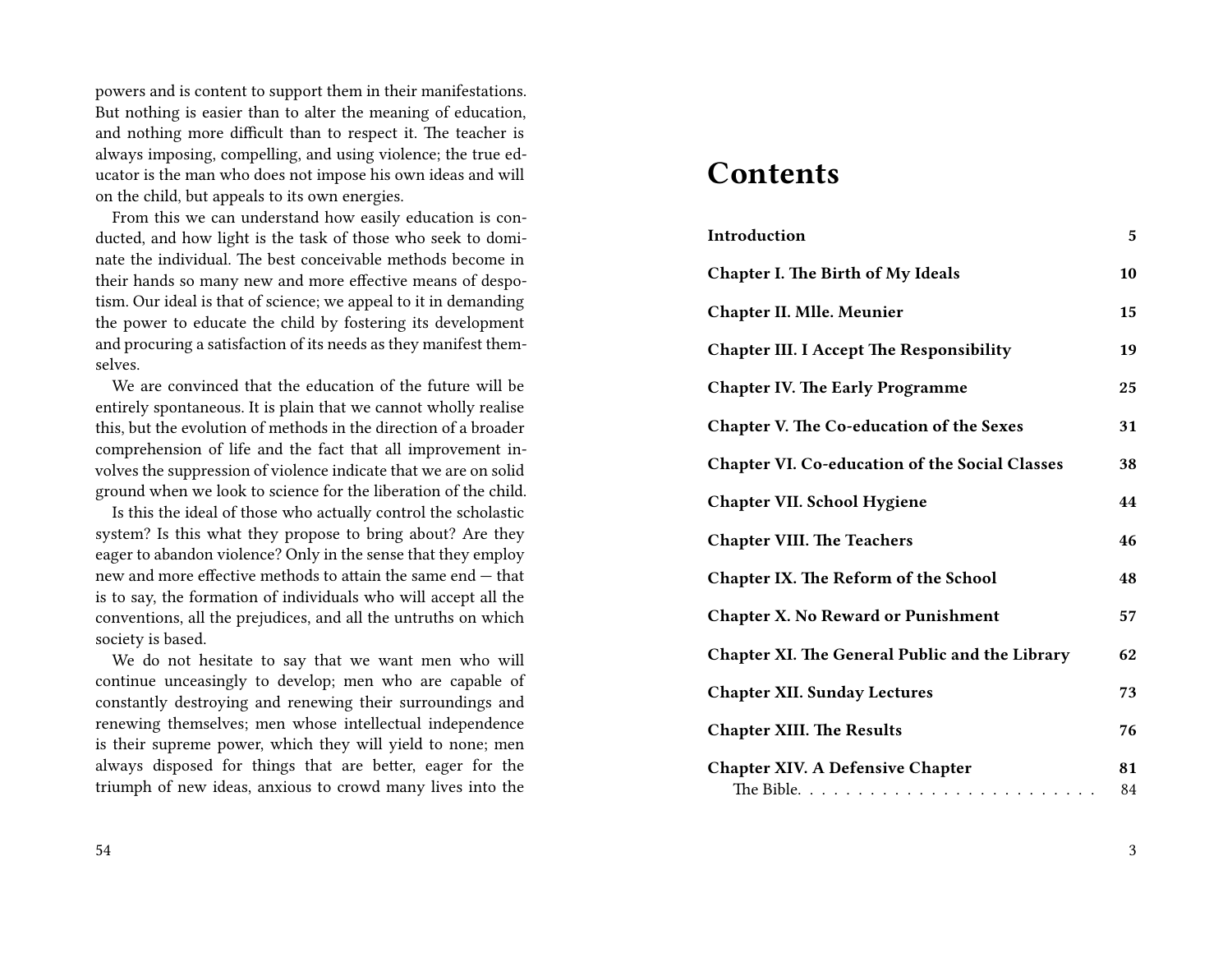|                                                                          | 85  |
|--------------------------------------------------------------------------|-----|
| List of the pupils in the modern school during the<br>first three years. | 90  |
|                                                                          |     |
| Chapter XV. The Ingenuousness of the Child                               | 91  |
| Chapter XVI. The "Bulletin"                                              | 98  |
| <b>Chapter XVII. The Closing of the Modern School</b>                    | 104 |
| Epilogue by J. M.                                                        | 109 |

work of genius. But things have happened just as if the actual scheme of education corresponded to some vast and deliberate conception: it could not have been done better. To attain it teachers have inspired themselves solely with the principles of discipline and authority, which always appeal to social organisers; such men have only one clear idea and one will — the children must learn to obey, to believe and to think according to the prevailing social dogmas. If this were the aim, education could not be other than we find it to-day. There is no question of promoting the spontaneous development of the child's faculties, or encouraging it to seek freely the satisfaction of its physical, intellectual, and moral needs. There is question only of imposing ready-made ideas on it, of preventing it from ever thinking otherwise than is required for the maintenance of existing social institutions — of making it, in a word, an individual rigorously adapted to the social mechanism.

It cannot be expected that this kind of education will have any influence on the progress of humanity. I repeat that it is merely an instrument of domination in the hands of the ruling classes, who have never sought to uplift the individual, and it is quite useless to expect any good from the schools of the present day. What they have done up to the present they will continue to do in the future. There is no reason whatever why they should adopt a different system; they have resolved to use education for their purposes, and they will take advantage of every improvement of it. If only they preserve the spirit of the school and the authoritative discipline which rules it, every innovation will tend to their advantage. For this they will keep a constant watch, and take care that their interests are secured.

I would fix the attention of my readers on this point: the whole value of education consists in respect for the physical, intellectual, and moral faculties of the child. As in science, the only possible demonstration is demonstration by facts; education is not worthy of the name unless it be stripped of all dogmatism, and unless it leaves to the child the direction of its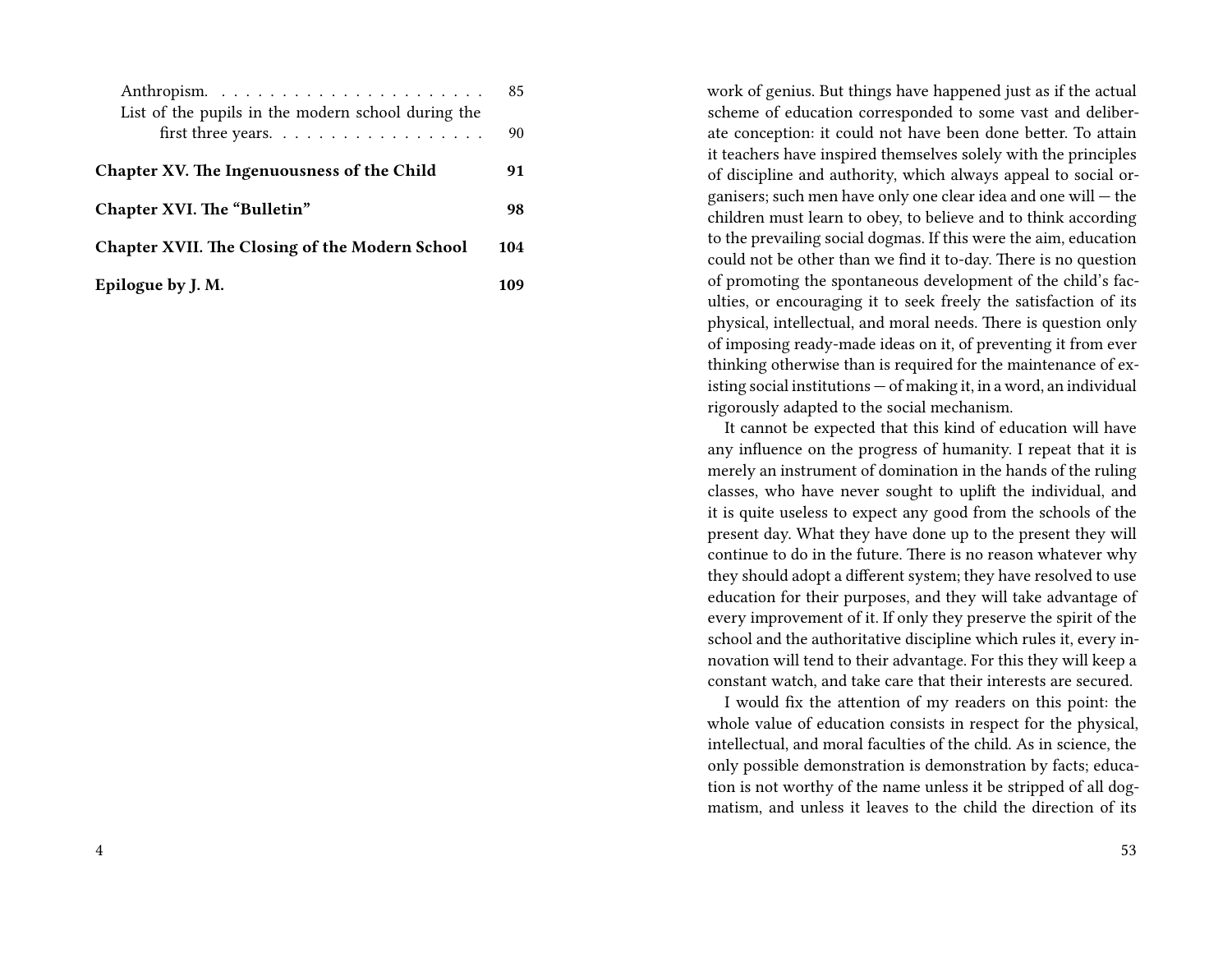these become rarer and rarer, and the positivism of the age is very severe in raising doubts as to the real intentions of those who govern us.

And just as they contrived to adapt themselves when the necessity arose, and prevented education from becoming a danger, they also succeeded in organising the school in accord with the new scientific ideas in such a way that nothing should endanger their supremacy. These ideas are difficult to accept, and one needs to keep a sharp lookout for successful methods and how things are arranged so as to avoid verbal traps. How much has been, and is, expected of education! Most progressive people expect everything of it, and, until recent years, many did not understand that instruction alone leads to illusions. Much of the knowledge actually imparted in schools is useless; and the hope of reformers has been void because the organisation of the school, instead of serving an ideal purpose, has become one of the most powerful instruments of servitude in the hands of the ruling class. The teachers are merely conscious or unconsious organs of their will, and have been trained on their principles. From their tenderest years, and more drastically than anybody, they have endured the discipline of authority. Very few have escaped this despotic domination; they are generally powerless against it, because they are oppressed by the scholastic organisation to such an extent that they have nothing to do but obey. It is unnecessary here to describe that organisation. One word will suffice to characterise it — Violence. The school dominates the children physically, morally, and intellectually, in order to control the development of their faculties in the way desired, and deprives them of contact with nature in order to modify them as required. This is the explanation of the failure; the eagerness of the ruling class to control education and the bankruptcy of the hopes of reformers. "Education" means in practice domination or domestication. I do not imagine that these systems have been put together with the deliberate aim of securing the desired results. That would be a

#### **Introduction**

October 12, 1909, Francisco Ferrer y Guardia was shot in the trenches of the Montjuich Fortress at Barcelona. A Military Council had found him guilty of being "head of the insurrection" which had, a few months before, lit the flame of civil war in the city and province. The clergy had openly petitioned the Spanish Premier, when Ferrer was arrested, to look to the Modern School and its founder for the source of the revolutionary feeling; and the Premier had, instead of rebuking them, promised to do so. When Ferrer was arrested the prosecution spent many weeks in collecting evidence against him, and granted a free pardon to several men who were implicated in the riot, for testifying against him. These three or four men were the only witnesses out of fifty who would have been heard patiently in a civil court of justice, and even their testimony would at once have crumbled under cross-examination. But there was no cross-examination, and no witnesses were brought before the court. Five weeks were occupied in compiling an enormously lengthy indictment of Ferrer; then twenty-four hours were given to an inexperienced officer, chosen at random, to analyse it and prepare a defence. Evidence sent in Ferrer's favour was confiscated by the police; the witnesses who could have disproved the case against him were kept in custody miles away from Barcelona; and documents which would have tended to show his innocence were refused to the defending officer against the brutal injustice of the proceedings, the military judges found Ferrer guilty, and he was shot.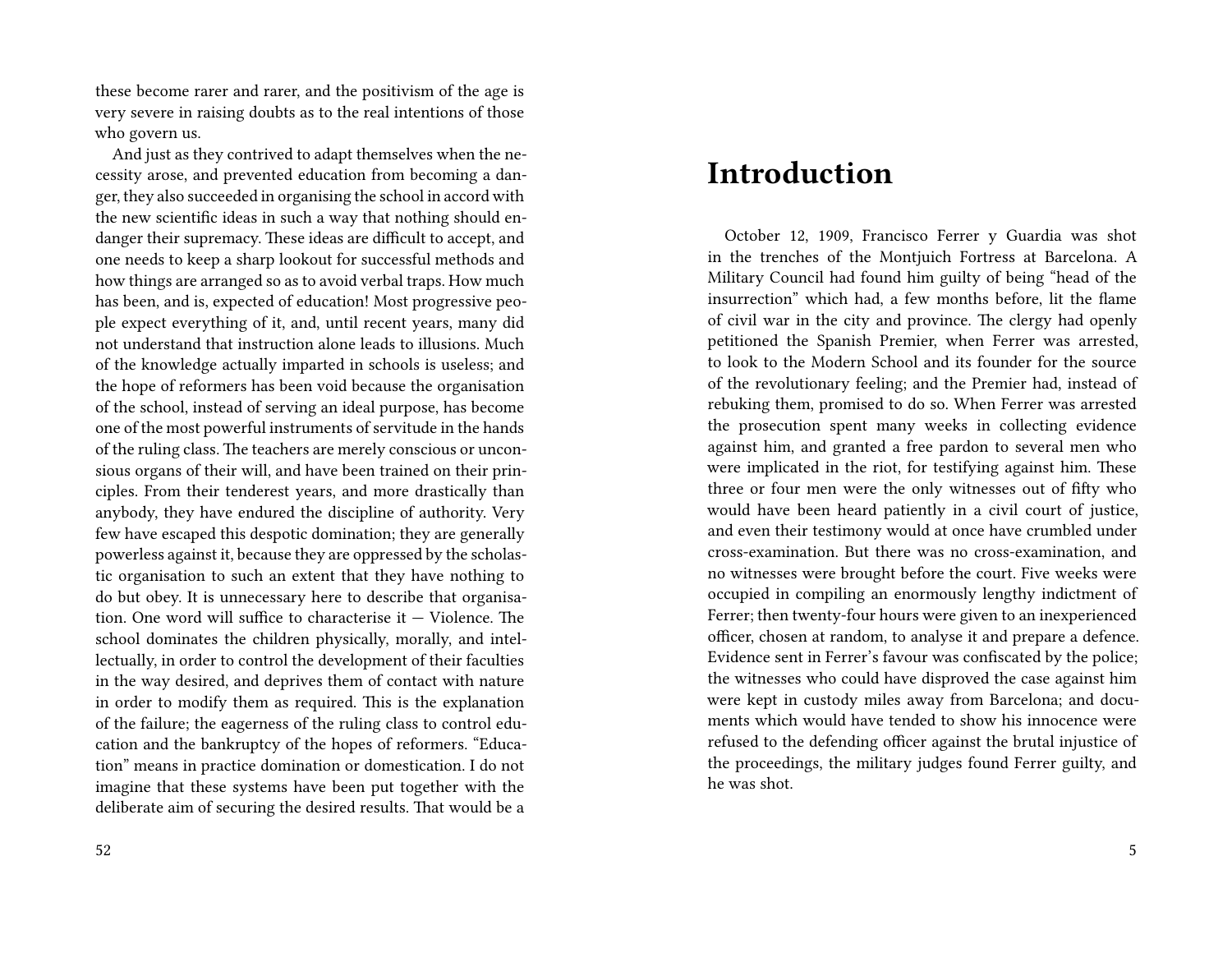Within a month of the judicial murder of Ferrer I put the whole abominable story before the British public. I showed the deep corruption of Church and politics in Spain, and proved that clergy and politicians had conspired to use the gross and pliable machinery of "military justice" to remove a man whose sole aim was to open the eyes of the Spanish people. A prolonged and passionate controversy followed. That controversy has not altered a line of my book. Mr. William Archer, in a cold and impartial study of the matter, has fully supported my indictment of the prosecution of Ferrer; and Professor Simarro, of Madrid University, has, in a voluminous study of the trial (*El Proceso Ferrer* — two large volumes), quoted whole chapters of my little work. When, in 1912, the Supreme Military Council of Spain was forced to declare that no single act of violence could be directly or indirectly traced to Ferrer (whereas the chief witness for the prosecution had sworn that he saw Ferrer leading a troop of rioters), and ordered the restoration of his property, the case for his innocence was closed. It remains only for Spain to wipe the foul stain from its annals by removing the bones of the martyred teacher from the trenches of Montjuich, and to declare, with *real* Spanish pride, that a grave injustice had been done.

Meantime, the restoration of Ferrer's property has enabled his trustees to resume his work. Among his papers they found a manuscript account, from his own pen, of the origin and ideals of the Modern School, and their first act is to give it to the world. In 1906 Ferrer had been arrested on the charge of complicity in the attempt of Morral to assassinate the King. He was kept in jail for a year, and the most scandalous efforts were made, in the court and the country, to secure a judicial murder; but it was a civil (or civilised) trial, and the charge was contemptuously rejected. Going to the Pyrenees in the early Summer of 1908 to recuperate, Ferrer determined to write the simple story of his school, and it is this I now offer to English readers.

6

are eager to know — though their science is young, it must be remembered — what are the best methods to promote its intellectual development.

This kind of professional indifference is, in my opinion, very prejudicial to the cause they seek to serve. I do not in the least think them insensible of the realities of the social world, and I know that they believe that the public welfare will be greatly furthered by their labours. "Seeking to penetrate the secrets of the life of man," they reflect, "and unravelling the normal process of his physical and psychic development, we shall direct education into a channel which will be favourable to the liberation of energy. We are not immediately concerned with the reform of the school, and indeed we are unable to say exactly what lines it should follow. We will proceed slowly, knowing that, from the very nature of things, the reform of the school will result from our research. If you ask us what are our hopes, we will grant that, like you, we foresee a revolution in the sense of a placing of the child and humanity under the direction of science; yet even in this case we are persuaded that our work makes for that object, and will be the speediest and surest means of promoting it."

This reasoning is evidently logical. No one could deny this, yet there is a considerable degree of fallacy in it, and we must make this clear. If the ruling classes have the same ideas as the reformers, if they are really impelled by a zeal for the continuous re-organisation of society until poverty is at last eliminated, we might recognise that the power of science is enough to improve the lot of peoples. Instead of this, however, we see clearly that the sole aim of those who strive to attain power is the defense of their own interests, their own advantage, and the satisfaction of their personal desires. For some time now we have ceased to accept the phrases with which they disguise their ambitions. It is true that there are some in whom we may find a certain amount of sincerity, and who imagine at times that they are impelled by a zeal for the good of fellows. But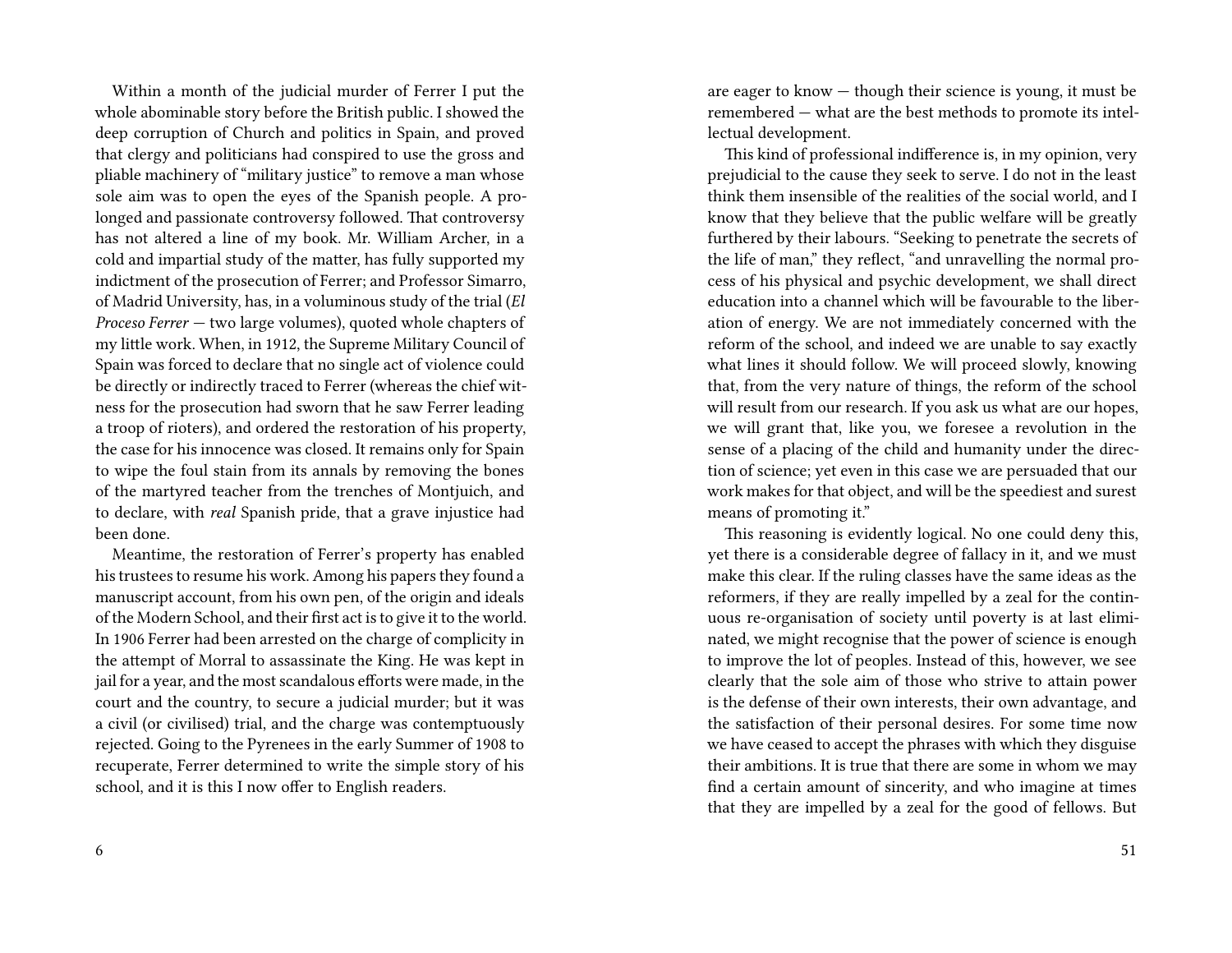The danger to them consists in the stimulation of the human mind by the new spectacle of life and the possible rise of thoughts of emancipation in the depths of their hearts. It would have been folly to struggle against the evolving forces; the effect would be only to inflame them, and, instead of adhering to earlier methods of government, they would adopt new and more effective methods. It did not require any extraordinary genius to discover the solution. The course of events itself suggested to those who were in power the way in which they were to meet the difficulties which threatened; they built schools, they sought generously to extend the sphere of education and if there were at one point a few who resisted this impulse — as certain tendencies favoured one or other of the political parties — all soon understood that it was better to yield, and that the best policy was to find some new way of defending their interests and principles. There were then sharp struggles for the control of the schools, and these struggles continue to-day in every civilised country; sometimes the republican middle class triumphs sometimes the clergy. All parties appreciate the importance of the issue, and they shrink from no sacrifice to win the victory. "The school" is the cry of every party. The public good must be recognised in this zeal. Everybody seeks to raise himself and improve his condition by education. In former times it might have been said: "Those people want to keep thee in ignorance in order the better to exploit thee: we want to see thee educated and free." That is no longer possible; schools of all kinds rise on every side.

In regard to this general change of ideas among the governing classes as to the need of schools, I may state certain reasons for distrusting their intentions and doubting the efficacy of the means of reform which are advocated by certain writers. As a rule, these reformers care little about the social significance of education: they are men who eagerly embrace scientific truth but eliminate all that is foreign to the object of their studies. They are patiently endeavouring to understand the child, and

In this work Ferrer depicts himself more truly and vividly than any friend of his has ever done. For my part, I had never seen Ferrer, and never seen Spain; but I was acquainted with Spanish life and letters, and knew that there had been committed in the twentieth century one of those old-world crimes by which the children of darkness seek to arrest the advance of man. I interpreted Ferrer from his work, his letters, a few journalistic articles he had written — he had never published a book — and the impressions of his friends and pupils. In this book the man portrays himself, and describes his aims with a candour that all will appreciate. The less foolish of his enemies have ceased to assert that he organised or led the riot at Barcelona in 1909. It was, they say, the tendency, the subtle aim, of his work which made him responsible. It may be remembered that the *Saturday Review* and other journals published the most unblushingly mendacious letters, from anonymous correspondents, saying that they had seen posters on the walls of Ferrer's schools inciting children to violence. As the very zealous police did not at the trial even mention Ferrer's schools, or the text-books used in them, these lies need no further exposure. But many persist in thinking, since there is now nothing further to think to the disadvantage of Ferrer, that his schools were really hotbeds of rebellion and were very naturally suppressed.

Here is the full story of the Modern School, told in transparently simple language. Here is the whole man, with all his ideals, aims, and resentments. It shows, as we well knew, and could have proved with overwhelming force at his trial had we been permitted, that he was absolutely opposed to violence ever since, in his youth, he had taken part in an abortive revolution. It tells how he came to distrust violence and those who used it; how he concluded that the moral and intellectual training of children was to be the sole work of his career; how, when he obtained the funds, he turned completely from politics, and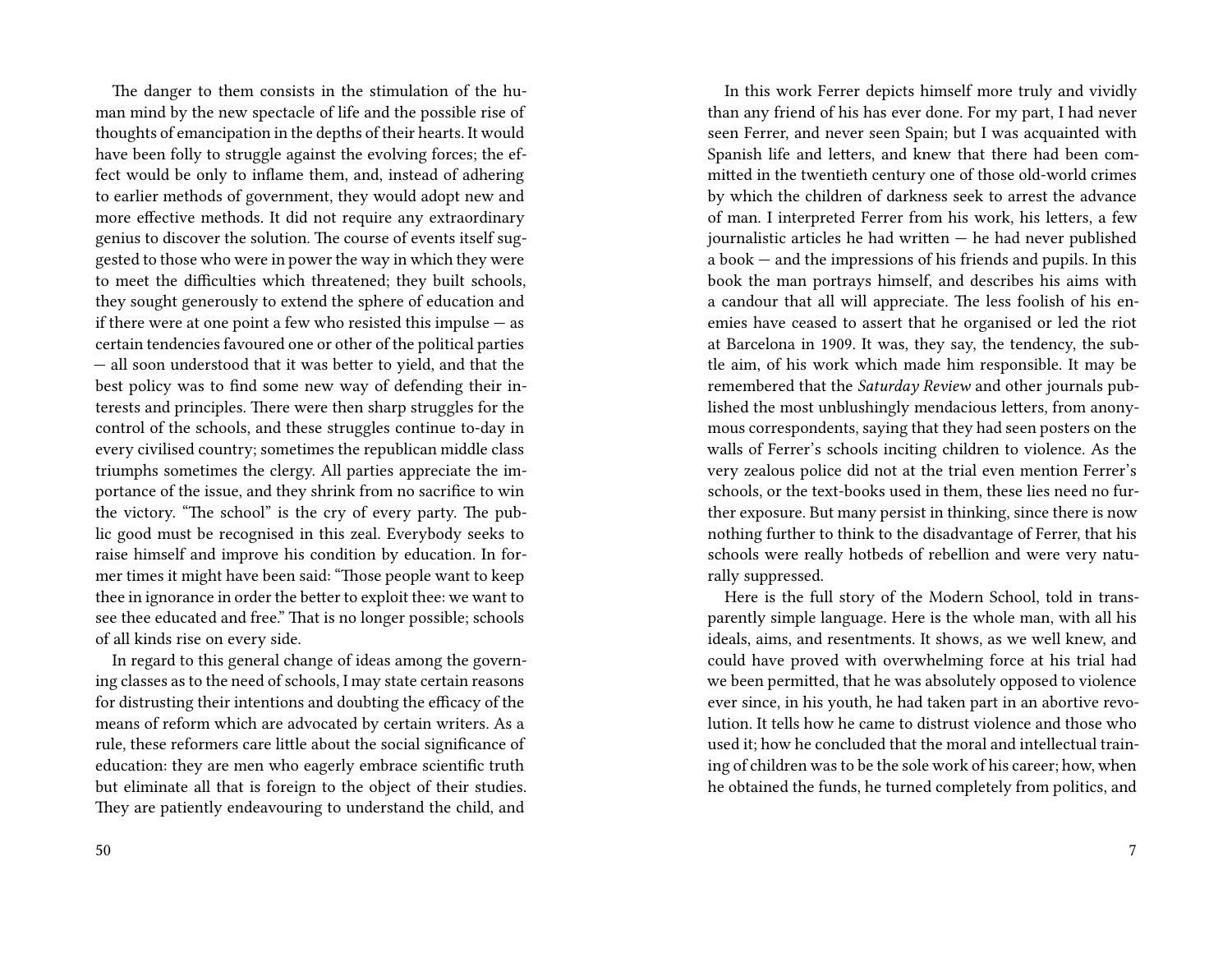devoted himself to educating children in knowledge of science and in sentiments of peace and brotherhood.

It tells also, with the same transparent plainness, why his noble minded work incurred such violent enmity. He naively boasts that the education in the Modern School was free from dogmas. It was not, and cannot be in any school, free from dogmas, for dogma means "teaching," and he gave teaching of a very definite character. Mr. Belloc's indictment of his schools is, like Mr. Belloc's indictment of his character and guilt, evidently based on complete ignorance of the facts and a very extensive knowledge of the recklessly mendacious literature of his opponents. Even Mr. Archer's account of his school is grossly misleading. The Modern School was "avowedly a nursery of rebellious citizens" only in the same sense as is any Socialist Sunday-school in England or Germany; and the Spanish Government has never claimed, and could not claim for a moment the right to close it, except in so far as it falsely charged the founder with crime and confiscated his property.

Ferrer's school was thoroughly rationalistic, and this embittered the clergy — for his system was spreading rapidly through Spain — without in the least infringing Spanish law. Further, Ferrer's school explicitly taught children that militarism was a crime, that the unequal distribution of wealth was a thing to be abhorred, that the capitalist system was bad for the workers, and that political government is an evil. He had a perfect right under Spanish law to found a school to teach his ideas; as any man has under English or German law. The prohibited and damnable thing would be even to hint to children that, when they grew up, they might look forward to altering the industrial and political system by violence. This Ferrer not only did not teach, but strenuously opposed. We have overwhelming proof of this at every step of his later career. But he was a child of the workers, and he had a passionate and noble resentment of the ignorance, poverty, and squalor of the lives of so large a proportion of

power is based entirely on the school, and they therefore insist on retaining their monopoly of it. The time has gone by when rulers could oppose the spread of instruction and put limits to the education of the masses. Such a policy was possible formerly because economic life was consistent with general ignorance, and this ignorance facilitated despotism. The circumstances have changed, however. The progress of science and our repeated discoveries have revolutionised the conditions of labour and production. It is no longer possible for the people to remain ignorant; education is absolutely necessary for a nation to maintain itself and make headway against its economic competitors. Recognising this, the rulers have sought to give a more and more complete organisation to the school, not because they look to education to regenerate society, but because they need more competent workers to sustain industrial enterprises and enrich their cities. Even the most reactionary rulers have learned this lesson; they clearly understand that the old policy was dangerous to the economic life of nations, and that it was necessary to adapt popular education to the new conditions.

It would be a serious mistake to think that the ruling classes have not foreseen the danger to themselves of the intellectual development of the people, and have not understood that it was necessary to change their methods. In fact, their methods have been adapted to the new conditions of life; they have sought to gain control of the ideas which are in course of evolution. They have endeavoured to preserve the beliefs on which social discipline had been grounded, and to give to the results of scientific research and the ideas involved in them a meaning which will not be to the disadvantage of existing institutions; and it is this that has induced them to assume control of the school. In every country the governing classes, which formerly left the education of the people to the clergy, as these were quite willing to educate in a sense of obedience to authority, have now themselves undertaken the direction of the schools.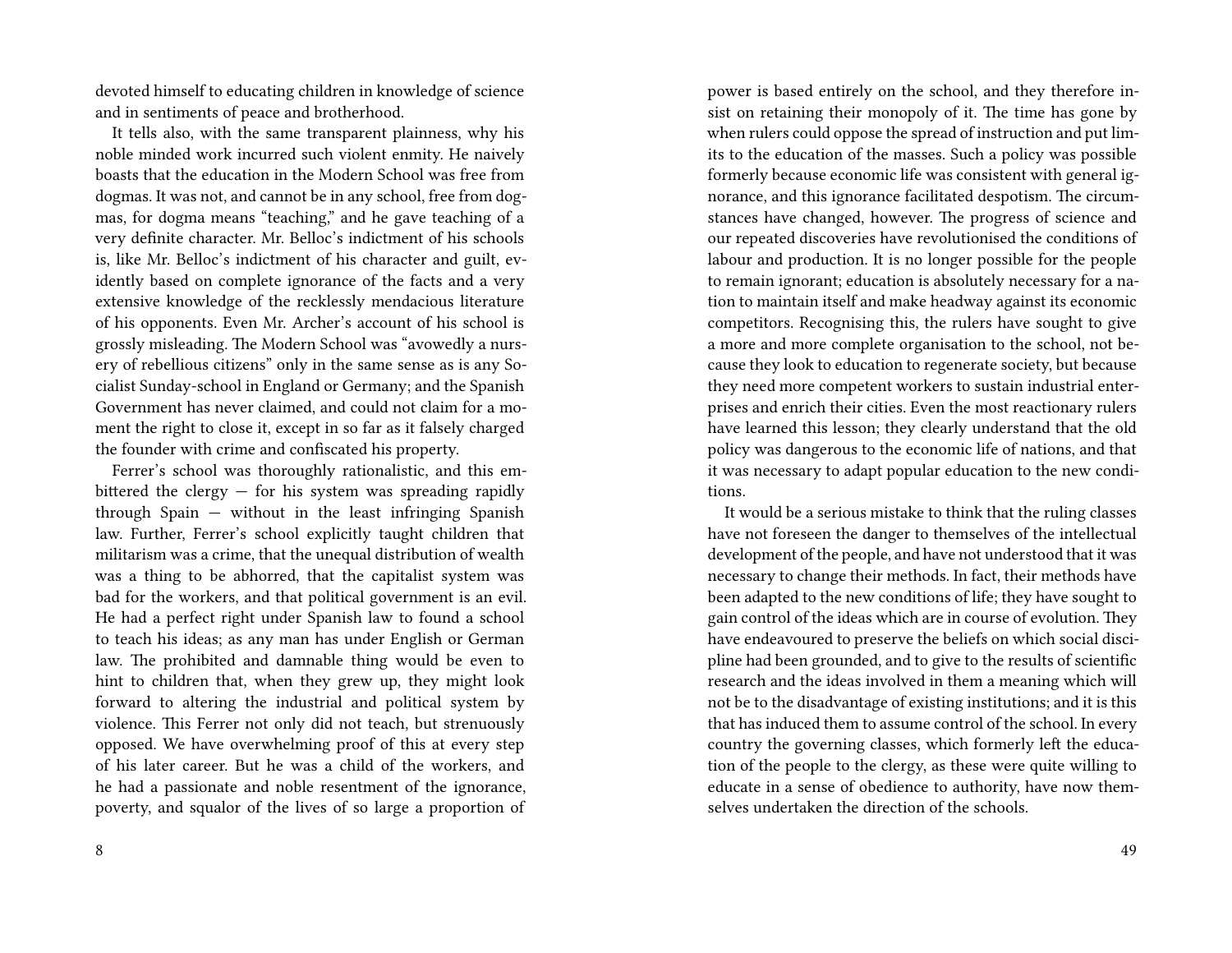## **Chapter IX. The Reform of the School**

There are two ways open to those who seek to reform the education of children. They may seek to transform the school by studying the child and proving scientifically that the actual scheme of instruction is defective, and must be modified; or they may found new schools in which principles may be directly applied in the service of that ideal which is formed by all who reject the conventions, the cruelty, the trickery, and the untruth which enter into the bases of modern society.

The first method offers great advantages, and is in harmony with the evolutionary conception which men of science regard as the only effective way of attaining the end. They are right in theory, as we fully admit. It is evident that the progress of psychology and physiology must lead to important changes in educational methods; that the teachers, being now in a better position to understand the child, will make their teaching more in conformity with natural laws. I further grant that this evolution will proceed in the direction of greater liberty, as I am convinced that violence is the method of ignorance, and that the educator who is really worthy of the name will gain everything by spontaneity; he will know the child's needs, and will be able to promote its development by giving it the greatest possible satisfaction.

In point of fact, however, I do not think that those who are working for the regeneration of humanity have much to hope from this side. Rulers have always taken care to control the education of the people; they know better than any that their the workers. He was also an Anarchist, in the sense of Tolstoi; he believed that liberty was essential to the development of man, and central government an evil. But, as rigorously as Tolstoi, he relied on persuasion and abhorred violence. I would call attention to Chapter VI of this book, in which he pleads for "the co-education of the rich and poor"; and there were children of middle-class parents, even of university-professors, in his school. Most decidedly he preached no class-hatred or violence. I do not share his academic and innocent Anarchist ideal — which is far nearer to Conservatism than to Socialism — but I share to the full that intense and passionate longing for the uplifting and brightening of the poor, and for the destruction of superstition, which was the supreme ideal of his life and of his work. For that he was shot.

Finally, the reader must strictly bear in mind the Spanish atmosphere of this tragedy. When Ferrer describes "existing schools" he means the schools of Spain, which are, for the most part, a mockery and a shame. When he talks of "ruling powers" he has in mind the politicians of Spain, my indictment of whom, in their own language, has never been questioned. When he talks of "superstition" he means primarily Spanish superstition; he refers to a priesthood that still makes millions every year by the sale of indulgences. If you remember these things, you will, however you dissent from his teaching in parts, appreciate the burning and unselfish idealism of the man, and understand why some of us see the brand of Cain on the fair brow of Spain for extinguishing that idealism in blood.

J.M.

February, 1913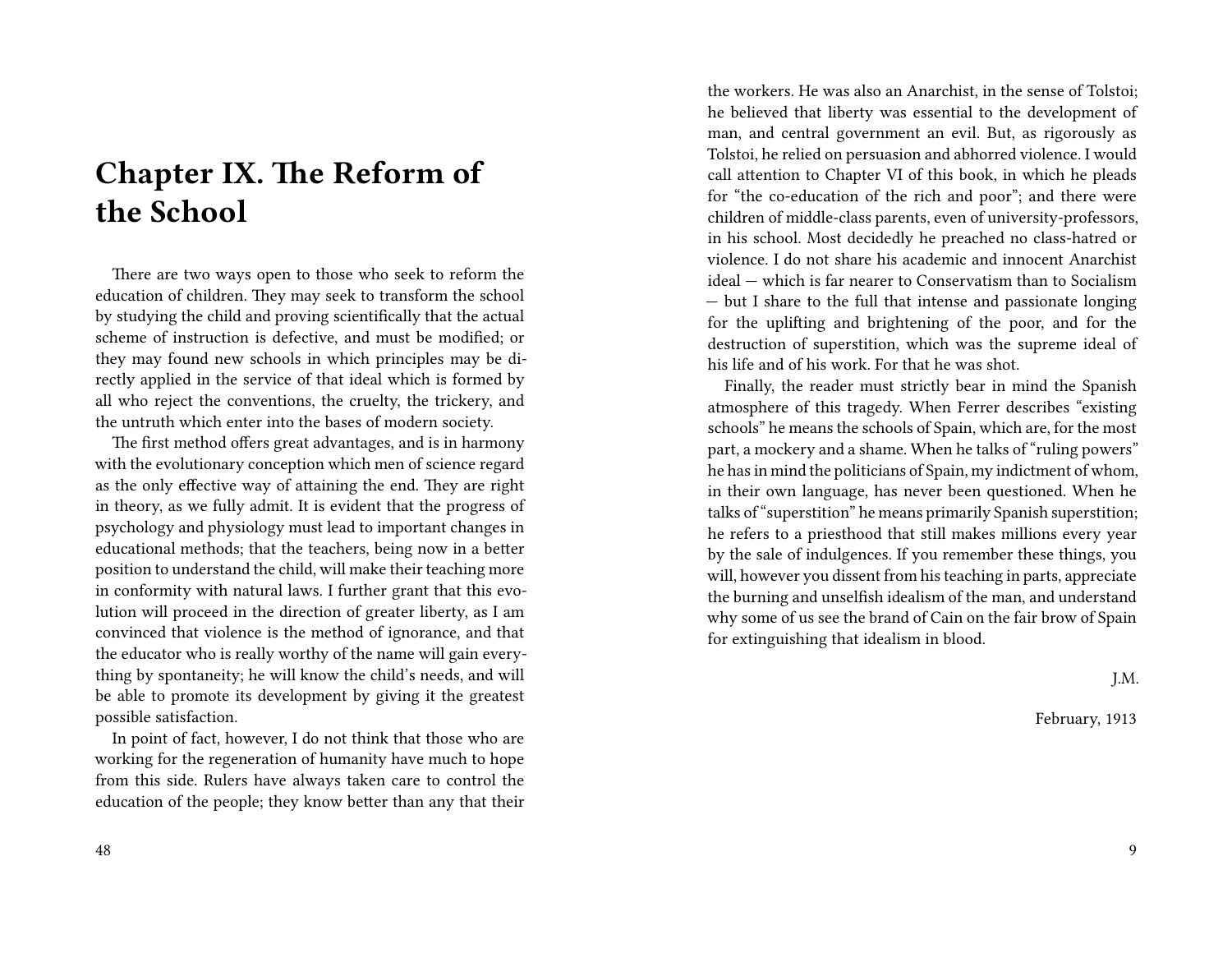## **Chapter I. The Birth of My Ideals**

The share which I had in the political struggles of the last part of the nineteenth century put my early convictions to a severe test. I was a revolutionary in the cause of justice; I was convinced that liberty, equality, and fraternity were the legitimate fruit to be expected of a republic. Seeing, therefore, no other way to attain this ideal but a political agitation for a change of the form of government, I devoted myself entirely to the republican propaganda.<sup>1</sup>

My relations with D. Manuel Ruiz Zorrilla, who was one of the leading figures in the revolutionary movement, brought me into contact with a number of the Spanish revolutionaries and some prominent French agitators, and my intercourse with them led to a sharp disillusion. I detected in many of them an egoism which they sought hypocritically to conceal, while the ideals of others, who were more sincere, seemed to me inadequate. In none of them did I perceive a design to bring about a radical improvement  $-$  a reform which should go to the roots of disorder and afford some security of a perfect social regeneration.

The experience I acquired during my fifteen years' residence at Paris, in which I witnessed the crises of Boulangism, DreyHowever, the Spanish lay teachers, inspired by sentiments of free thought and political radicalism, were rather anti-Catholic and anti-clerical than Rationalist, in the best sense of the word.

Professional teachers have to undergo a special preparation for the task of imparting scientific and rational instruction.This is difficult in all cases, and is sometimes rendered impossible by the difficulties caused by habits of routine. On the other hand, those who had no pedagogical experience, and offered themselves for the work out of pure enthusiasm for the idea, stood in even greater need of preparatory study. The solution of the problem was very difficult, because there was no other place but the rational school itself for making this preparation.

The excellence of the system saved us. Once the Modern School had been established by private initiative, with a firm determination to be guided by the ideal, the difficulties began to disappear. Every dogmatic imposition was detected and rejected, every excursion or deviation in the direction of metaphysics was at once abandoned, and experience gradually formed a new and salutary pedagogical science. This was due, not merely to my zeal and vigilance, but to my earnest teachers, and to some extent to the naive expressions of the pupils themselves. We may certainly say that if a need creates an organ, the organ speedily meets the need.

Nevertheless, in order to complete my work, I established a Rationalist Normal School for the education of teachers, under the direction of an experienced master and with the co-operation of the teachers in the Modern School. In this a number of young people of both sexes were trained, and they worked excellently until the despotic authorities, yielding to our obscure and powerful enemies, put a stop to our work, and flattered themselves that they had destroyed it for ever.

 $1$ <sup>1</sup> This was in the early eighties, when Ferrer, then in his early twenties, was secretary to the republican leader Ruiz Zorrilla. To this phase of his career, which he rapidly out grew, belongs the revolutionary document which was malignantly and dishonestly used against him twenty-five years afterwards. — J. M.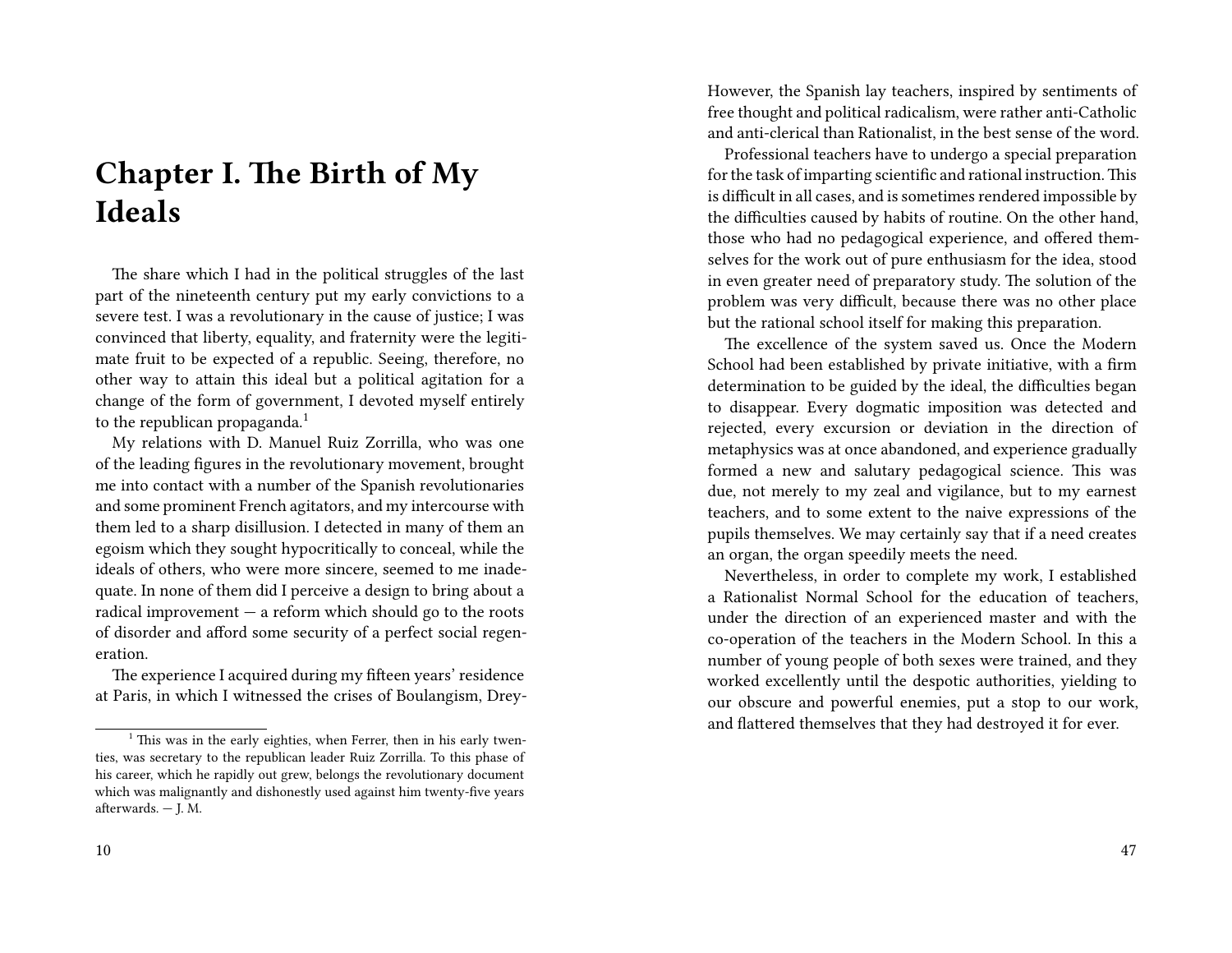#### **Chapter VIII. The Teachers**

The choice of teachers was another point of great difficulty. The tracing of a programme of rational instruction once accomplished, it remained to choose teachers who were competent to carry it out, and I found that in fact no such persons existed. We were to illustrate once more that a need creates its own organs.

Certainly there were plenty of teachers. Teaching, though not very lucrative, is a profession by which a man can support himself. There is not a universal truth in the popular proverb which says of an unfortunate man: "He is hungrier than a schoolmaster.<sup>"1</sup> The truth is that in many parts of Spain the schoolmaster forms part of the local governing clique, with the priest, the doctor, the shopkeeper and the money-lender (who is often one of the richest men in the place, though he contributes least to its welfare). The master receives a municipal salary, and has a certain influence which may at times secure material advantages. In larger towns the master, if he is not content with his salary, may give lessons in private schools, where, in accord with the provincial institute, he prepares young men for the University. Even if he does not obtain a position of distinction, he lives as well as the generality of his fellow-townsmen.

There are, moreover, teachers in what are called "secular schools" — a name imported from France, where it arose because the schooling was formerly exclusively clerical and conducted by religious bodies. This is not the case in Spain; however Christian the teaching is, it is always given by lay masters. fusism, and Nationalism, and the menace they offered to the Republic, convinced me that the problem of popular education was not solved; and, if it were not solved in France, there was little hope of Spanish republicanism settling it, especially as the party had always betrayed a lamentable inappreciation of the need of a system of general education.

Consider what the condition of the present generation would be if the Spanish republican party had, after the banishment of Ruiz Zorrilla [1885], devoted itself to the establishment of Rationalist schools in connection with each committee, each group of Freethinkers, or each Masonic lodge; if, instead of the presidents, secretaries, and members of the committees thinking only of the office they were to hold in the future republic, they had entered upon a vigorous campaign for the instruction of the people. In the thirty years that have elapsed considerable progress would have been made in founding day-schools for children and night-schools for adults.

Would the general public, educated in this way, be content to send members to Parliament who would accept an Associations Law presented by the monarchists? Would the people confine itself to holding meetings to demand a reduction of the price of bread, instead of resenting the privations imposed on the worker by the superfluous luxuries of the wealthy? Would they waste their time in futile indignation meetings, instead of organising their forces for the removal of all unjust privileges?

My position as professor of Spanish at the Philotechnic Association and in the Grand Orient of France brought me into touch with people of every class, both in regard to character and social position; and, when I considered them from the point of view of their possible influence on the race, I found that they were all bent upon making the best they could of life in a purely individualist sense. Some studied Spanish with a view to advancing in their profession, others in order to master Spanish literature and promote their careers, and others for the purpose

 $1$  £20 a year is a not uncommon salary of masters and mistresses in Spain, and many cannot obtain even that. — J. M.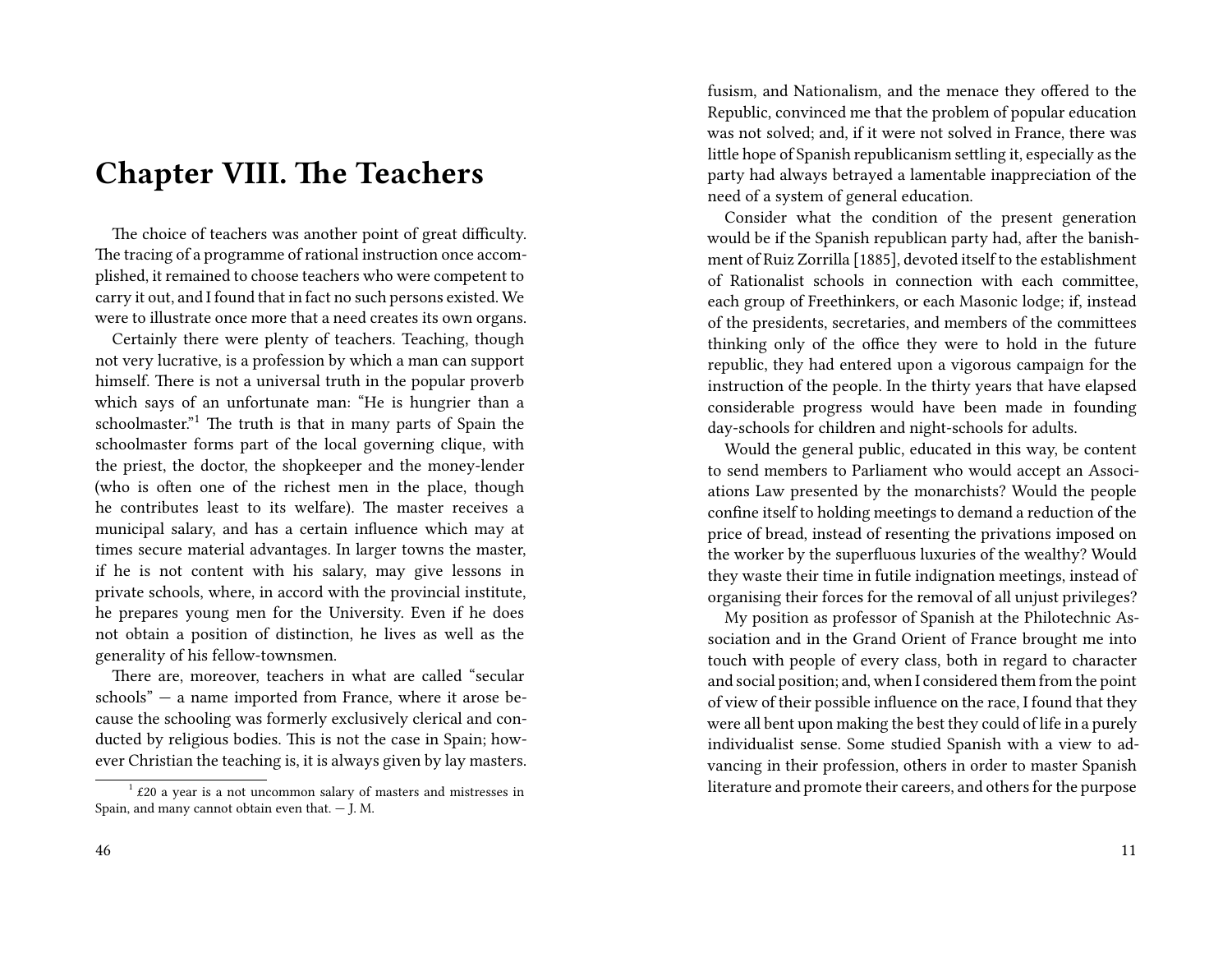of obtaining further pleasure by travelling in countries where Spanish was spoken.

No one felt the absurdity of the contradictions between belief and knowledge; hardly one cared to give a just and rational form to human society, in order that all the members of each generation might have a proportionate share in the advantages created by earlier generations. Progress was conceived as a kind of fatalism, independent of the knowledge and the goodwill of men, subject to vacillations and accidents in which the conscience and energy of man had no part. The individual, reared in a family circle, with its inveterate atavism and its traditional illusions maintained by ignorant mothers, and in the school with something worse than error — the sacramental untruth imposed by men who spoke in the name of a divine revelation — was deformed and degenerate at his entrance into society; and, if there is any logical relation between cause and effect, nothing could be expected of him but irrational and pernicious results.

I spoke constantly to those whom I met with a view to proselytism, seeking to ascertain the use of each of them for the purpose of my ideal, and soon realised that nothing was to be expected of the politicians who surrounded Ruiz Zorrilla; they were, in my opinion, with a few honourable exceptions, impenitent adventurers. This gave rise to a certain expression which the judicial authorities sought to use to my disadvantage in circumstances of great gravity and peril. Zorrilla, a man of lofty views and not sufficiently on his guard against human malice, used to call me an "anarchist" when he heard me put forward a logical solution of a problem; at all times he regarded me as a deep radical, opposed to the opportunist views and tile showy radicalism of the Spanish revolutionaries who surrounded and even exploited him, as well as the French republicans, who held a policy of middle-class government and avoided what might benefit the disinherited proletariate, on the pretext of distrusting utopias.

The influence of these lessons spread to their families, as the new demands of the children disturbed traditional habits. One child would ask urgently for its feet to be washed, another would ask to be bathed, another wanted a brush and powder for its teeth, another new clothes or boots, and so on. The poor mothers, burdened with their daily tasks, sometimes crushed by the hardness of the circumstances in which their life was passed, and probably under the influence of religious teaching, endeavoured to stop their petitions; but in the end the new life introduced into the home by the child triumphed, a welcome presage of the regeneration which rational education will one day accomplish.

I entrusted the expounding of the principles of scholastic hygiene to competent men, and Dr. Martínez Vargas and others wrote able and detailed articles on the subject in the *Bulletin*. Other articles were written on the subject of games and play, on the lines of modern pedagogy.<sup>2</sup>

<sup>&</sup>lt;sup>2</sup> These articles are reproduced in the Spanish edition. As they are not from Ferrer's pen, I omit them. — J. M.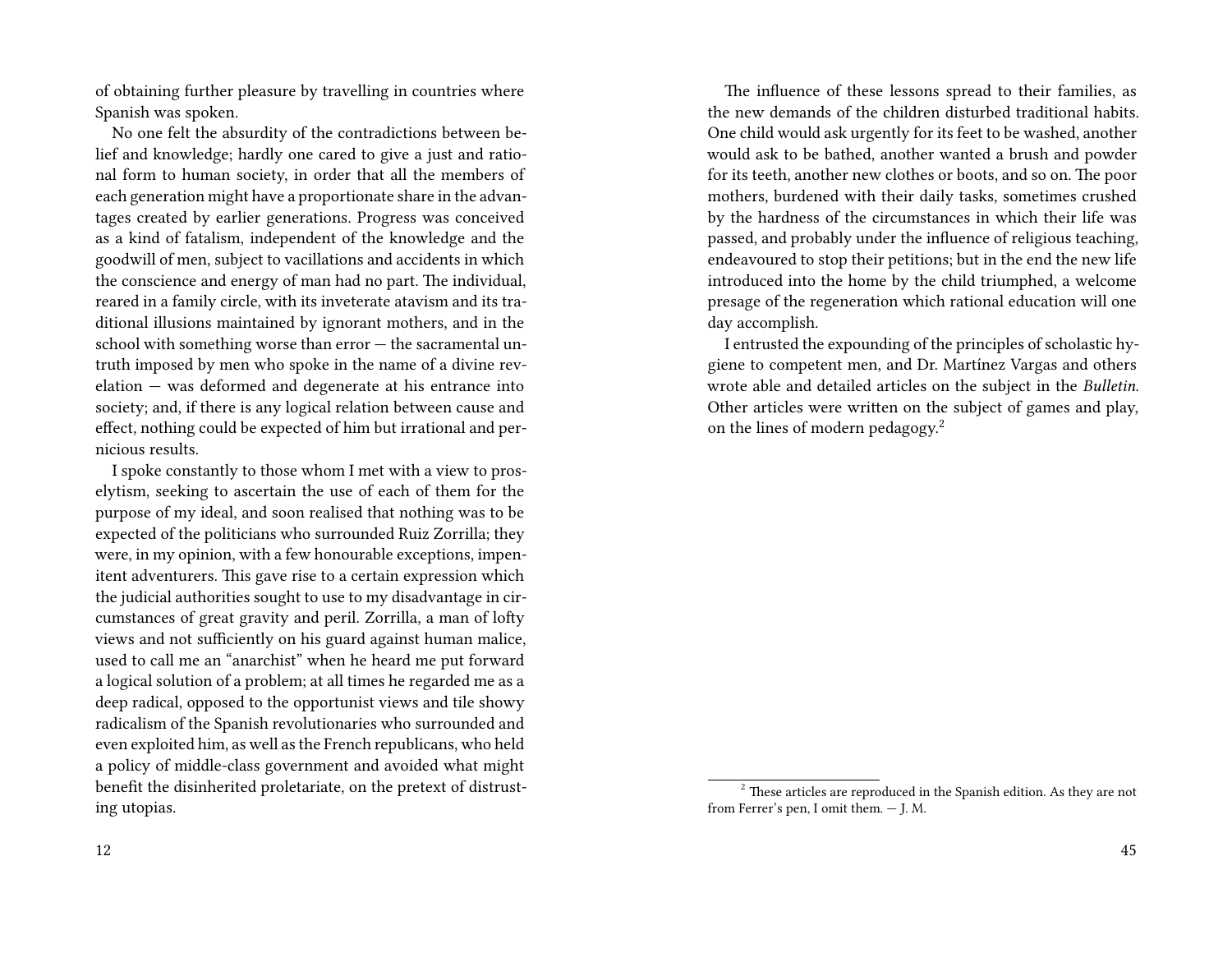#### **Chapter VII. School Hygiene**

In regard to hygiene we are, in Spain, dominated by the abominable ideas of the Catholic Church. Saint Aloysius and Saint Benedict J. Labré are not the only, or the most characteristic, saints in the list of the supposed citizens of the kingdom of heaven, but they are the most popular with the masters of uncleanliness. With such types of perfection,<sup>1</sup> in an atmosphere of ignorance, cleverly and maliciously sustained by the clergy and the middle-class Liberals, it was to be expected that the children who would come to our school would be wanting in cleanliness; dirt is traditional in their world.

We began a discreet and systematic campaign against it, showing the children how a dirty person or object inspires repugnance, and how cleanliness attracts esteem and sympathy; how one instinctively moves towards the cleanly person and away from the dirty and malodorous; and how we should be pleased to win the regard of those who see us and ashamed to excite their disgust.

We then explained cleanliness as an aspect of beauty, and uncleanliness as a part of ugliness; and we at length entered expressly into the province of hygiene, pointing out that dirt was a cause of disease and a constant possible source of infection and epidemic, while cleanliness was one of the chief conditions of health. We thus soon succeeded in disposing the children in favour of cleanliness, and making them understand the scientific principles of hygiene.

In a word, during the early years of the restoration there were men conspiring with Ruiz Zorrilla who have since declared themselves convinced monarchists and conservatives; and that worthy man, who protested earnestly against the *coup d'Etat* of January 3, 1874, confided in his false friends, with the result, not uncommon in the political world, that most of them abandoned the republican party for the sake of some office. In the end he could count only on the support of those who were too honourable to sell themselves, though they lacked the logic, to develop his ideas and the energy to carry out his work.

In consequence of this I restricted myself to my pupils, and selected for my purposes those whom, I thought more appropriate and better disposed. Having now a clear idea of the aim which I proposed to myself and a certain prestige from my position as teacher and my expansive character, I discussed various subjects with my pupils when the lessons were over; sometimes we spoke of Spanish customs, sometimes of politics, religion, art, or philosophy. I sought always to correct the exaggerations of their judgments, and to show clearly how mischievous it is to subordinate one's own judgment to the dogma of a sect, school, or party, as is so frequently done. In this way I succeeded in bringing about a certain agreement among men who differed in their creeds and views, and induced them to master the beliefs which they had hitherto held unquestioningly by faith, obedience, or sheer indolence. My friends and pupils found themselves happy in thus abandoning some ancient error and opening their minds to truths which uplifted and ennobled them.

A rigorous logic, applied with discretion, removed fanatical bitterness, established intellectual harmony, and gave, to some extent at least, a progressive disposition to their wills. Freethinkers who opposed the Church and rejected the legends of *Genesis*, the imperfect morality of the gospels, and the ecclesiastical ceremonies; more or less opportunist republicans or radicals who were content with the futile equality conferred

<sup>&</sup>lt;sup>1</sup> It is especially commended in the life of Benedict J. Labré and others that they deliberately cultivated filthiness of person. — J. M.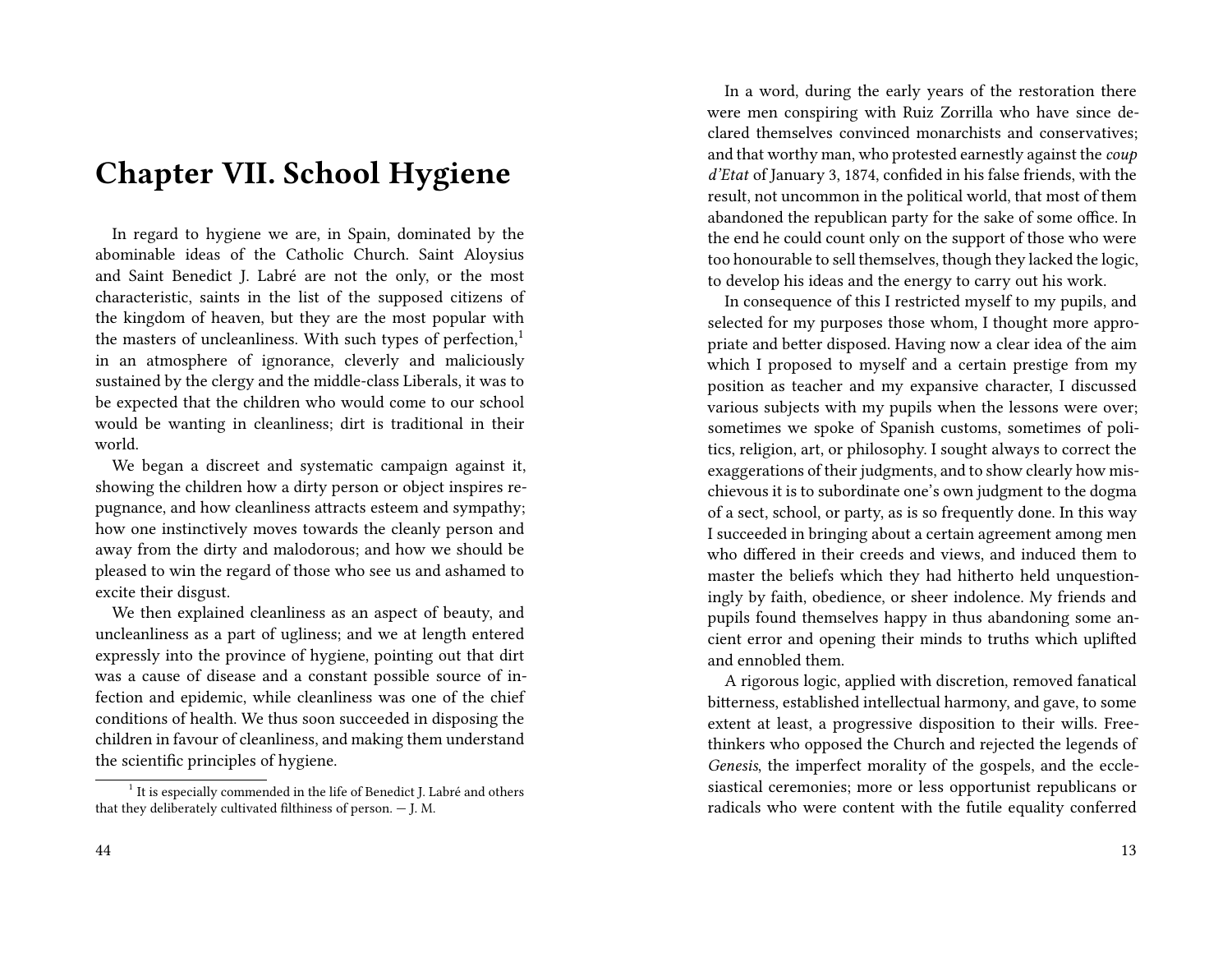by the title of citizen, without in the least affecting class distinctions; philosophers who fancied they had discovered the first cause of things in their metaphysical labyrinths and established truth in their empty phrases — all were enabled to see the errors of others as well as their own, and they leaned more and more to the side of common sense.

When the further course of my life, separated me from these friends and brought on me an unmerited imprisonment, I received many expressions of confidence and friendship from them. From all of them I anticipate useful work in the cause of progress, and I congratulate myself that I had some share in the direction of their thoughts and endeavours.

privilege and the possibility of reforms. If individuals and societies continue thus to combine their endeavours to secure the emancipation of those who suffer  $-$  for it is not the workers only who suffer — Señor C. may rest assured of a positive, sound, and speedy result, while whatever may be obtained of the government will be dilatory, and will tend only to stupefy, to confuse ideas, and to perpetuate the domination of one class over another.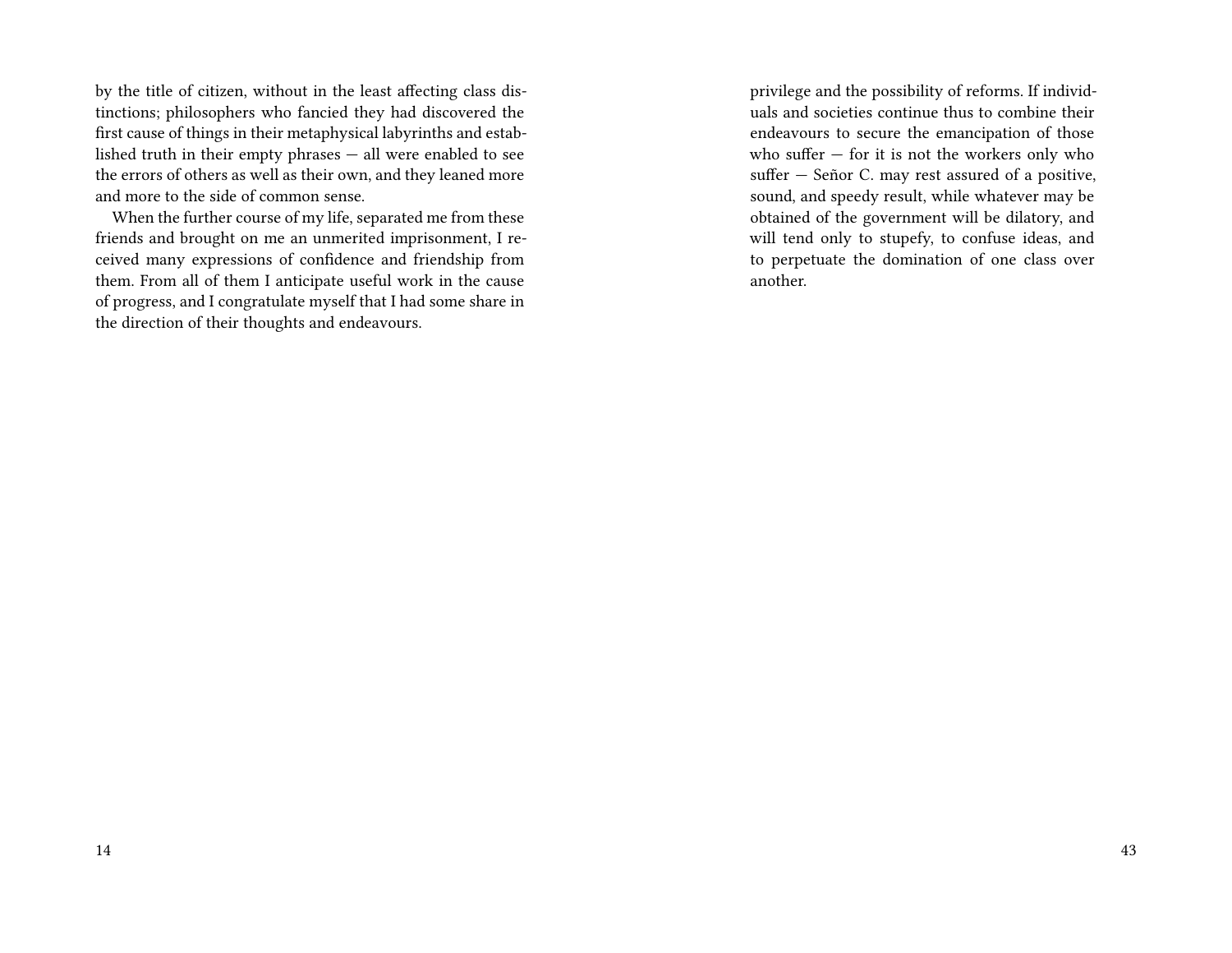of the books used in them serves the purpose of a really secular education. On the very day in which Señor C. was lecturing in Gracia the Parisian journal *L'Action* published an article, with the title "How Secular Morality is Taught," in regard to the book *Recueil de maximes et pensées morales,* and quoted from it certain ridiculously anachronistic ideas which offend the most elementary common sense.

We shall be asked, What are we to do if we cannot rely on the aid of the State, of Parliament, or municipalities? We must appeal to those whose interest it is to bring about a reform; to the workers, in the first place, then to the cultivated and privileged people who cherish sentiments of justice. They may not be numerous, but there are such. I am personally acquainted with several. The lecturer complained that the civic authorities were so dilatory in granting the reforms that are needed. I feel sure that he would do better not to waste his time on them, but appeal directly to the working class.

The field has been well prepared. Let him visit the various working men's societies, the Republican Fraternities, the Centres of Instruction, the Workers' Athenæums, and all the bodies which are working for reform,<sup>1</sup> and let him give ear to the language of truth, the exhortations to union and courage. Let him observe the attention given to the problem of rational and scientific instruction, a kind of instruction which shows the injustice of

#### **Chapter II. Mlle. Meunier**

Among my pupils was a certain Mlle. Meunier, a wealthy old lady with no dependents, who was fond of travel, and studied Spanish with the object of visiting my country. She was a convinced Catholic and a very scrupulous observer of the rules of her Church. To her, religion and morality were the same thing, and unbelief  $-$  or "impiety," as the faithful say  $-$  was an evident sign of vice and crime.

She detested revolutionaries, and she regarded with impulsive and undiscriminating aversion every display of popular ignorance. This was due, not only to her education and social position, but to the circumstance that during the period of the Commune she had been insulted by children in the streets of Paris as she went to church with her mother. Ingenuous and sympathetic, without regard to antecedents, accessories, or consequences, she always expressed her dogmatic convictions without reserve, and I had many opportunities to open her eyes to the inaccuracy of her opinions.

In our many conversations I refrained from taking any definite side; so that she did not recognise me as a partisan of any particular belief, but as a careful reasoner with whom it was a pleasure to confer. She formed so flattering an opinion of me, and was so solitary, that she gave me her full confidence and invited me to accompany her on her travels. I accepted the offer, and we travelled in various countries. My conduct and our constant conversation compelled her to recognise the error of thinking that every unbeliever was perverse and every atheist a hardened criminal, since, I, a convinced atheist, manifested

 $1$  These societies are particularly numerous in Spain, where the government system of education is deplorable, and schools are often established in connection with them. — J.M.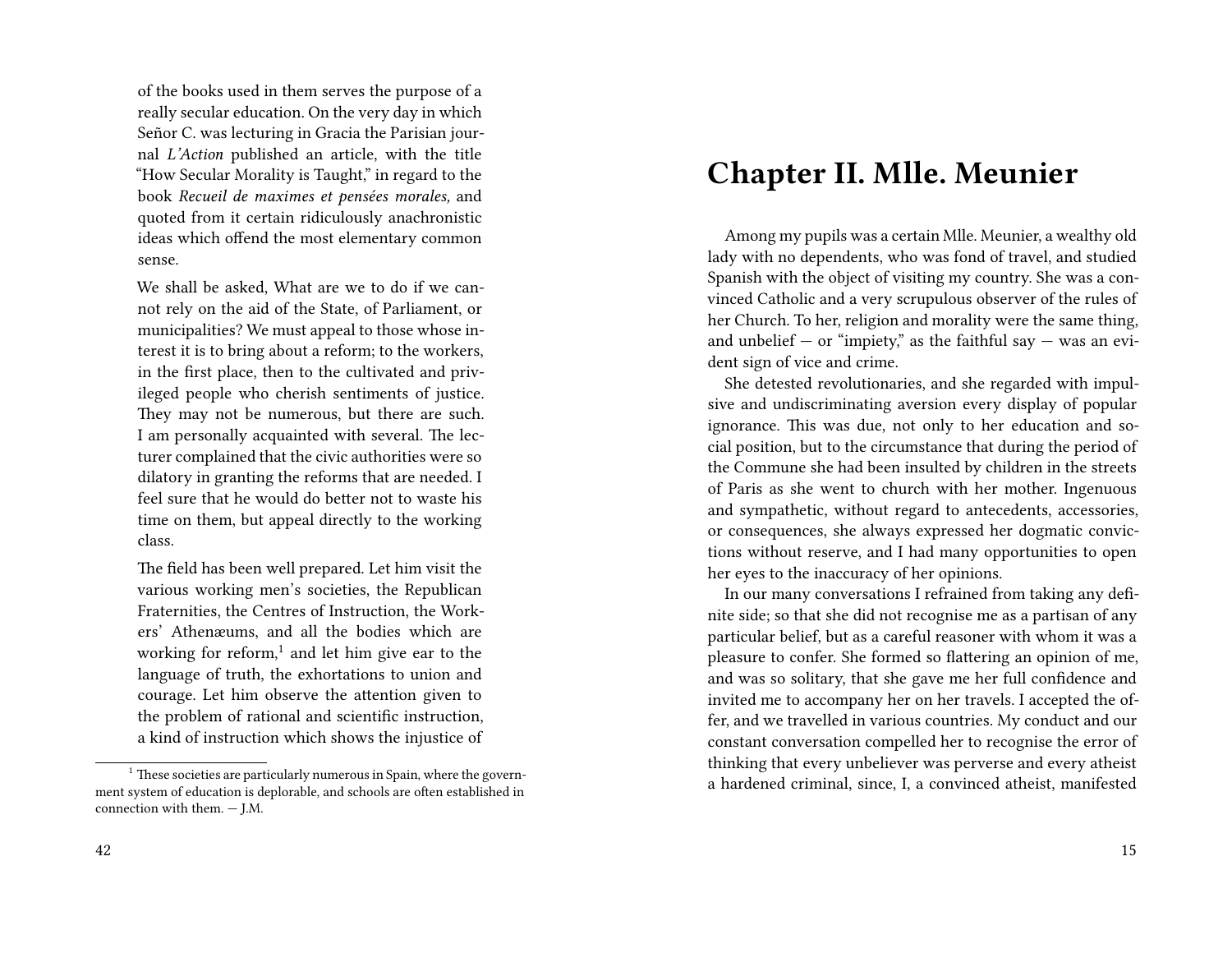symptoms very different from those which her religious prejudice had led her to expect.

She, thought, however, that my conduct was exceptional, and reminded me that the exception proves the rule. In the end the persistency and logic of my arguments forced her to yield to the evidence, and, when her prejudice was removed, she was convinced that a rational and scientific education would preserve children from error, inspire men with a love of good conduct, and reorganise society in accord with the demands of justice. She was deeply impressed by the reflection that she might have been on a level with the children who had insulted her if, at their age, she had been reared in the same conditions as they. When she had given up her belief in innate ideas, she was greatly preoccupied with the following problem: If a child were educated without hearing anything about religion, what idea of the Deity would it have on reaching the age of reason?

After a while, it seemed to me that we were wasting time if we were not prepared to go on from words to deeds. To be in possession of an important privilege through the imperfect organisation of society and by the accident of birth, to conceive ideas of reform, and to remain inactive or indifferent amid a life of pleasure, seemed to me to incur a responsibility similar to that of a man who refused to lend a hand to a person whom he could save from danger. One day, therefore, I said to Mlle. Meunier:

"Mlle., we have reached a point at which it is necessary to reconsider our position. The world appeals to us for our assistance, and we cannot honestly refuse it. It seems to me that to expend entirely on comforts and pleasures resources which form part of the general patrimony, and which would suffice to establish a useful institution, is to commit a fraud; and that would be sanctioned neither by a believer nor an unbeliever. I must warn you, therefore, that you must not count on my company in your further travels. I owe myself to my ideas and to humanity, and I think that you ought to have the same feeling

excellently that private schools are impossible. In the official schools, he says, the children of the rich mingle with the children of the poor, and one may at times see the child of wealthy parents arm in arm with a poor and lowly companion. It is true, I admit, that children of all classes may attend the Belgian schools; but the instruction that is given in them is based on the supposed eternal necessity for a division of rich and poor, and on the principle that social harmony consists in the fulfillment of the laws.

It is natural enough that the masters should like to see this kind of education given on every side. It is a means of bringing to reason those who might one day be tempted to rebel. Not long ago, in Brussels and other Belgian towns, the sons of the rich, armed and organised in national troops, shot down the sons of the poor who were claiming universal suffrage. On the other hand, my acquaintance with the quality of Belgian education differs considerably from that of the lecturer. I have before me various issues of a Belgian journal (*L'Expréss de Liége*) which devotes an article to the subject, entitled "The Destruction of our National System of Education." The facts given are, unfortunately, very similar to the facts about education in Spain, though in this country there has been a great development of education by religious orders, which is, as everybody knows, the systematisation of ignorance. In fine, it is not for nothing that a violently clerical government rules in Belgium.

As to the modern education which is given in French schools, we may say that not a single one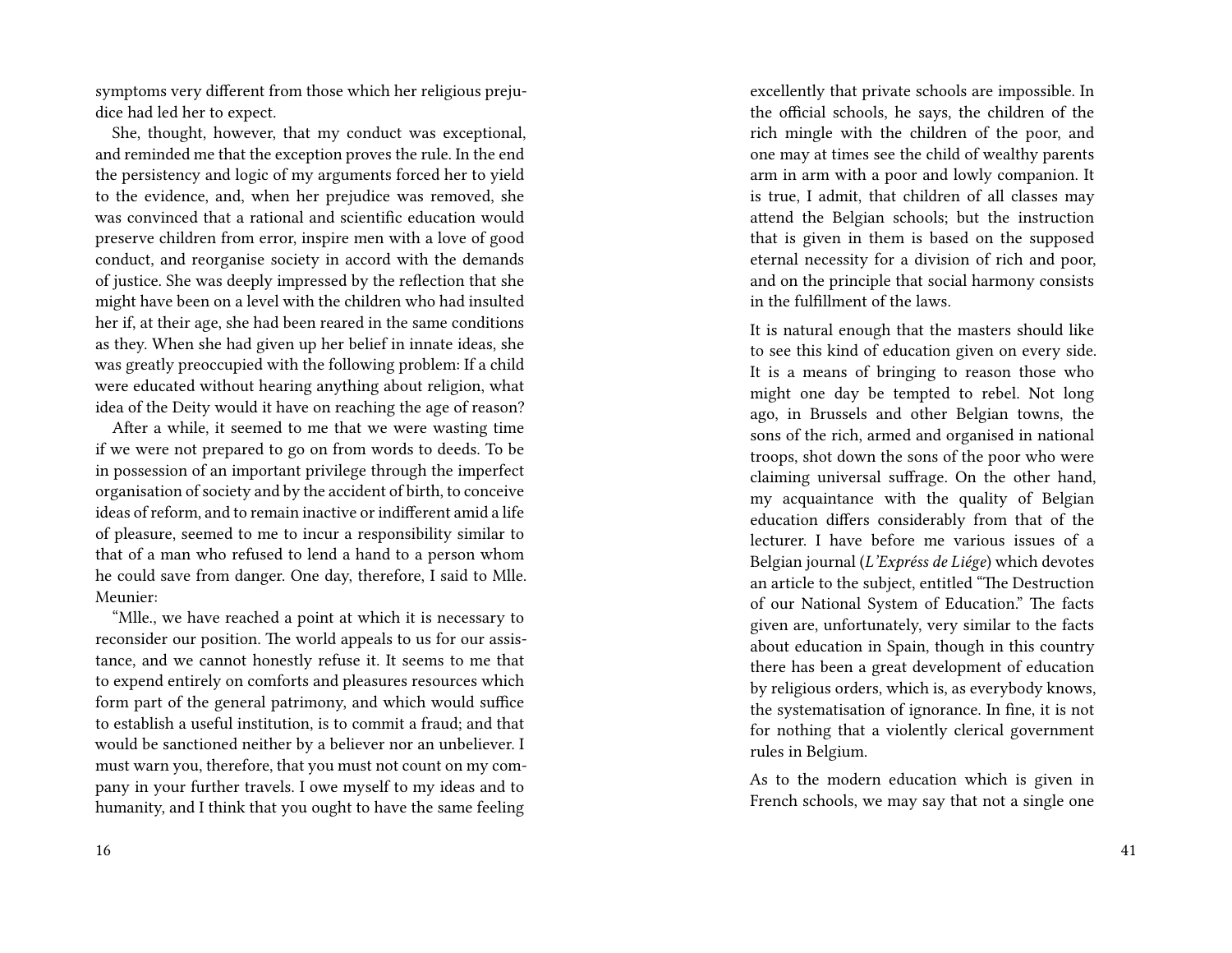schools of France and Belgium as models to be imitated.

Señor C., in fact, relies upon the State, upon Parliament or municipalities, for the building, equipment, and management of scholastic institutions. This seems to me a great mistake. If modern pedagogy means an effort towards the realisation of a new and more just form of society; if it means that we propose to instruct the rising generation in the causes which have brought about and maintain the lack of social equilibrium; if it means that we are anxious to prepare the race for better days, freeing it from religious fiction and from all idea of submission to an inevitable socioeconomic inequality; we cannot entrust it to the State nor to other official organisms which necessarily maintain existing privileges and support the laws which at present consecrate the exploitation of one man by another, the pernicious source of the by worst abuses.

Evidence of the truth of this is so abundant that any person can obtain it by visiting the factories and workshops and other centres of paid workers, by inquiring what is the manner of life of those in the higher and those in the lower social rank, by frequenting what are called courts of justice, and by asking the prisoners in our penal institutions what were the motives for their misconduct. If all this does not suffice to prove that the State favours those who are in possession of wealth and frowns on those who rebel against injustice, it may be useful to notice what has happened in Belgium. Here, according to Señor C., the government is so attentive to education and conducts it so

now that you have exchanged your former faith for rational principles."

She was surprised, but recognised the justice of my decision, and, without other stimulus than her own good nature and fine feeling, she gave me the funds for the establishment of an institute of rational education. The Modern School, which already existed in my mind, was thus ensured of realisation by this generous act.

All the malicious statements that have been made in regard to this matter  $-$  for instance, that I had to submit to a judicial interrogation — are sheer calumnies. It has been said that I used a power of suggestion over Mlle. Meunier for my own purposes. This statement, which is as offensive to me as it is insulting to the memory of that worthy and excellent lady, is absolutely false. I do not need to justify myself; I leave my vindication to my acts, my life, and the impartial judgment of my contemporaries. But Mlle. Meunier is entitled to the respect of all men of right feeling, of all those who have been delivered from the despotism of sect and dogma, who have broken all connection with error, who no longer submit the light of reason to the darkness of faith nor the dignity of freedom to the yoke of obedience.

She believed with honest faith. She had been taught that between the Creator and the creature there is a hierarchy of intermediaries whom one must obey, and that one must bow to a series of mysteries contained in the dogmas imposed by a divinely instituted Church. In that belief she remained perfectly tranquil. The remarks I made and advice I offered her were not spontaneous commentaries on her belief, but natural replies to her efforts to convert me; and, from her want of logic, her feeble reasoning broke down under the strength of my arguments, instead of her persuading me to put faith before reason. She could not regard me as a tempting spirit, since it was always she who attacked my convictions; and she was in the end vanquished by the struggle of her faith and her own reason, which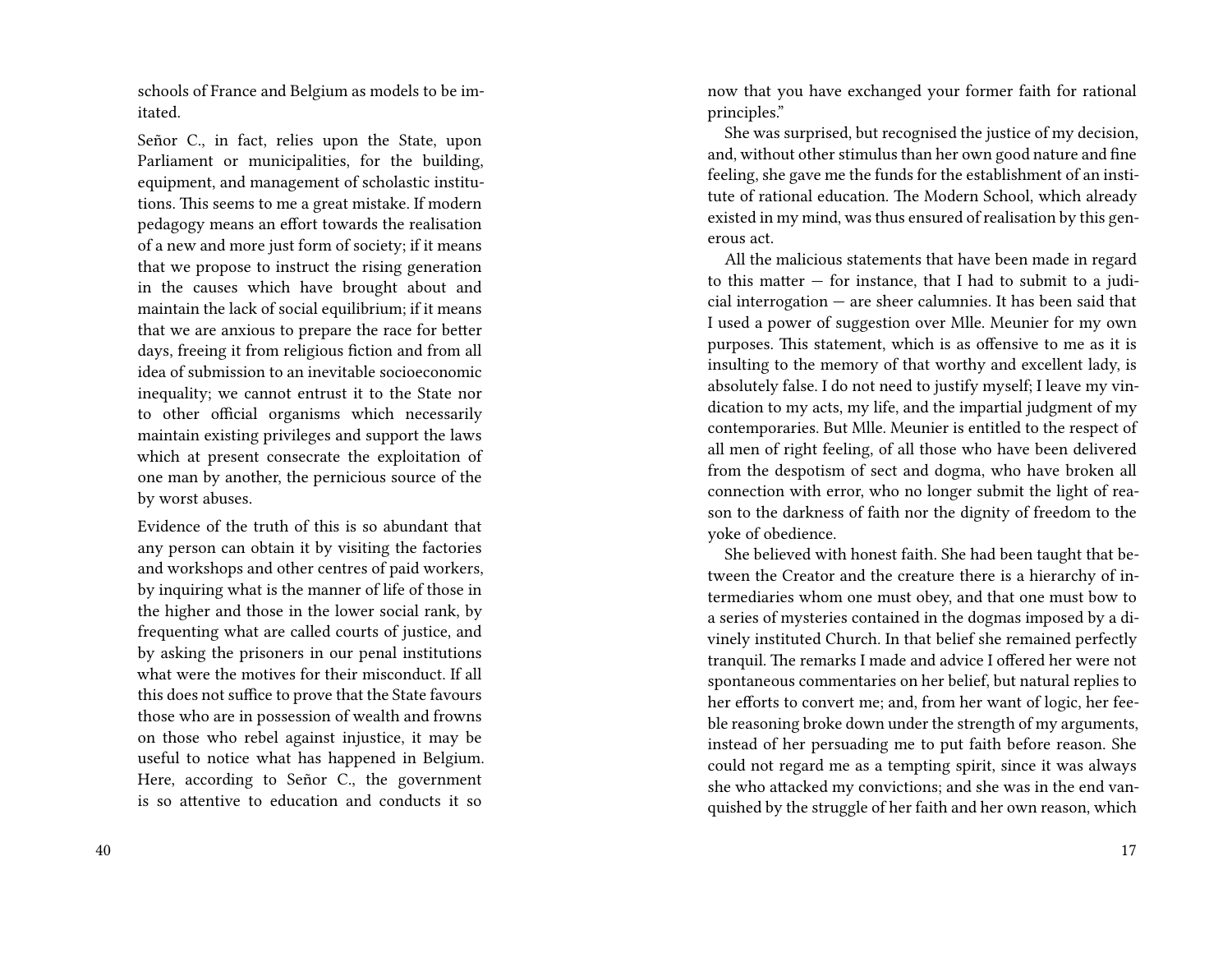was aroused by her indiscretion in assailing the faith of one who opposed her beliefs.

She now ingenuously sought to exonerate the Communist boys as poor and uneducated wretches, the offspring of crime, disturbers of the social order on account of the injustice which, in face of such a disgrace, permits others, equal disturbers of the social order, to live unproductive lives, enjoy great wealth, exploit ignorance and misery, and trust that they will continue throughout eternity to enjoy their pleasures on account of their compliance with the rites of the Church and their works of charity. The idea of a reward of easy virtue and punishment of unavoidable sin shocked her conscience and moderated her religious feeling, and, seeking to break the atavistic chain which so much hampers any attempt at reform, she decided to contribute to the founding of a useful work which would educate the young in a natural way and in conditions which would help them to use to the full the treasures of knowledge which humanity has acquired by labour, study, observation, and the methodical arrangement of its general conclusions.

In this way, she thought, with the aid of a supreme intelligence which veils itself in mystery from, the mind of man, or by the knowledge which humanity has gained by suffering, contradiction, and doubt, the future will be realised; and she found an inner contentment and vindication of her conscience in the idea of contributing, by the bestowal of her property, to a work of transcendent importance.

it must not anticipate the cravings and hatreds, the adhesions and rebellions, which may be fitting sentiments in the adult. In other words, it must not seek to gather fruit until it has been produced by cultivation, nor must it attempt to implant a sense of responsibility until it has equipped the conscience with the fundamental conditions of such responsibility. Let it teach the children to be men; when they are men, they may declare themselves rebels against injustice.

It needs very little reflection to see that a school for rich children only cannot be a rational school. From the very nature of things it will tend to insist on the maintenance of privilege and the securing of their advantages. The only sound and enlightened form of school is that which co-educates the poor and the rich, which brings the one class into touch with the other in the innocent equality of childhood, by means of the systematic equality of the rational school.

With this end in view I decided to secure pupils of every social rank and include them in a common class, adopting a system accommodated to the circumstances of the parents or guardians of the children; I would not have a fixed and invariable fee, but a kind of sliding scale, with free lessons for some and different charges for others. I later published the following article on the subject in the *Bulletin* (May 10, 1905):

Our friend D.R.C. gave a lecture last Sunday at the Republican Club on the Subject of "Modern Pedagogy," explaining to his audience what we mean by modern education and what advantages society may derive from it. As I think that the subject is one of very great interest and most proper to receive public attention, I offer the following reflections and considerations on it. It seems to me that the lecturer was happy in his exposition of the ideal, but not in the suggestions he made with a view to realising it, nor in bringing forward the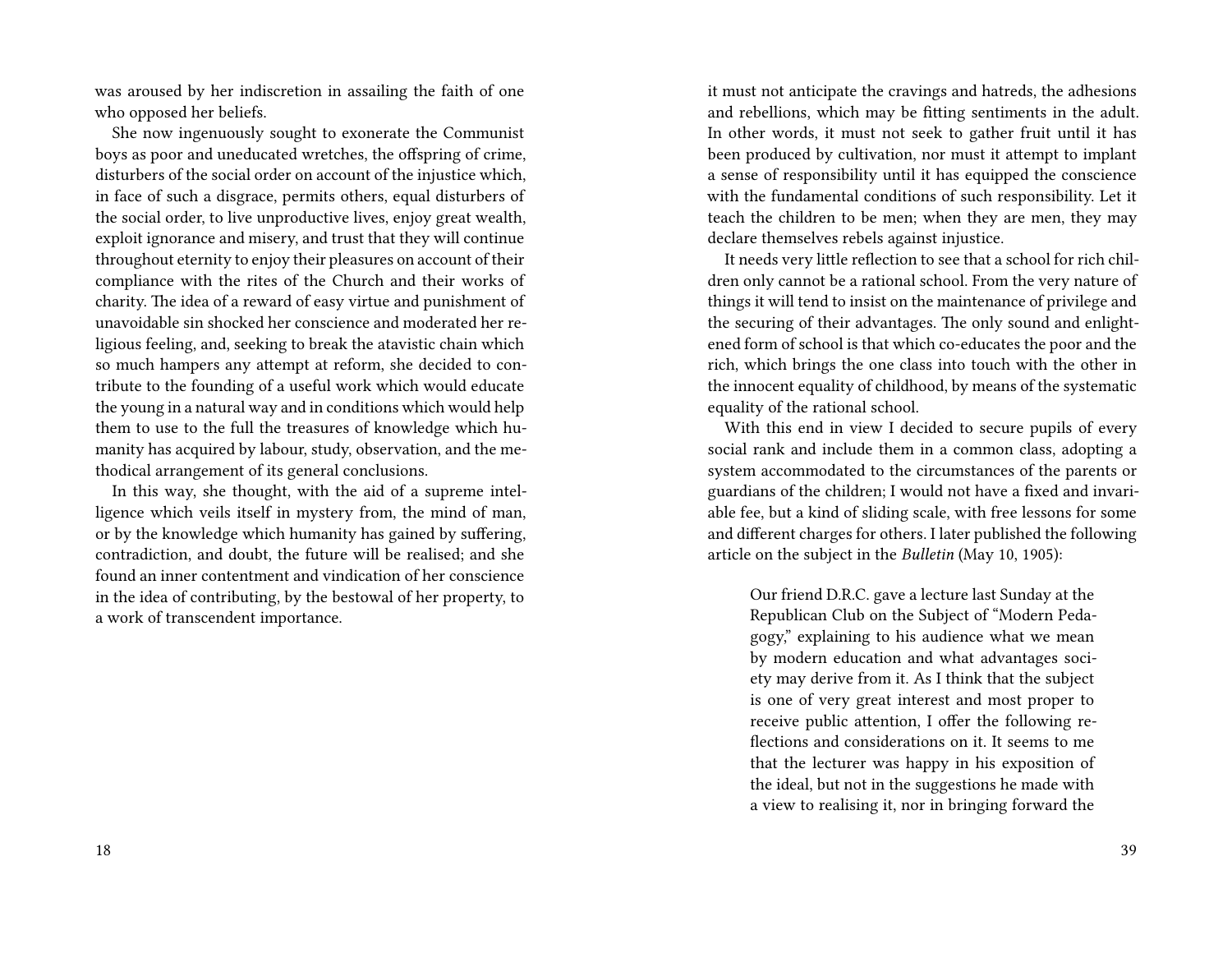# **Chapter VI. Co-education of the Social Classes**

There must be a co-education of the different social classes as well as of the two sexes. I might have founded a school giving lessons gratuitously; but a school for poor children only would not be a rational school, since, if they were not taught submission and credulity as in the old type of school, they would have been strongly disposed to rebel, and would instinctively cherish sentiments of hatred.

There is no escape from the dilemma. There is no middle term in the school for the disinherited class alone; you have either a systematic insistence, by means of false teaching, on error and ignorance, or hatred of those who domineer and exploit. It is a delicate point, and needs stating clearly. Rebellion against oppression is merely a question of statics, of equilibrium. Between one man and another who are perfectly equal, as is said in the immortal first clause of the famous Declaration of the French Revolution ("Men are born and remain free and equal in rights") there can be no social inequality. If there is such inequality, some will tyrannise, the others protest and hate. Rebellion is a levelling tendency, and to that extent natural and rational, however much it may be discredited by justice and its evil companions, law and religion.

I venture to say quite plainly: the oppressed and the exploited have a right to rebel, because they have to reclaim their rights until they enjoy their full share in the common patrimony. The Modern School, however, has to deal with children, whom it prepares by instruction for the state of manhood, and

#### 38

## **Chapter III. I Accept The Responsibility**

Once I was in possession of the means of attaining my object, I determined to put my hand to the task without delay.<sup>1</sup> It was now time to give a precise shape to the vague aspiration that had long haunted my imagination; and to that end, conscious of my imperfect knowledge of the art of pedagogy, I sought the counsel of others. I had not a great confidence in the official pedagogists, as they seemed to me to be largely hampered by prejudices in regard to their subject or other matters, and I looked out for some competent person whose views and conduct would accord with my ideals. With his assistance I would formulate the programme of the Modern School which I had already conceived. In my opinion it was to be, not the perfect type of the future school of a rational state of society, but a precursor of it, the best possible adaptation of our means; that is to say, an emphatic rejection of the ancient type of school which still survives, and a careful experiment in the direction of imbuing the children of the future with the substantial truths of science.

I was convinced that the child comes into the world without innate ideas, and that during the course of his life he gathers the ideas of those nearest to him, modifying them according to his own observation and reading. If this is so, it is clear that the child should receive positive and truthful ideas of all things, and be taught that, to avoid error, it is essential to admit

<sup>&</sup>lt;sup>1</sup> Mlle. Meunier died, leaving about  $£30,000$  unconditionally to Ferrer, before he returned to Spain in 1900. — J. M.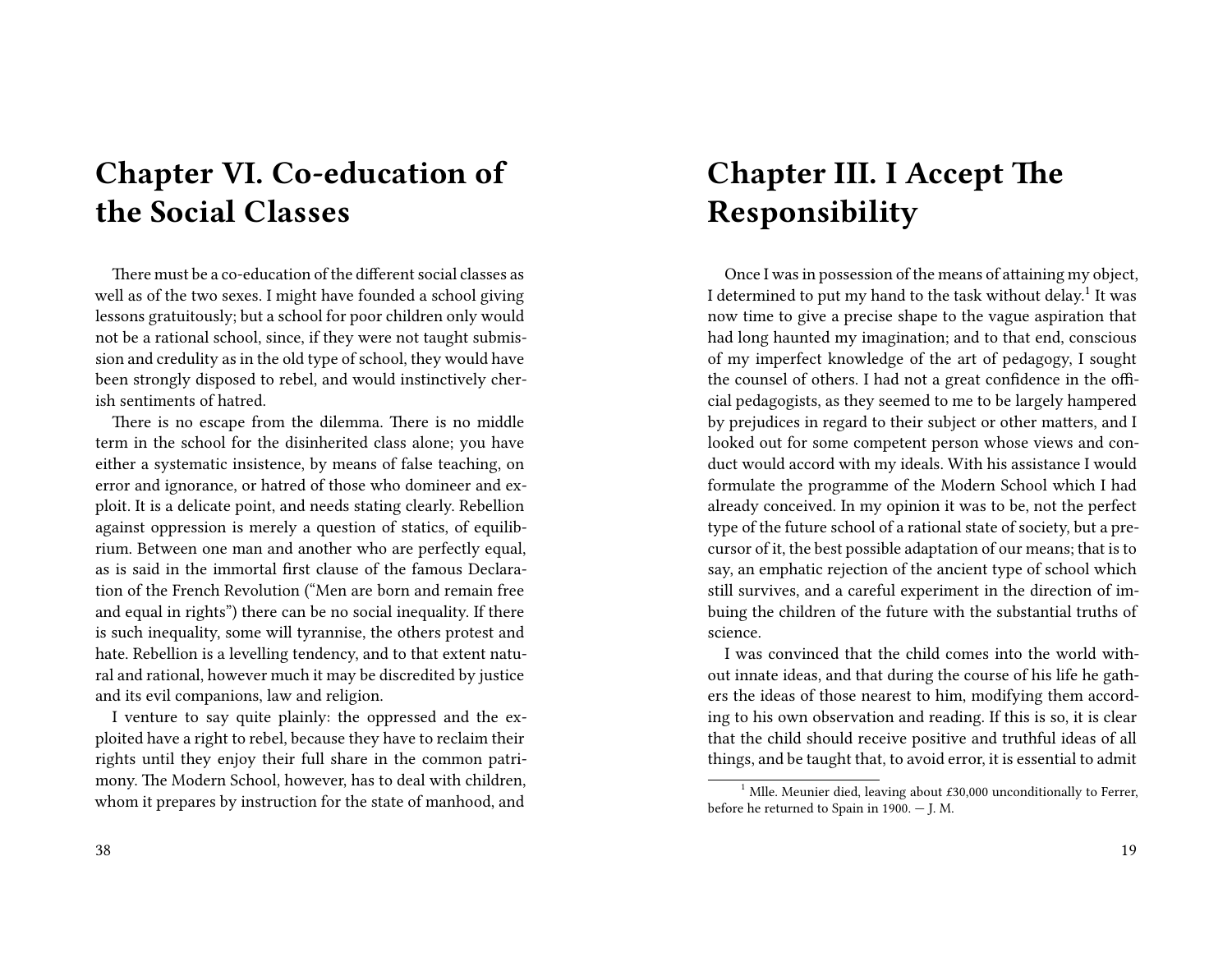nothing on faith, but only after experience or rational demonstration. With such a training the child will become a careful observer, and will be prepared for all kinds of studies.

When I had found a competent person, and while the first lines were being traced of the plan we were to follow, the necessary steps were taken in Barcelona for the founding of the establishment; the building was chosen and prepared, and the furniture, staff, advertisements, prospectuses, leaflets, etc., were secured. In less than a year all was ready, though I was put to great loss through the betrayal of my confidence by a certain person. It was clear that we should at once have to contend with many difficulties, not only on the part of those who were hostile to rational education, but partly on account of a certain class of theorists, who urged on me, as the outcome of their knowledge and experience, advice which I could only regard as the fruit of their prejudices. One man, for instance, who was afflicted with a zeal for local patriotism, insisted that the lessons should be given in Catalan [the dialect of the province of Barcelona], and would thus confine humanity and the world within the narrow limits of the region between the Ebro and the Pyrenees. I would not, I told the enthusiast, even adopt Spanish as the language of the school if a universal language had already advanced sufficiently to be of practical use. I would a hundred times rather use Esperanto than Catalan.

The incident confirmed me in my resolution not to submit the settlement of my plan to the authority of distinguished men who, with all their repute, do not take a single voluntary step in the direction of reform. I felt the burden of the responsibility I had accepted, and I endeavoured to discharge it as my conscience directed. Resenting the marked social inequalities of the existing order as I did, I could not be content to deplore their effects; I must attack them in their causes, and appeal to the principle of justice  $-$  to that ideal equality which inspires all sound revolutionary feeling.

When will all this be accomplished? When shall we see the marriage of ideas with the impassioned heart of woman? From that date we shall have a moral matriarchate among civilized nations. Then, on the one hand, humanity, considered in the home circle, will have the proper teacher to direct the new generations in the sense of ideal; and on the other hand, it will have an apostle and enthusiastic propagandist who will impress the value of liberty on the minds of men and the need of co-operation upon the peoples of the world.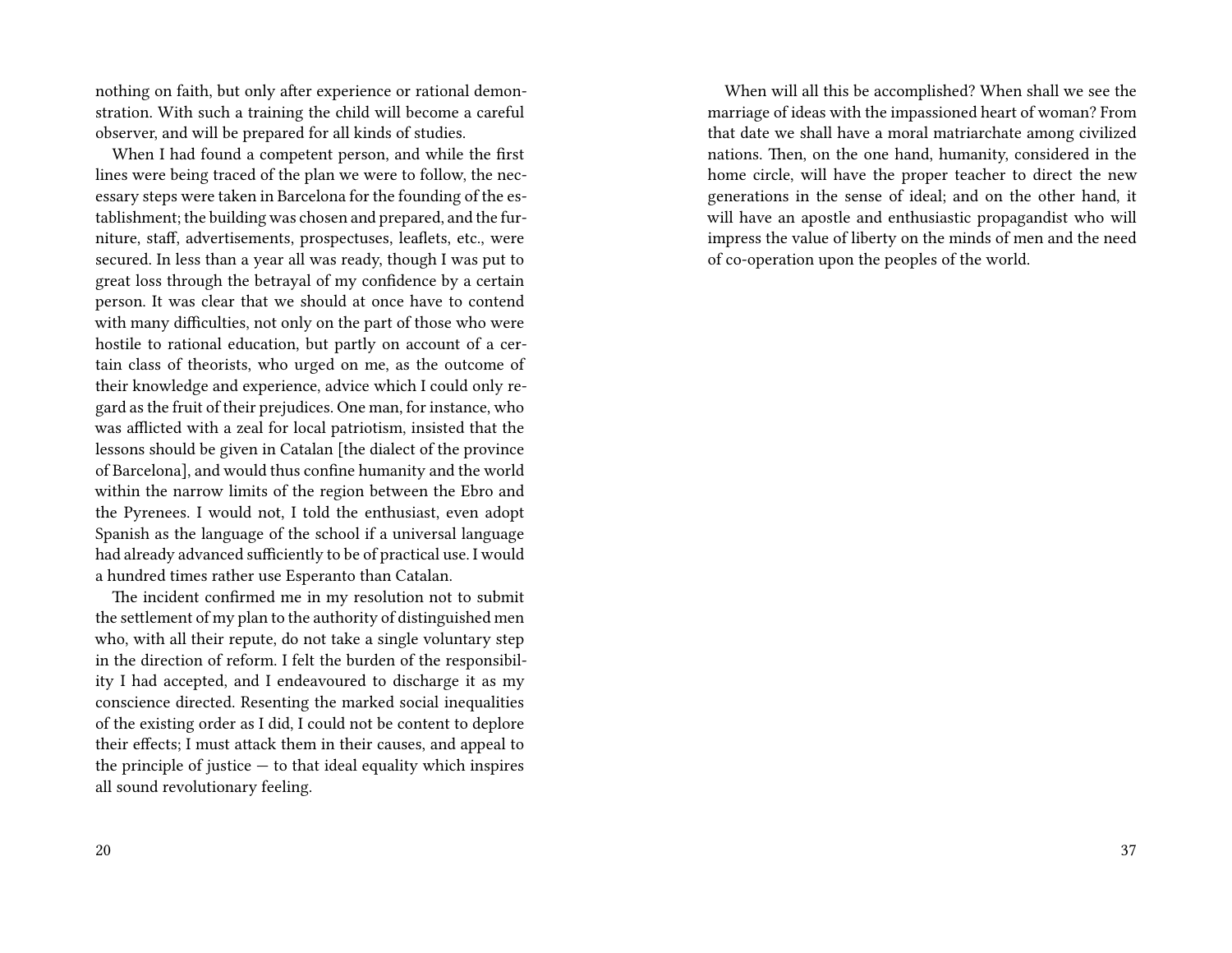marrow of our being — that even energetic characters, which have effected a sincere reform of mind and will, have the mortification of discovering this Jesuitical element, derived from their mothers, when they turn to make an inventory of their ideas.

Woman must not be restricted to the home. The sphere of her activity must go out far beyond her home; it must extend to the very confines of society. But in order to ensure a helpful result form her activity we must not restrict the amount of knowledge we communicate to her; she must learn both in regard to quantity and quality, the same things as a man. When science enters the mind of woman it will direct her rich vein of emotion, the characteristic element of her nature, the glad harbinger of peace and happiness among men.

It has been said that woman represents *continuity*, and man represents change: man is the individual, woman is the species. Change, however, would be useless, fugitive, and inconstant, with no social foundation of reality, if the work of woman did not strengthen and consolidate the achievements of man. The individual, as such, is the flower of a day, a thing of ephemeral significance in life. Woman, who represents the species, has the function of retaining within the species the elements which improve its life, and to discharge this function adequately she needs scientific instruction.

Humanity will advance more rapidly and confidently in the path of progress and increase its resources a hundredfold if it combines the ideas acquired by science with the emotional strength of woman. Ribot observes that an idea is merely an idea, an act of intelligence, incapable of producing or doing anything, unless it is accompanied by an emotional state, a motive element. Hence it is conceived as a scientific truth that, to the advantage of progress, an idea does not long remain in a purely contemplative condition when it appears. This is obviated by associating the idea with emotion and love, which do not fail to convert it into a vital action.

36

If matter is one, uncreated, and eternal — if we live on a relatively small body in space, a mere speck in comparison with the innumerable globes about us, as is taught in the universities, and may be learned by the privileged few who share the monopoly of science — we have no right to teach, and no excuse for teaching, in the primary schools to which the people go when they have the opportunity, that God made the world out of nothing in six days, and all the other absurdities of the ancient legends. Truth is universal, and we owe it to everybody. To put a price on it, to make it the monopoly of a privileged few, to detain the lowly in systematic ignorance, and what is worse — impose on them. a dogmatic and official doctrine in contradiction with the teaching of science, in order that they may accept with docility their low and deplorable condition, is to me an intolerable indignity. For my part, I consider that the most effective protest and the most promising form of revolutionary action consist in giving the oppressed, the disinherited, and all who are conscious of a demand for justice, as much truth as they can receive, trusting that it will direct their energies in the great work of the regeneration of society.

Hence the terms of the first announcement of the Modern School that was issued to the public. It ran as follows:

#### PROGRAMME.

The mission of the Modern School is to secure that the boys and girls who are entrusted to it shall become well-instructed, truthful, just, and free from all prejudice.

To that end the rational method of the natural sciences will be substituted for the old dogmatic teaching. It will stimulate, develop, and direct the natural ability of each pupil, so that he or she will not only become a useful member of society, with his individual value fully developed, but will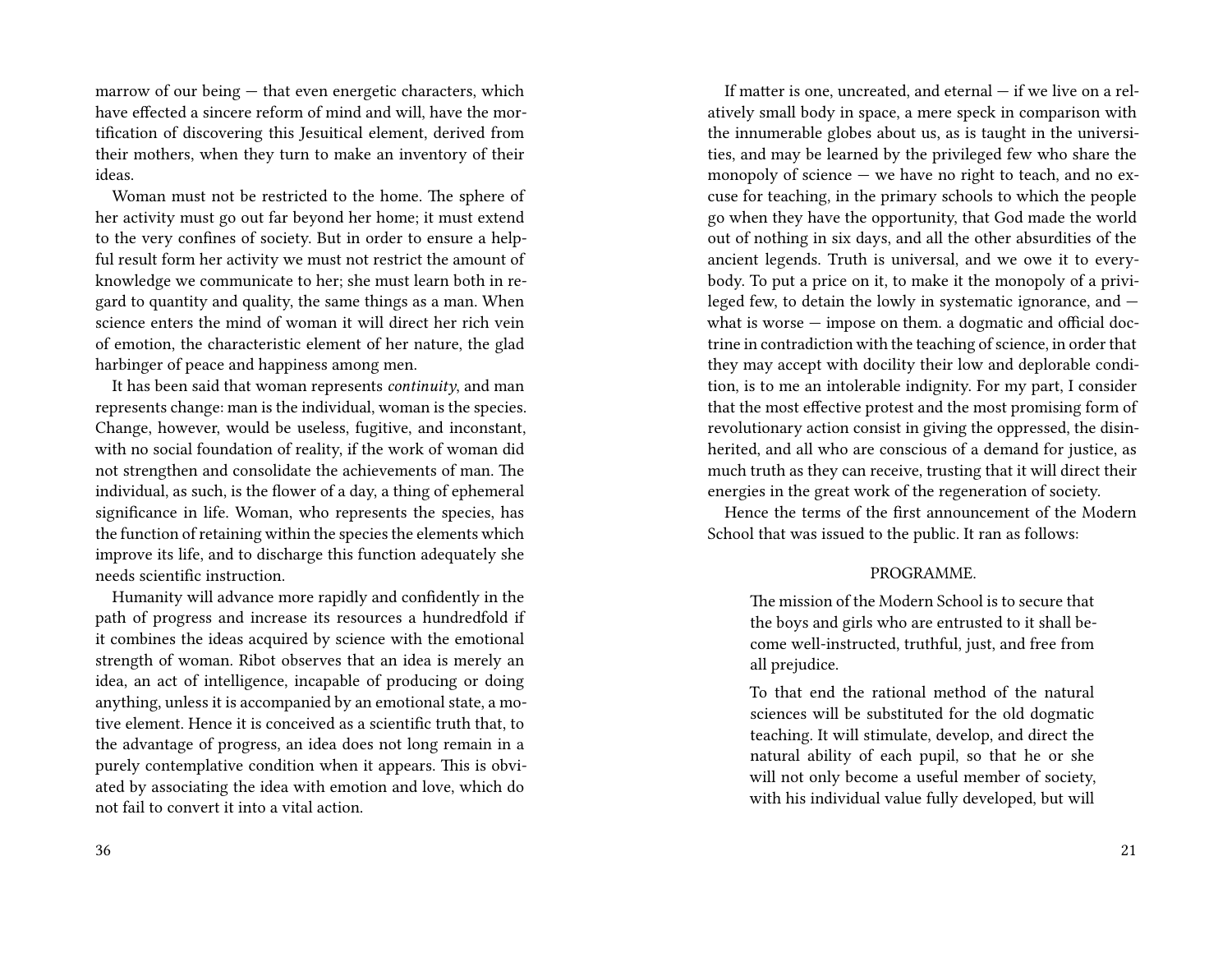contribute, as a necessary consequence, to the uplifting of the whole community.

It will instruct the young in sound social duties, in conformity with the just principle that "there are no duties without rights, and no rights without duties."

In view of the good results that have been obtained abroad by mixed education, and especially in order to realise the great aim of the Modern School the formation of an entirely fraternal body of men and women, without distinction of sex or class children of both sexes, from the age of five upward, will be received.

For the further development of its work, the Modern School will be opened on Sunday mornings when there will be classes on the sufferings of mankind throughout the course of history, and on the men and women who have distinguished themselves in science, art, or the light for progress. The parents of the children may attend these classes.

In the hope that the intellectual work of the Modern School will be fruitful, we have, besides securing hygienic conditions In the institution and its dependencies, arranged to have a medical inspection of children at their entrance into the school. The result of this will be communicated to the parents if it is deemed necessary; and others will be held periodically, in order to prevent the spread of contagious diseases during tile school hours.

During the week which preceded the opening of the Modern School I invited the representatives of the press to visit the institution and make it known, and some of the journals inserted

On the other hand, it is pointed out that woman is emotional. She does not selfishly keep to herself what she receives; she spreads abroad her beliefs, her ideas, and all the good and evil that form her moral treasures. She insists on sharing them with all those who are, by the mysterious power of emotion, identified with her. With exquisite art, with invariable unconsciousness, her whole moral physiognomy, her whole soul, so to say, impresses itself on the soul of those she loves.

If the first ideas implanted in the mind of the child by the teacher are germs of truth and of positive knowledge; if the teacher himself is in touch with the scientific spirit of time, the result will be good from every point of view. But if a man be fed in the first stage of his mental development with fables, errors, and all that is contrary to the spirit of science, what can be expected of his future? When the boy becomes a man he will be an obstacle to progress. The human conscience is in infancy of the same natural texture as the bodily organism; it is tender and pliant. It readily accepts what comes to it from without. In the course of the time this plasticity gives place to rigidity; it loses its pliancy and becomes relatively fixed. From that time the ideas communicated to it by the mother will be encrusted and identified with the youth's conscience.

The acid of the more rational ideas which the youth acquires by social intercourse or private study may in cases relive the mind of the erroneous ideas implanted in childhood. But what is likely to be the practical outcome of this transformation of the mind in the sphere of conduct? We must not forget that in most cases the emotions associated with the early ideas remain in the deeper folds of the heart. Hence it is that we find in so many men such a flagrant and lamentable antithesis between the thought and the deed, the intelligence and the will; and this often leads to an eclipse of good conduct and a paralysis of progress.

This primary sediment which we owe to our mothers is so tenacious and enduring  $-$  it passes so intimately into the very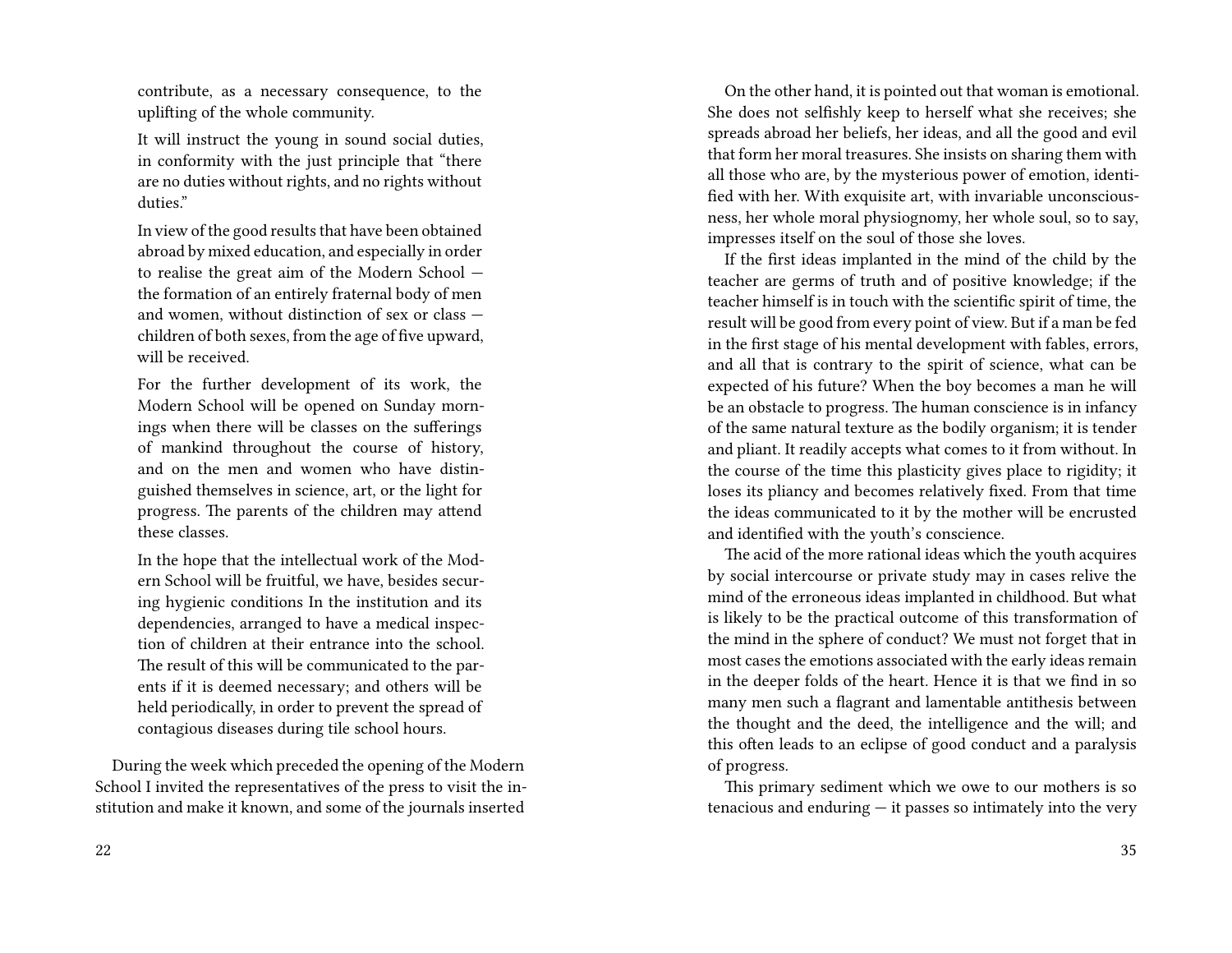dominating the customs of races and the designs of our social rulers.

The work of man for the greater happiness of the race has hitherto been defective; in future it must be a joint action of the sexes; it is incumbent on both man and woman, according to the point of view of each. It is important to realise that, in face of the purposes of life, man is neither inferior nor (as we affect to think) superior to woman. They have different qualities, and no comparison is possible between diverse things.

As many psychologists and sociologists observe, the human race displays two fundamental aspects. Man typifies the dominion of thought and of the progressive spirit; woman bears in her moral nature the characteristic note of intense sentiment and of the conservative spirit. But this view of the sexes gives no encouragement whatever to the ideas of reactionaries. If the predominance of the conservative element and of the emotions is ensured in woman by natural law, this does not make her the less fitted to be the companion of man. She is not prevented by the constitution of her nature from reflecting on things of importance, nor is it necessary that she should use her mind in contradiction to the teaching of science and absorb all kinds of superstitions and fables. The possession of a conservative disposition does not imply that one is bound to crystallize in a certain stage of thought, or that one must be obsessed with prejudice in all that relates to reality.

"To conserve" merely means "to retain," to keep what has been given us, or what we have ourselves produced. The author of *The Religion of the Future* says, referring to woman in this aspect: "The conservative spirit may be applied to truth as well as to error; it all depends what it is you conserve. If woman is instructed in philosophical and scientific matters, her conservative power will be to the advantage, not to the disadvantage, of progressive thought."

34

appreciative notices of the work. It may be of historical interest to quote a few paragraphs from *El Diluvio*:

> The future is budding in the school. To build on any other foundation is to build on sand. Unhappily, the school may serve either the purposes of tyranny or the cause of liberty, and may thus serve either barbarism or civilisation.

> We are therefore pleased to see certain patriots and humanitarians, who grasp the transcendent importance of this social function, which our Government systematically overlooks, hasten to meet this pressing need by founding a Modern School; a school which will not seek to promote the interests of sect and to move in the old ruts, as has been done hitherto, but will create an intellectual environment in which the new generation will absorb the ideas and the impulses which the stream of progress unceasingly brings.

> This end can only be attained by private enterprise. Our existing institutions, tainted with all the vices of the past and weakened by all the trivialities of the present, cannot discharge this useful function. It is reserved for men of noble mind and unselfish feeling to open up the new path by which succeeding generations will rise to higher destinies.

This has been done, or will be done, by the founders of the modest Modern School which we have visited at the courteous invitation of its directors and those who are in its development. This school is not a commercial enterprise, like most scholastic institutions, but a pedagogical experiment of which only one other specimen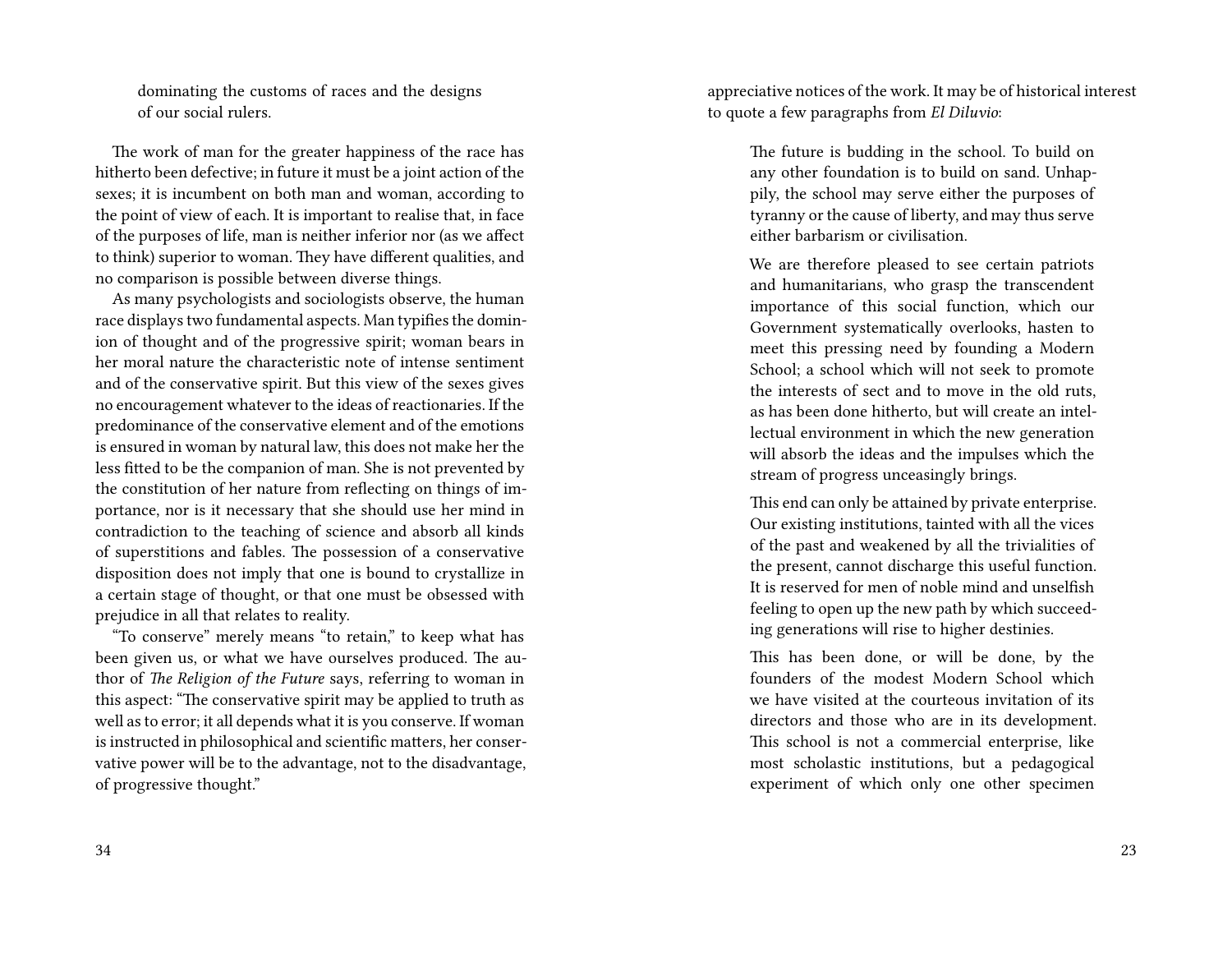exists in Spain (the Free Institution of Education at Madrid).

Sr. Salas Antón brilliantly expounded the programme of the school to the small audience of journalists and others who attended the modest opening-festival, and descanted on the design of educating children in the *whole* truth and *nothing but* the truth, or what is proved to be such. His chief theme was that the founders do not propose to add one more to the number of what are known as "Lay Schools," with their impassioned dogmatism, but a serene observatory, open to the four winds of heaven, with no cloud darkening the horizon and interposing between the light and the mind of man.

emonious pomp, man and woman are united in matrimony, that woman is the companion of man. These are hollow words, void of sense, without vital and rational significance in life, since what we witness in the Christian Church, in Catholicism particularly, is the exact opposite of this idea. Not long ago a Christian woman of fine feeling and great sincerity complained bitterly of the moral debasement which is put upon her sex In the bosom of the Church: "It would be impious audacity for a woman to aspire in the Church even to the position of the lowest sacristan."

A man must suffer from ophthalmia of the mind not to see that, under the inspiration of Christianity, the position of woman is no better than it was under the ancient civilisations; it is, indeed, worse, and has aggravating circumstances. It is a conspicuous fact in our modern Christian society that, as a result and culmination of our patriarchal development, the woman does not belong to herself; she is neither more nor less than an adjunct of man, subject constantly to his absolute dominion hound to him — it may be — by chains of gold. Man has made her a perpetual minor. Once this was done, she was bound to experience one of two alternatives: man either oppresses and silences her, or treats her as a child to be coaxed — according to the mood of the master. If at length we note in her some sign of the new spirit, if she begins to assert her will and claim some share of independence, if she is passing, with irritating slowness, from the state of slave to the condition of a respected ward, she owes it to the redeeming spirit of science, which is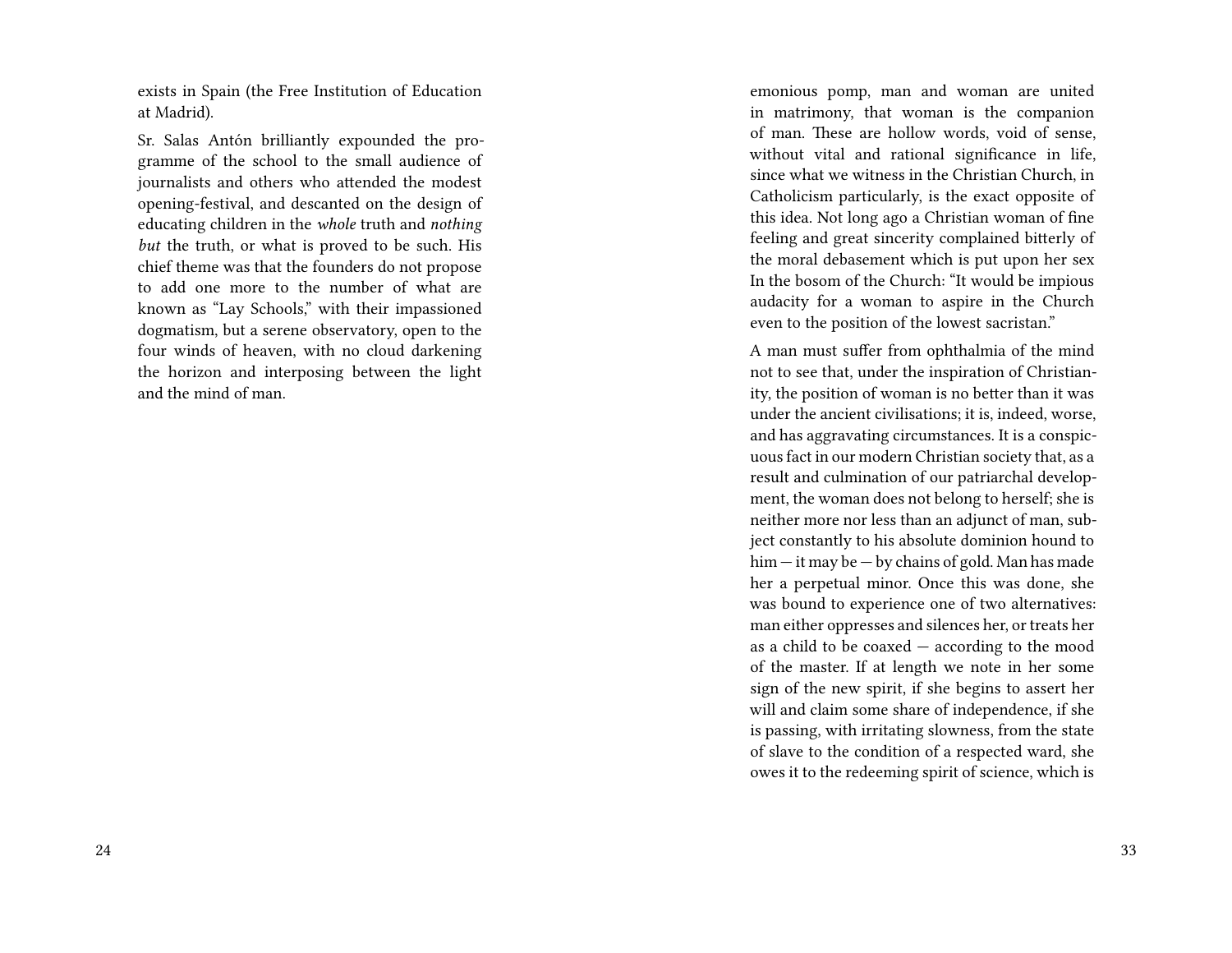would have raised a storm of prejudice. There would have been a discussion in the press, conventional feeling would have been aroused, and the fear of "what people would say" — that paralysing obstacle to good intentions — would have been stronger than reason. Our project would have proved exceedingly difficult, if not impossible. Whereas, proceeding as we did, we were able to open with a sufficient number of boys and girls, and the number steadily increased, as the *Bulletin* of the school shows.

In my own mind, co-education was of vital importance. It was not merely and indispensable condition of realising what I regard as the ideal result of rational education; it was the ideal itself, initiating its life in the Modern School, developing a confidence of attaining our end. Natural science, philosophy, and history unite in teaching, in face of all prejudice to the contrary, that man and woman are two complementary aspects of human nature, and the failure to recognise this essential and important truth has had the most disastrous consequences.

In the second number of the *Bulletin*, therefore, I published a careful vindication of my ideas:

Mixed education [I said] is spreading among civilised nations. In many places it has already had excellent results. The principle of this new scheme of education is that children of both sexes shall receive the same lessons; that their minds shall be developed, their hearts purified and their wills strengthened in precisely the same manner; that the sexes Shall be in touch with each other from infancy so that woman shall be, not in name only, but in reality and truth, the companion of man.

A venerable institution which dominates the thoughts of our people declares, at one of the most solemn moments of life, when, with cer-

# **Chapter IV. The Early Programme**

The time had come to think of the inauguration of the Modern School. Some time previously I had invited a number of gentlemen of great distinction and of progressive sentiments to assist me with their advice and form a kind of Committee of Consultation. My intercourse with them at Barcelona was of great value to me, and many of them remained in permanent relation with me, for which I may express my gratitude. They were of opinion that the Modern School should be opened with some display — invitation-cards, a circular to the press, a large hall, music, and oratorical addresses by distinguished Liberal politicians. It would have been easy to do this, and we would have attracted an audience of hundreds of people who would have applauded with that momentary enthusiasm which characterises our public functions. But I was not seduced by the idea. As a Positivist and an idealist I was convinced that a simple modesty best befitted the inauguration of a work of reform. Any other method seemed to me disingenuous, a concession to enervating conventions and to the very evil which I was setting out to reform. The proposal of the Committee was, therefore, repugnant to my conscience and my sentiments, and I was, in that and all other things relating to the Modern School, the executive power.

In the first number of the *Bulletin of the Modern School*, issued on October 30, 1901, I gave a general exposition of the fundamental principles of the School, which I may repeat here.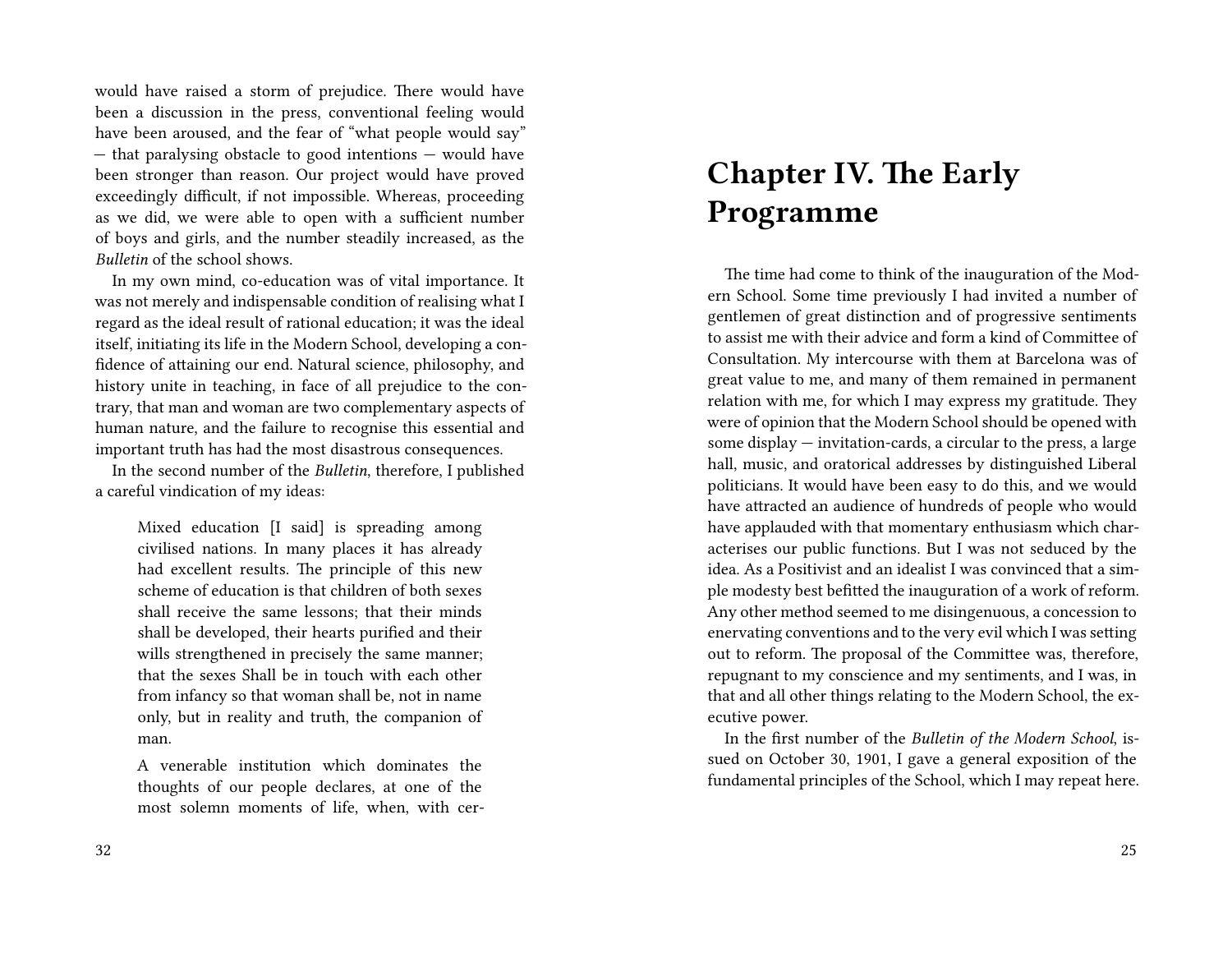Those imaginary products of the mind, *a priori* ideas, and all the absurd and fantastical fictions hitherto regarded as truth and imposed as directive principles of human conduct have for some time past incurred the condemnation of reason and the resentment of conscience. The sun no longer merely touches the tips of the mountains; it floods the valleys, and we enjoy the light of noon. Science is no longer the patrimony of a small group of privileged individuals; its beneficent rays more or less consciously penetrate every rank of society. On all sides traditional errors are being dispelled by it; by the confident procedure of experience and observation it enables us to attain accurate knowledge and criteria in regard to natural objects and the laws which govern them. With indisputable authority it bids men lay aside for ever their exclusivisms and privileges, and it offers itself as the controlling principle of human life, seeking to imbue all with a common sentiment of humanity.

Relying on modest resources, but with a robust and rational faith and a spirit that will not easily be intimidated, whatever obstacles arise in our path, we have founded the Modern School. Its aim is to convey, without concession to traditional methods, an education based on the natural sciences. This new method, though the only sound and positive method, has spread throughout the civilised world, and has innumerable supporters of intellectual distinction and lofty principles.

We are aware how many enemies there are about us. We are conscious of the innumerable prejudices which oppress the social conscience of

### **Chapter V. The Co-education of the Sexes**

The most important point in our programme of rational education, in the view of the intellectual condition of the country, and the feature which was most likely to shock current prejudices and habits, was the co-education of boys and girls.

The idea was not absolutely new in Spain. As a result of necessity and of primitive conditions, there were villages in remote valleys and on the mountains where some good natured neighbour, or the priest or sacristan, used to teach the catechism, and sometimes elementary letters, to boys and girls in common. In fact, it is sometimes legally authorised, or at least tolerated, by the State among small populations which have not the means to pay both a master and a mistress. In such cases, either a master or a mistress gives common lessons to boys and girls, as I had myself seen in a village not far from Barcelona. In towns and cities, however, mixed education was not recognised. One read sometimes of the occurrence of it in foreign countries, but no one proposed to adopt it in Spain, where such a proposal would have been deemed an innovation of the most utopian character.

Knowing this, I refrained from making any public propaganda on the subject, and confirmed myself to private discussion with individuals. We asked every parent who wished to send a boy to the school if there were girls in the family, and it was necessary to explain to each the reasons for co-education. Wherever we did this, the result was satisfactory. If we had announced our intention publicly, it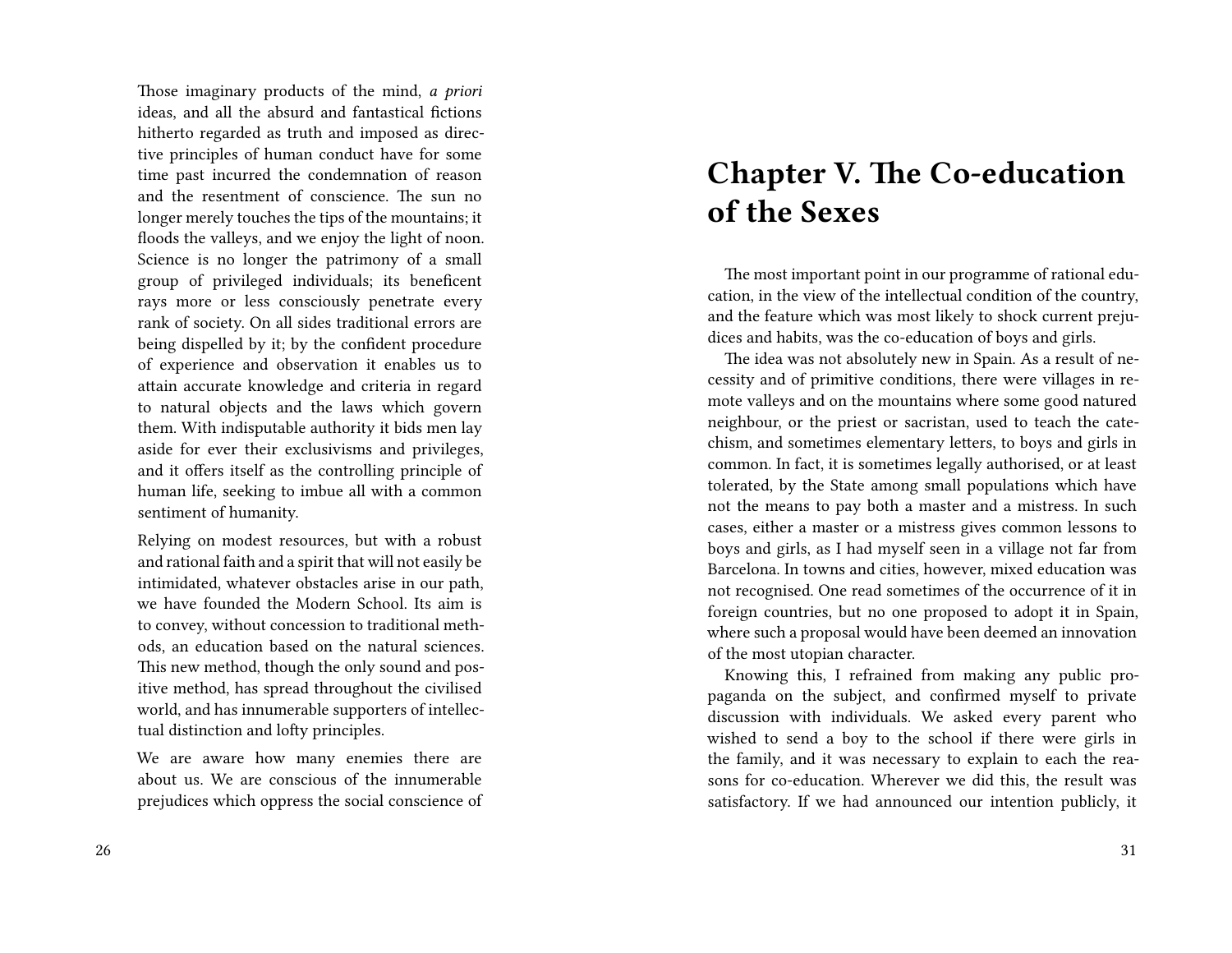The people present at the opening were partly attracted by the notices of our work published in the press, and partly consisted of the parents of the pupils and delegates of various working-class societies who had been invited on account of their assistance to me. I was supported in the chair by the teachers and the Committee of Consultation, two of whom expounded the system and aim of the school. In this quiet fashion we inaugurated a work that was destined to last. We created the Modern, Scientific, and Rational School, the fame of which soon spread in Europe and America. Time may witness a change of its name — the "Modern" School — but the description "scientific and rational" will be more and more fully vindicated.

our country. This is the outcome of a medieval, subjective, dogmatic education, which makes ridiculous pretensions to the possession of an infallible criterion. We are further aware that, in virtue of the law of heredity, strengthened by the influences of the environment, the tendencies which are connatural and spontaneous in the young child are still more pronounced in adolescence. The struggle will be severe, the work difficult; but with a constant and unwavering will, the sole providence of the moral world, we are confident that we will win the victory to which we aspire. We will develop living brains, capable of reacting on our instruction. We will take care that the minds of our pupils will sustain, when they leave the control of their teachers, a stern hostility to prejudice; that they will be solid minds, capable of forming their own rational convictions on every subject.

This does not mean that we will leave the child, at the very outset of its education, to form its own ideas. The Socratic procedure is wrong, if it is taken too literally. The very constitution of the mind, at the commencement of its development, demands that at this stage the child shall be receptive. The teacher must implant the germs of ideas. These will, when age and strength invigorate the brain, bring forth corresponding flowers and fruit, in accordance with the degree of initiative and the characteristic features of the pupil's mind.

On the other hand, we may say that we regard as absurd the widespread notion that an education based on natural science stunts the organ of the idealist faculty. We are convinced that the con-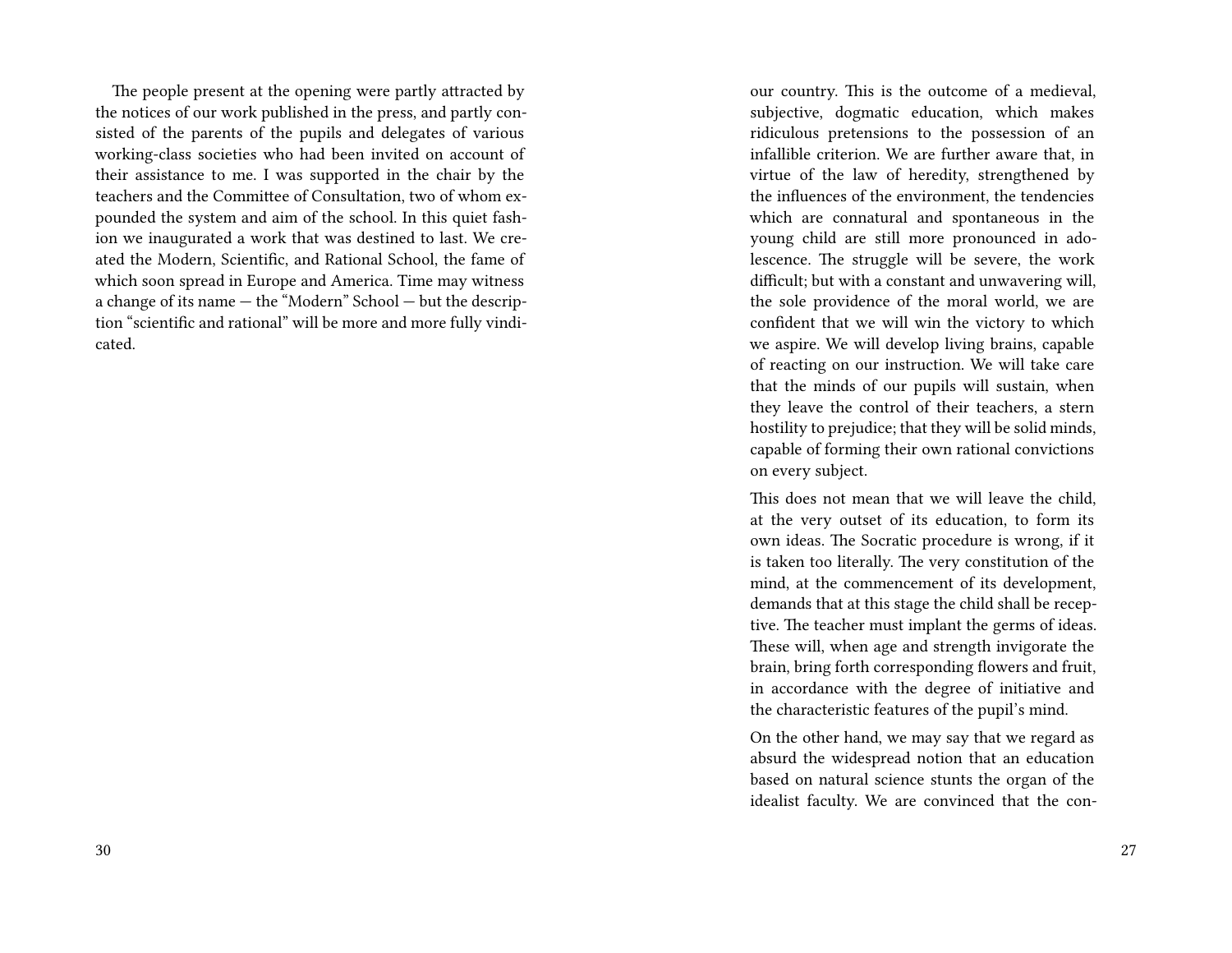trary is true. What science does is to correct and direct it, and give it a wholesome sense of reality. The work of man's cerebral energy is to create the *ideal*, with the aid of art and philosophy. But in order that the ideal shall not degenerate into fables, or mystic and unsubstantial dreams, and the structure be not built on sand, it is absolutely necessary to give it a secure and unshakable foundation in the exact and positive teaching of the natural sciences.

Moreover, the education of a man does not consist merely in the training of his intelligence, without having regard to the heart and the will. Man is a complete and unified whole, in spite of the variety of his functions. He presents various facets, but is at the bottom a single energy, which sees, loves, and applies a will to the prosecution of what he has conceived or affected. It is a morbid condition, an infringement of the laws of the human organism, to establish an abyss where there ought to be a sane and harmonious continuity. The divorce between thought and will is an unhappy feature of our time. To what fatal consequences it has led! We need only refer to our political leaders and to the various orders of social life; they are deeply infected with this pernicious dualism. Many of them are assuredly powerful enough in respect of their mental faculties, and have an abundance of ideas; but they lack a sound orientation and the fine thoughts which science applies to the life of individuals and of peoples. Their restless egoism and the wish to accommodate their relatives, together with their leaven of traditional sentiments, form all impermeable barrier round their hearts

and prevent the infiltration Of progressive Ideas, and the formation of that sap of sentiment which is the impelling and determining power in the conduct of man. Hence the attempt to obstruct progress and put obstacles in the way of new Ideas; hence, as a result of these attempts, the skepticism of multitudes, the death of nations, and the inevitable despair of the oppressed.

We regard it as one of the first principles of our pedagogical mission that there is no such duality of character in any individual — one which sees and appreciates truth and goodness, and one which follows evil. And, since we take natural science as our guide in education, a further consequence will be recognised; we shall endeavour to secure that the intellectual impressions which science conveys to the pupil be converted into the sap of sentiment and shall be Intensely loved. When sentiment is strong it penetrates and diffuses itself through the deepest recesses of a man's being, pervading and giving a special colour to his character.

And as a man's conduct must revolve within the circle of his character, it follows that a youth educated in the manner we have indicated will, when he comes to rule himself, recognise science as the one helpful master of his life.

The school was opened on September 8, 1901 with thirty pupils — twelve girls and eighteen boys. These sufficed for the purpose of our experiment, and we had no intention of increasing the number for a time, so that we might keep a more effective watch on the pupils. The enemies of the new school would take the first opportunity to criticise our work in co-educating boys and girls.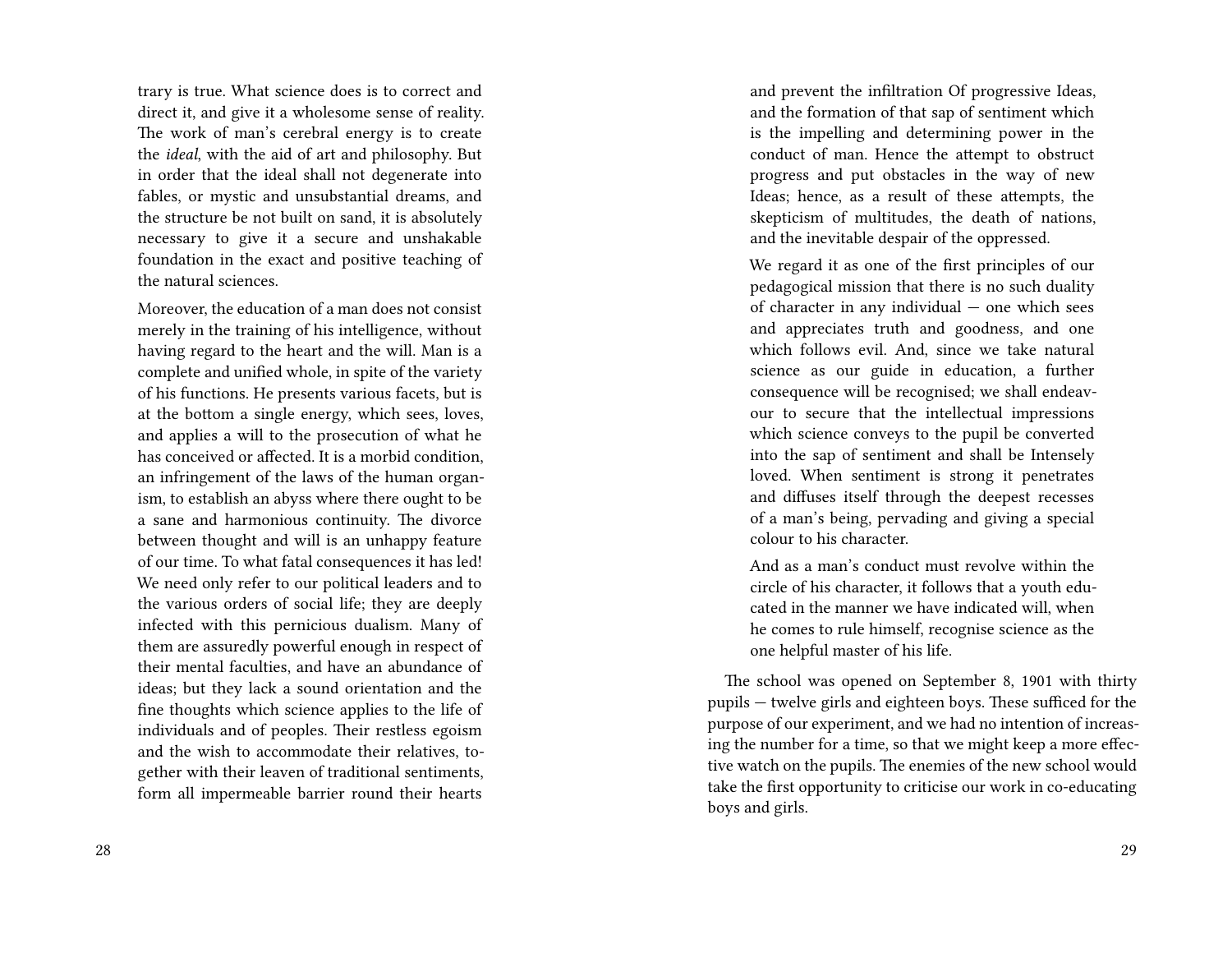The Anarchist Library Anti-Copyright



Francisco Ferrer The Origin and Ideals of the Modern School 1913

Retrieved on February 3, 2010 from dwardmac.pitzer.edu Translated by Joseph McCabe London: Watts & Co., 17 Johnson's Court, Fleet Street, E.C., 1913

**theanarchistlibrary.org**

## **Chapter X. No Reward or Punishment**

Rational education is, above all things, a means of defence against error and ignorance. To ignore truth and accept absurdities is, unhappily, a common feature in our social order; to that we owe the distinction of classes and the persistent antagonism of interests. Having admitted and practised the coeducation of boys and girls, of rich and poor — having that is to say started from the principle of solidarity and equality we are not prepared to create a new inequality. Hence in the Modern School there will be no rewards and no punishments; there will be no examinations to puff up some children with the flattering title of excellent, to give others the vulgar title of "good", and make others unhappy with a consciousness of incapacity and failure.

These features of the existing official and religious schools, which are quite in accord with their reactionary environment and aim, cannot, for the reasons I have given, be admitted into the Modern School. Since we are not educating for a specific purpose, we cannot determine the capacity or incapacity of the child. When we teach a science, or art, or trade, or some subject requiring special conditions, an examination may be useful, and there may be reason to give a diploma or refuse one; I neither affirm nor deny it. But there is no such specialism in the Modern School. The characteristic note of the school, distinguishing it even from some which pass as progressive models, is that in it the faculties of the children shall develop freely without subjection to any dogmatic patron, not even to what it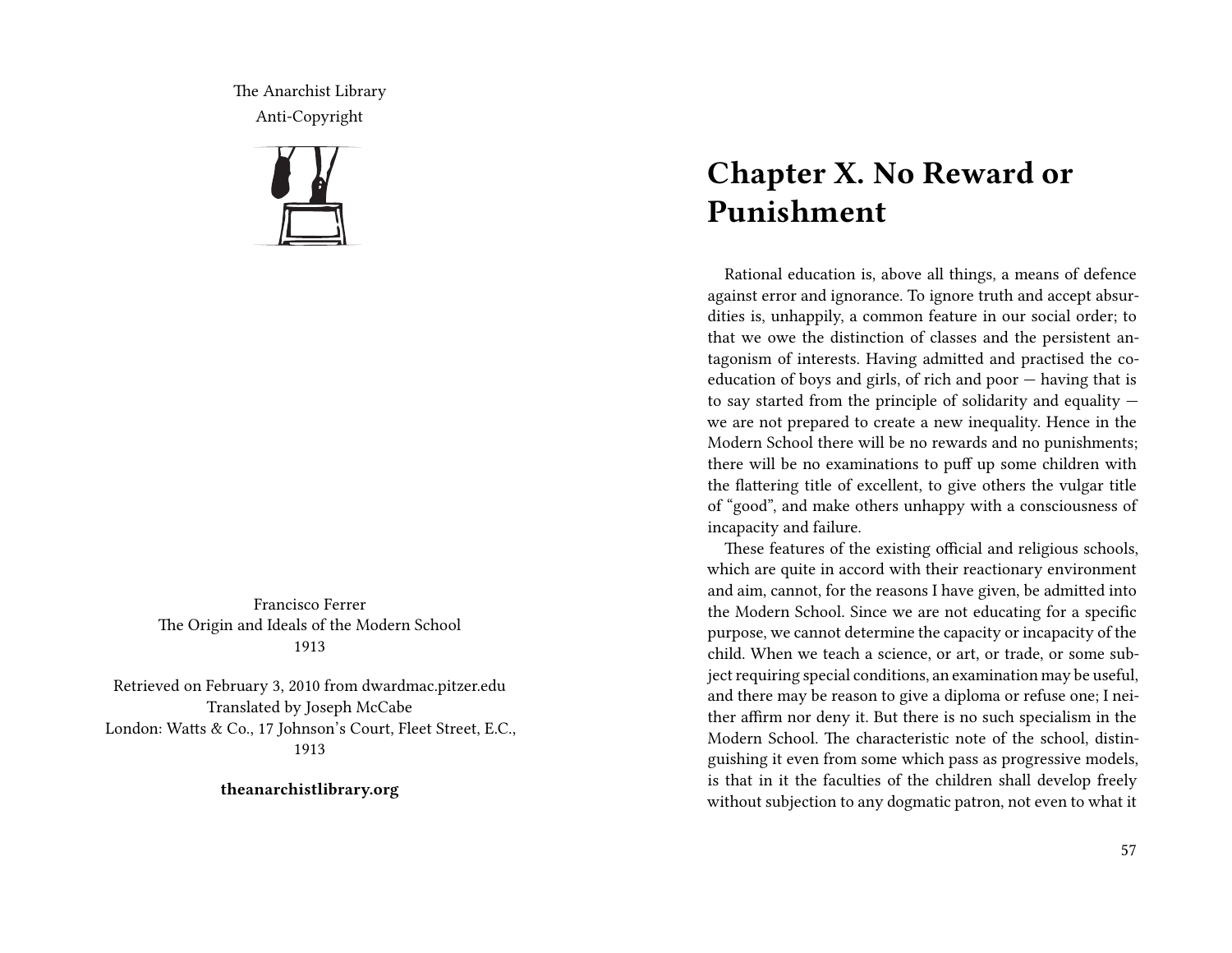may consider the body of convictions of the founder and teachers; every pupil shall go forth from it into social life with the ability to be his own master and guide his own life in all things.

Hence, if we were rationally prevented from giving prizes, we could not impose penalties, and no one would have dreamed of doing so in our school if the idea had not been suggested from without. Sometimes parents came to me with the rank proverb, "Letters go in with blood," on their lips, and begged me to punish their children. Others who were charmed with the precocious talent of their children wanted to see them shine in examinations and exhibit medals. We refused to admit either prizes or punishments, and sent the parents away. If any child were conspicuous for merit, application, laziness, or bad conduct, we pointed out to it the need of accord, or the unhappiness of lack of accord, with its own welfare and that of others, and the teacher might give a lecture on the subject. Nothing more was done, and the parents were gradually reconciled to the system, though they often had to be corrected in their errors and prejudices by their own children.

Nevertheless, the old prejudice was constantly recurring, and I saw that I had to repeat my arguments with the parents of new pupils. I therefore wrote the following article in the *Bulletin:*

The conventional examinations which we usually find held at the end of a scholastic year, to which our fathers attached so much importance, have had no result at all; or, if any result, a bad one. These functions and their accompanying solemnities seem to have been instituted for the sole purpose of satisfying the vanity of parents and the selfish interests of many teachers, and in order to put the children to torture before the examination and make them ill afterwards. Each father wants his child to be presented in public as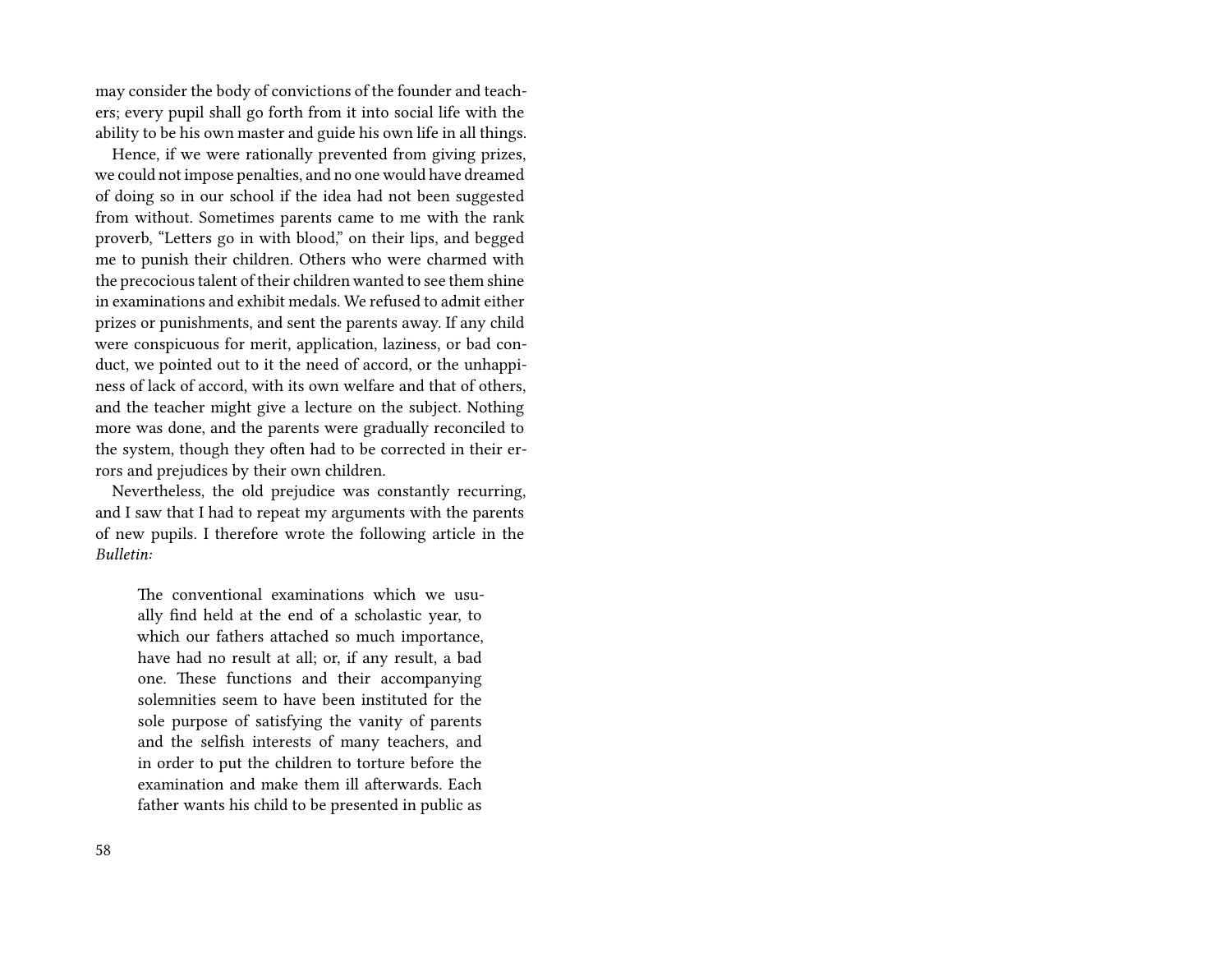close and constant association with two of the ablest professors in the university of Barcelona, one of whom sent his children to the school, and with distinguished scholars in other lands. There was more stimulating work done in the Modern School than, probably, in any other elementary school in Spain, if not elsewhere. All that can be questioned is the teaching of an explicit social creed to the children. Ferrer would have rejoined that there was not a school in Europe that does not teach an explicit social creed. But, however we may differ from his creed, we cannot fail to recognise the elevated and unselfish idealism of the man, and deplore the brutality and illegality with which his genial life was prematurely brought to a close.

THE END

one of the prodigies of the college, and regards him with pride as a learned man in miniature. He does not notice that for a fortnight or so the child suffers exquisite torture. As things are judged by external appearances, it is not thought that there is any real torture, as there is not the least scratch visible on the skin…

The parent's lack of acquaintance with the natural disposition of the child, and the iniquity of putting it in false conditions so that its intellectual powers, especially in the sphere of memory, are artificially stimulated, prevent the parent from seeing that this measure of personal gratification may, as has happened in many cases, lead to illness and to the moral, if not the physical, death of the, child.

On the other hand, the majority of teachers, being mere stereotypers of ready—made phrases and mechanical innoculators, rather than *moral fathers* of their pupils, are concerned in these examinations with their own personality and their economic interests. Their object is to let the parents and the others who are present at the public display see that, under their guidance, the child has learned a good deal, that its knowledge is greater in quantity and quality than could have been expected of its tender years and in view of the short time that it has been under the charge of this very skillful teacher.

In addition to this wretched vanity, which is satisfied at the cost of the moral and physical life of the child, the teachers are anxious to elicit compliments from the parents and the rest of the audience, who know nothing of the real state of things,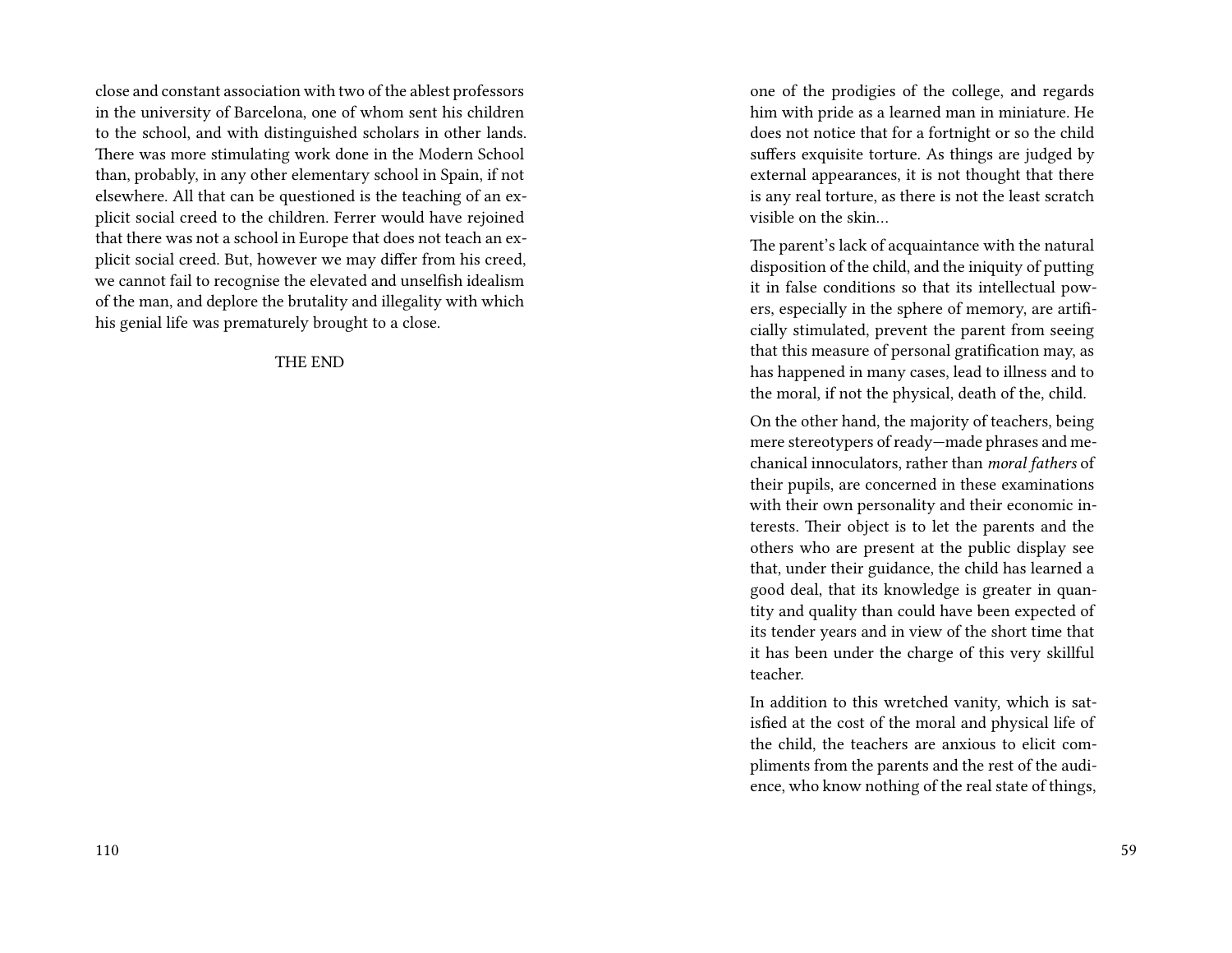as a kind of advertisement of the prestige of their particular school.

Briefly, we are inexorably opposed to holding public examinations. In our school everything must be done for the advantage of the pupil. Everything that does not conduce to this end must be recognised as opposed to the natural spirit of positive education. Examinations do no good, and they do much harm to the child. Besides the illness of which we have already spoken, the nervous system of the child suffers, and a kind of temporary paralysis is inflicted on its conscience by the immoral features of the examination; the vanity provoked in those who are placed highest, envy and humiliation grave obstacles to sound growth, in those who have failed, and in all of them the germs of most of the sentiments which go to the making of egoism.

In a later number of the *Bulletin* I found it necessary to return to the subject:

We frequently receive letters from Workers' Educational Societies and Republican Fraternities asking that the teachers shall chastise the children in our schools. We ourselves have been disgusted, during our brief excursions, to find material proofs of the fact which is at the base of this request; we have seen children on their knees, or in other attitudes of punishment.

These irrational and atavistic practices must disappear. Modern pedagogy entirely discredits them. The teachers who offer their services to the Modern School, or ask our recommendation to teach in similar schools, must refrain from any moral or

# **Epilogue by J. M.**

"That is the story of what the Modern School was, is, and ought to be." When Ferrer wrote this, in the summer of 1908, he was full of plans for the continuation of his work in various ways. He was fostering such free schools as the Government still permitted. He was promoting his "popular university" and multiplying works of science and sociology for the million. His influence was growing, and he saw with glad eyes the light breaking on the ignorant masses of his fellows. In the summer of 1909 he came to England to study the system of moral instruction which, under the inspiration of the Moral Instruction League, is used in thousands of English schools. A friend in London begged him never to return to Spain, as his life was sought. He knew it, but nothing would divert him from his ideal. And three months later he was shot, among the graves of criminals, in the trenches of Montjuich.

Form your own opinion of him from his words. He conceals nothing. He was a rebel against religious traditions and social inequalities; he wished children to become as resentful of poverty and superstition as he. There is no law of Spain, or of any other country, that forbids such enterprise as his. He might be shot in Russia, of course; for the law has been suspended there for more than a decade. In Spain men had to lie in order to take his life.

With the particular value of his scheme of education I am not concerned. He was well acquainted with pedagogical literature, and there were few elementary schools in Spain to equal his. Writers who have spoken slightingly of his school, apart from its social dogmas, know little or nothing about it. Ferrer was in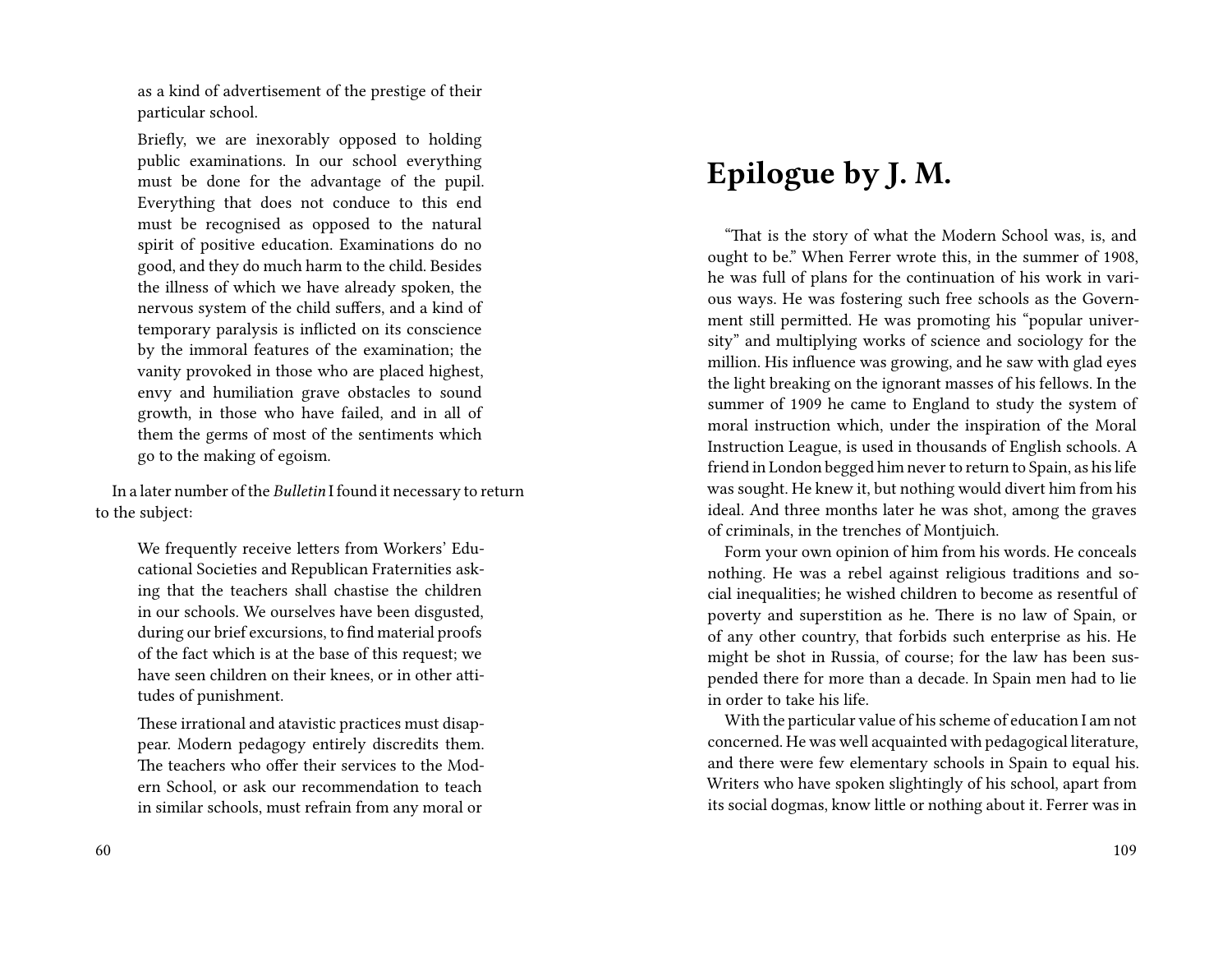turn diffused the better standards among their friends and relatives.

This spread of our influence drew on us the hatred of Jesuitism of all kinds and in all places, and this hatred inspired the design which ended in the closing of the Modern School. It is closed; but in reality it is concentrating its forces, defining and improving its plan, and gathering the strength for a fresh attempt to promote the true cause of progress.

That is the story of what the Modern School was, is, and ought to be.

material punishment, under penalty of being disqualified permanently. Scolding, impatience, and anger ought to disappear with the ancient title of "master." In free schools all should be peace, gladness, and fraternity. We trust that this will suffice to put an end to these practices, which are most improper in people whose sole ideal is the training of a generation fitted to establish a really fraternal, harmonious, and just state of society.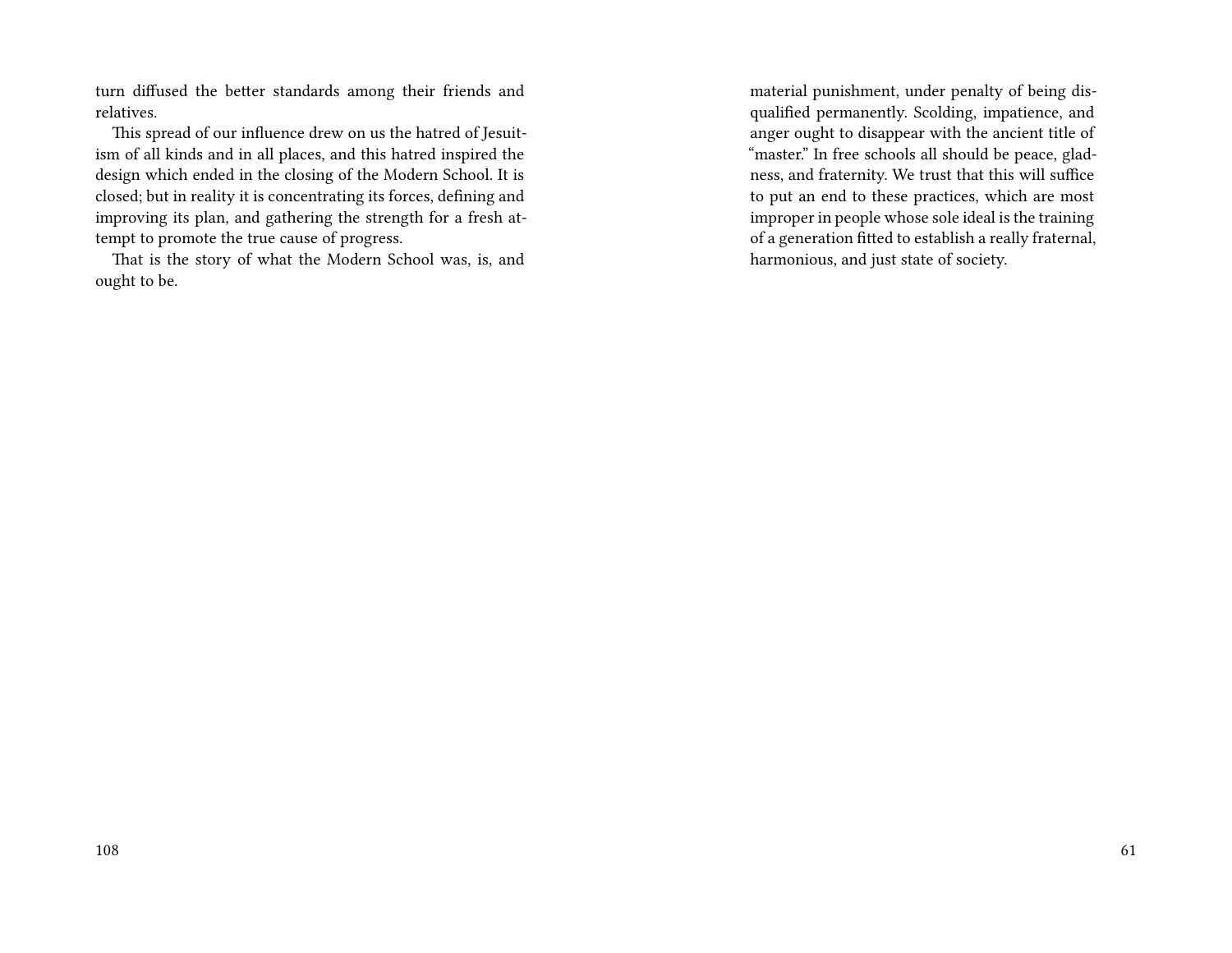# **Chapter XI. The General Public and the Library**

In setting out to establish a rational school for the purpose of preparing children for their entry into the free solidarity of humanity, the first problem that confronted us was the selection of books. The whole educational luggage of the ancient system was an incoherent mixture of science and faith, reason and unreason, good and evil, human experience and revelation, truth and error in a word, totally unsuited to meet the new needs that arose with the formation of a new School.

If the school has been from remote antiquity equipped not for teaching in the broad sense of communicating to the rising generation the gist of the knowledge of previous generations, but for teaching on the basis of authority and the convenience of the ruling classes, for the purpose of making children humble and submissive, it is clear that none of the books hitherto used would suit us. But the severe logic of this position did not at once convince me. I refused to believe tha. the French democracy, which worked so zealously for the separation of Church and State, incurred the anger of the clericals, and adopted obligatory secular instruction, would resign itself to a semi-education or a sophisticated education. I had, however, to yield to the evidence, against my prejudice. I first read a large number of works in the French code of secular instruction and found that God was replaced by the State, Christian virtue by civic duty, religion by patriotism, submission to the king, the aristocracy, and the clergy by subservience to the official, the proprietor, and the employer. Then I consulted an

- 1. While open to successive improvements, it set up a standard of what education should be in a reformed state of society.
- 2. It gave an impulse to the spread of this kind of education.

There was up to that time no education in the true sense of the word. There were, for the privileged few in the universities, traditional errors and prejudices, authoritarian dogmas, mixed up with the truths which modern research has brought to light. For the people there was primary instruction, which was, and is, a method of taming children. The school was a sort of ridingschool, where natural energies were subdued in order that the poor might suffer their hard lot in silence. Real education, separated from faith — education that illumines the mind with the light of evidence — is the creation of the Modern School.

During its ephemeral existence $^1$  it did a marvelous amount of good. The child admitted to the school and kept in contact with its companions rapidly changed its habits, as I have observed. It cultivated cleanliness, avoided quarrels, ceased to be cruel to animals, took no notice in its games of the barbarous spectacle which we call the national entertainment [bull-fight], and, as its mind was uplifted and its sentiments purified, it deplored the social injustices which abound on the very face of life. It detested war, and would not admit that national glory, instead of consisting in the highest possible moral development and happiness of a people, should be placed in conquest and violence.

The influence of the Modern School, extended to other schools which had been founded on its model and were maintained by various working-men societies, penetrated the families by means of the children. Once they were touched by the influence of reason and science they were unconsciously converted into teachers of their own parents, and these in

<sup>&</sup>lt;sup>1</sup> The Modern School was closed after Ferrer's arrest in 1906.  $-$  I. M.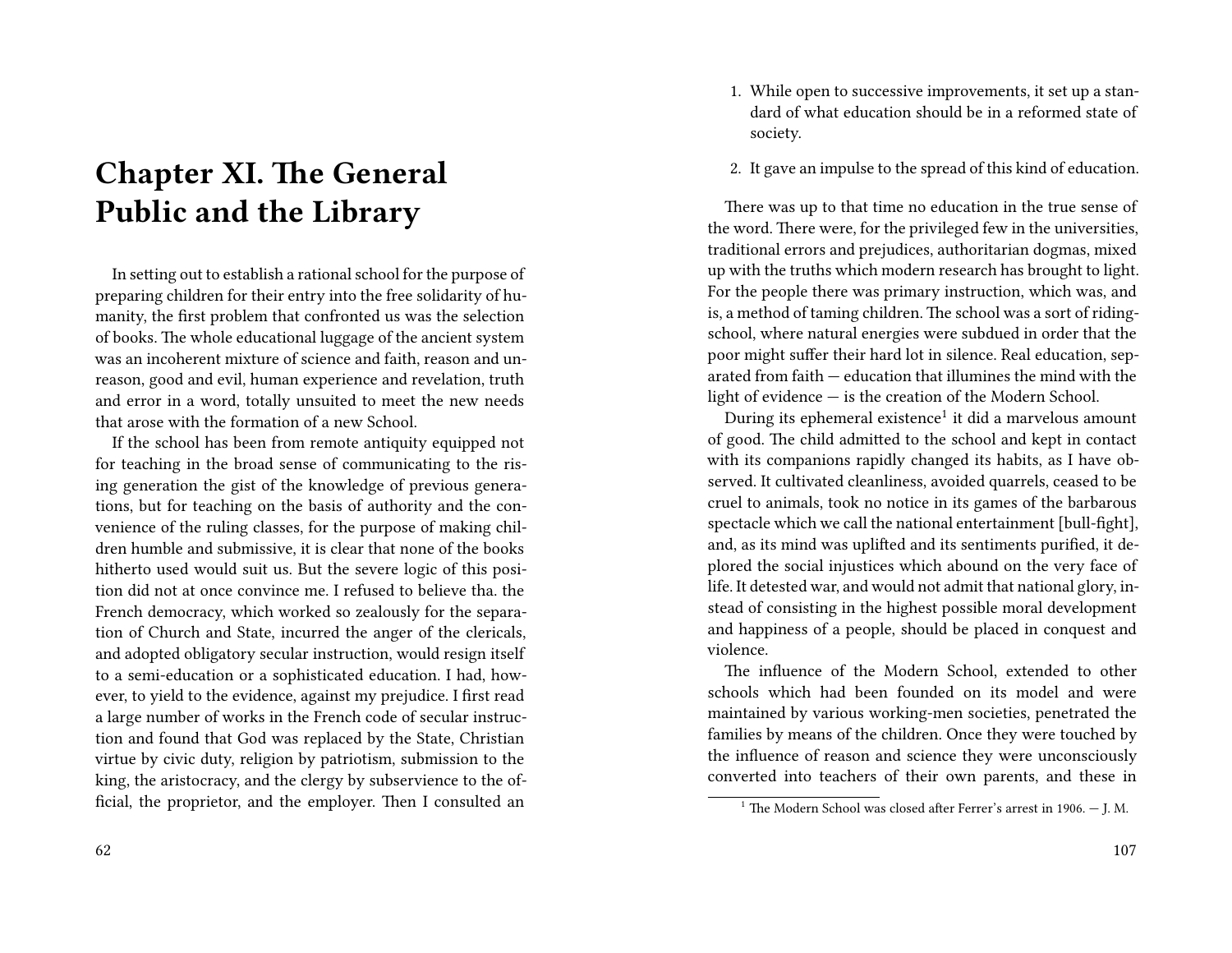at once efforts were made to reform the existing schools, and to create others on the model of the Modern School.

There was great enthusiasm and the promise of mighty things; but one serious difficulty stood in the way: we were short of teachers, and had no means of creating them. Professional teachers had two disadvantages — traditional habits and dread of the contingencies of the future. There were very few who, in an unselfish love of the ideal, would devote themselves to the progressive cause. Instructed young men and women might be found to fill the gap; but how were we to train them? Where could they pass their apprenticeship? Now and again I heard from workers' or political societies that they had decided to open a school; they would find rooms and appliances, and we could count upon their using our school manuals. But whenever I asked if they had teachers, they replied in the negative, and thought it would be easy to supply the want. I had to give in.

Circumstances had made me the director of rationalist education, and I had constant consultations and demands on the part of aspirants for the position of teacher. This made me realise the defect, and I endeavoured to meet it by private advice and by admitting young assistants in the Modern School, The result was naturally mixed. There are now worthy teachers who will carry on the work of rational education elsewhere; others failed from moral or intellectual incapacity.

Not feeling that the pupils of the Modern School who devoted themselves to teaching would find time for their work, I established a Normal School, of which I have already spoken. I was convinced that, if the key of the social problem is in the scientific and rational school, it is essential, to make a proper use of the key, that fitting teachers be trained for so great a destiny.

As the practical and positive result of my work, I may say that the Modern School of Barcelona was a most successful experiment, and that it was distinguished for two characters:

eminent Freethinker who held high office in the Ministry of Public Instruction, and, when I had told him my desire to see the books they used, which I understood to be purged of traditional errors, and explained my design and ideal to him, he told me frankly that they had nothing of the sort; all their books were, more or less cleverly and insidiously, tainted with untruth, which is the indispensable cement of social inequality. When I further asked if, seeing that they had replaced the decaying idol of deity by the idol of oligarchic despotism, they had not at least some book dealing with the origin of religion, he said that there was none; but he knew one which would suit me — Malvert's *Science and Religion*. In point of fact, this was already translated into Spanish, and was used as a reading-book in the Modern School, with the title *Origin of Christianity.*

In Spanish literature I found several works written by a distinguished author, of some eminence in science, who had produced them rather in the interest of the publishers than with a view to the education of children. Some of these were at first used in the Modern School, but, though one could not accuse them of error, they lacked the inspiration of an ideal and were poor in method. I communicated with this author with a view to interesting him in my plans and inducing him to write books for me, but his publishers held him to a certain contract and he could not oblige me.

In brief, the Modern School was opened before a single work had been chosen for its library, but it was not long before the first appeared — a brilliant book by Jean Grave, which has had a considerable influence on our schools. His work, *The Adventures of Nono*, is a kind of poem in which a certain phase of the happier future is ingeniously and dramatically contrasted with the sordid realities of the present social order; the delights of the land of Autonomy are contrasted with the horrors of the kingdom of Argirocracy. The genius of Grave has raised the work to a height at which it escapes the strictures of the sceptical and conservative; he has depicted the social evils of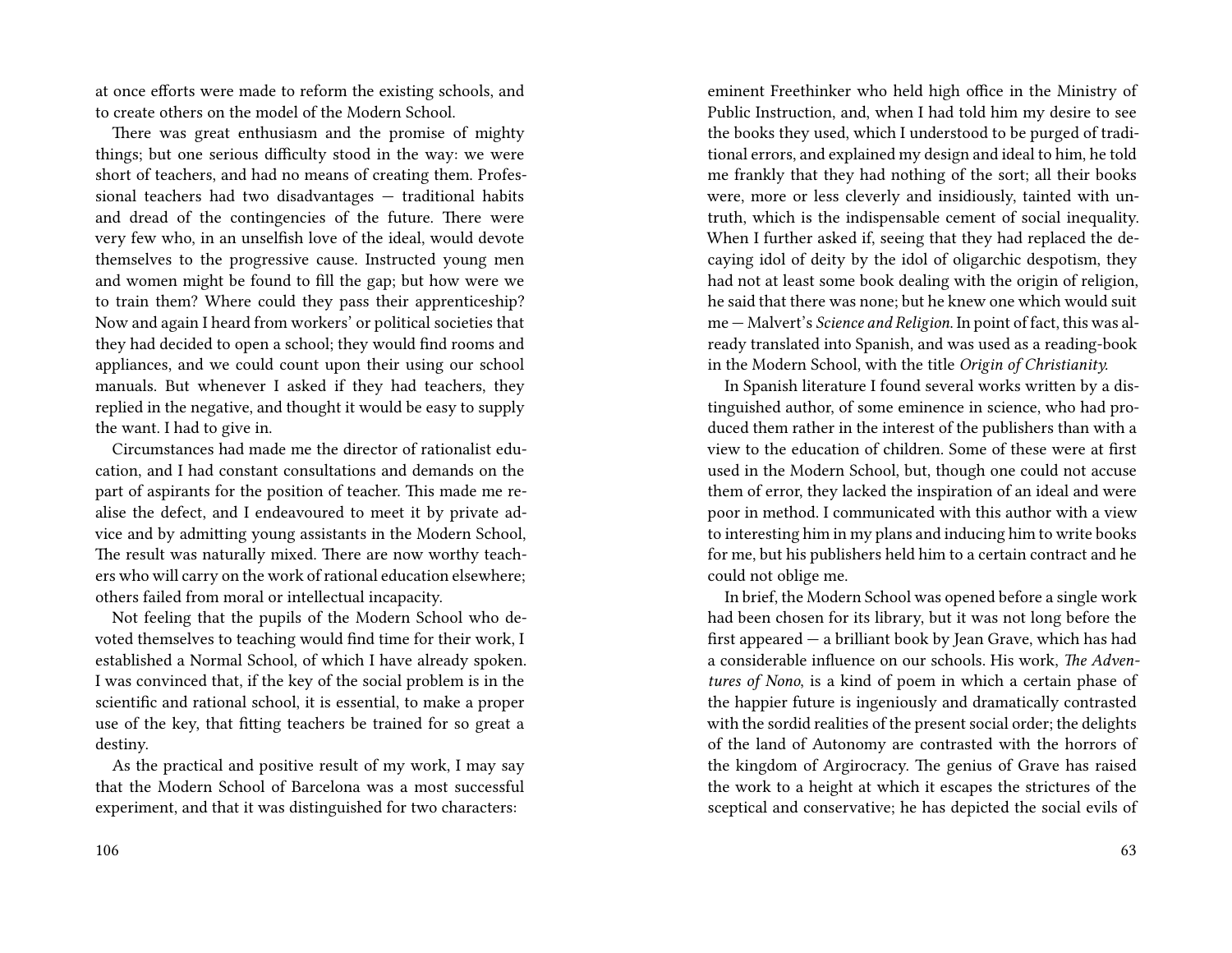the present truthfully and without exaggeration. The reading of the book enchanted the children, and the profoundly of his thought suggested many opportune comments to the teachers. In their play the children used to act scenes from Autonomy, and their parents detected the causes of their hardships in the constitution of the kingdom of Argirocracy.

It was announced in the *Bulletin* and other journals that prizes were offered for the best manuals of rational instruction, but no writers came forward. I confine myself to recording the fact without going into the causes of it. Two books were afterwards adopted for reading in school. They were not written for school, but they were translated for the Modern School and were very useful. One was called *The Note Book*, the other *Colonisation and Patriotism*. Both were collections of passages from writers of every country on the Injustices connected with patriotism, the horrors of war, and the iniquity of conquest. The choice of these works was vindicated by the excellent influence they had on the minds of the children, as we shall see from the little essays of the children which appeared in the *Bulletin*, and the fury with which they were denounced by the reactionary press and politicians.

Many think that there is not much difference between secular and rationalist education, and in various articles and propagandist speeches the two were taken to be synonymous. In order to correct this error I published the following article in the *Bulletin*:

The word *education* should not be accompanied by any qualification. It means simply the need and duty of the generation which is in the full development of its powers to prepare the rising generation and admit it to the patrimony of human knowledge. This is all entirely rational ideal, and it will be fully realised in some future age, when at Rome, which expound, discuss, and spread all the latest efforts of pedagogy to purify science from all defilement of error, to dispel all credulity, to bring about a perfect harmony between belief and knowledge, and to destroy that privileged esoteric system which has always left an exoteric doctrine to the masses.

This great concentration of knowledge and research must lead to a vigorous action which will give to the future revolution the character of practical manifestation of applied sociology, without passion or demand of revenge, with no terrible tragedies or heroic sacrifices, no sterile movements, no disillusion of zealots, no treacherous returns to reaction. For scientific and rational education will have pervaded the masses, making each man and woman a self-conscious, active, and responsible being, guiding his will according to his judgment, free for ever from the passions inspired by those who exploit respect for tradition and for the charlatanry of the modern framers of political programmes.

If progress thus loses this dramatic character of revolution, it will gain in firmness, stability, and continuity, as evolution. The vision of a rational society, which revolutionaries foresaw in all ages, and which sociologists confidently promise, will rise before the eyes of our successors, not as the mirage of dreamy utopians, but as the positive and merited triumph won by the revolutionary power of reason and science.

The new repute of the educational work of the Modern School attracted the attention of all who appreciated the value of sound instruction. There was a general demand for knowledge of the system. There were numbers of private secular schools, or similar institutions supported by societies, and their directors made inquiry concerning the difference of our methods from theirs. There were constant requests to visit the school and consult me. I gladly satisfied them, removed their doubts, and pressed them to enter on the new way; and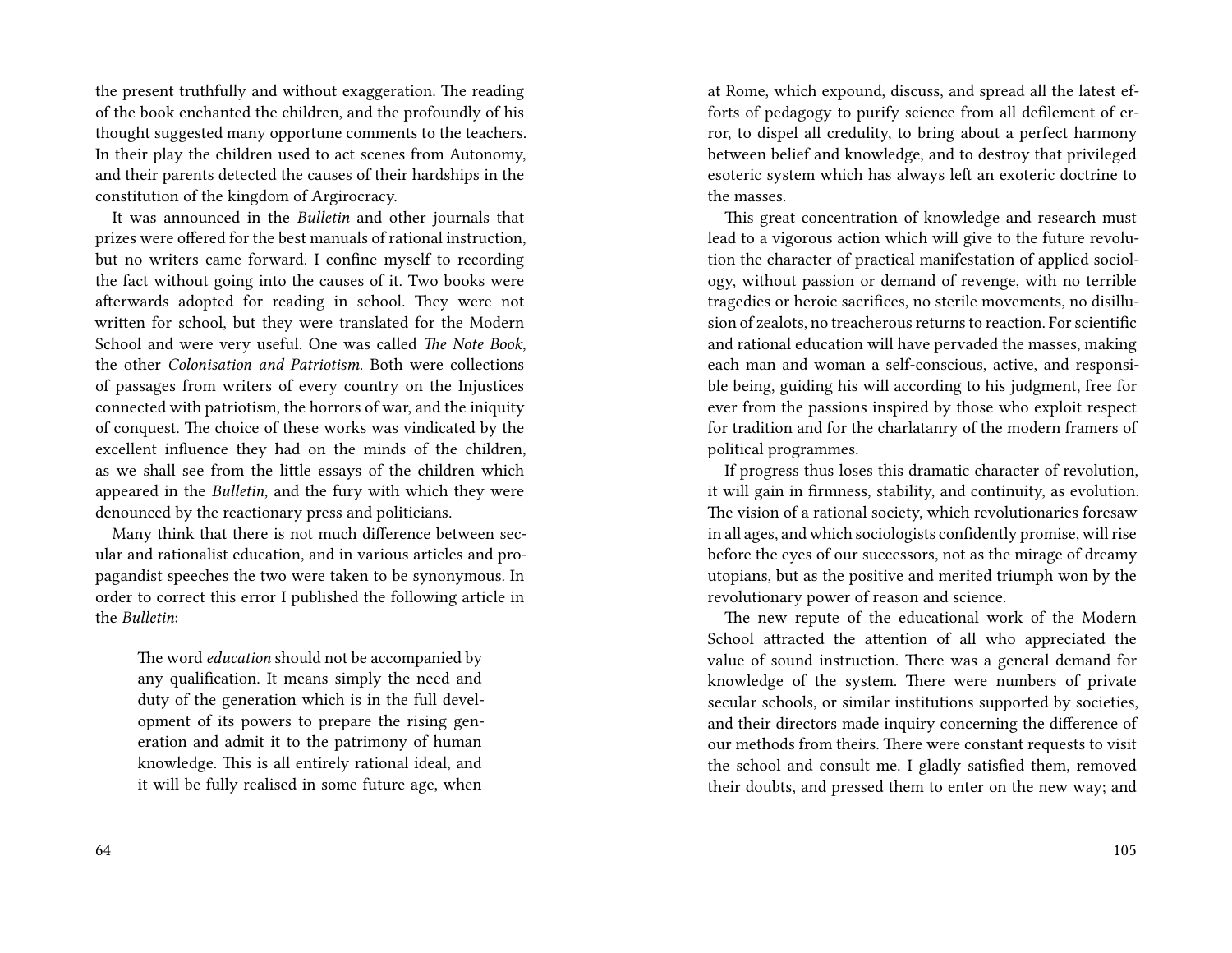## **Chapter XVII. The Closing of the Modern School**

I have reached the culmination of my life and my work. My enemies, who are all the reactionaries in the world, represented by the reactionaries of Barcelona and of Spain, believed that they had triumphed by involving me in a charge of attempted assassination. But their triumph proved to be only an episode in the struggle of practical Rationalism against reaction. The shameful audacity with which they claimed sentence of death against me (a claim that was refused on account of my transparent innocence rather than on account of the justice of the court) drew on me the sympathy of all liberal men — all true progressives — in all parts of the world, and fixed attention on the meaning and ideal of the Rational School. There was a universal and uninterrupted movement of protest and admiration for a whole year  $-$  from May, 1906, to May and June, 1907  $$ echoed in the Press of every civilised country, and in meetings and other popular manifestations.

It proved in the end that the mortal enemies of our work were its most effective supporters, as they led to the establishment of international Rationalism.

I felt my own littleness in face of this mighty manifestation. Led always by the light of the ideal, I conceived and carried out the International League for the Rational Education of Children, in the various branches of which, scattered over the world, are found men in the front ranks of culture [Anatole France, Ernst Haeckel, etc.]. It has three organs, *L'Ecole Renovée* in France, the *Bulletin* in Barcelona, and *La Scuola Laica*

men are wholly freed from their prejudices and superstitions.

In our efforts to realise this ideal we find ourselves confronted with religious education and political education: to these we must oppose rational and scientific instruction. The type of religious education is that given in the clerical and convent schools of all countries; it consists of the smallest possible quantity of useful knowledge and a good deal of Christian doctrine and sacred history. Political education is the kind established some time ago in France, after the fall of the Empire, the object of which is to exalt patriotism and represent the actual public administration as the instrument of the common welfare.

Sometimes the qualification *free* or *secular* is applied abusively and maliciously to education, in order to distract or alienate public opinion. Orthodox people, for instance, call *free schools* certain schools which they establish in opposition to the really free tendency of modern pedagogy; and many are called *secular schools* which are really political, patriotic, and anti-humanitarian.

Rational education is lifted above these illiberal forms. It has, in the first place, no regard to religious education, because science has shown that the story of creation is a myth and the gods legendary; and therefore religious education takes advantage of the credulity of the parents and the ignorance of the children, maintaining the belief in a supernatural being to whom people may address all kinds of prayers. This ancient belief, still unfortunately widespread, has done a great deal of harm, and will continue to do so as long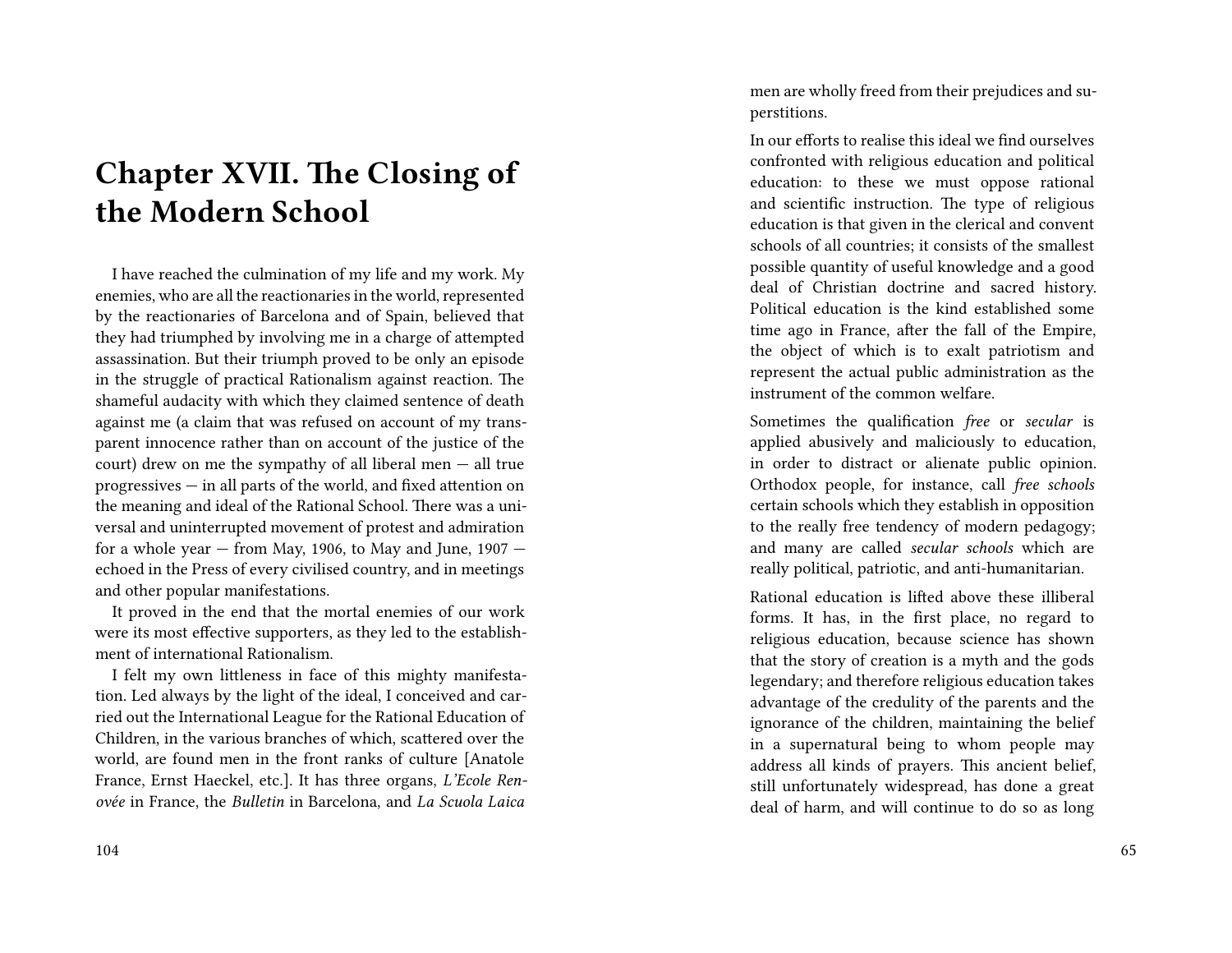as it persists. The mission of education is to show the child, by purely scientific methods, that the more knowledge we have of natural products, their qualities, and the way to use them, the more industrial, scientific, and artistic commodities we shall have for the support and comfort of life, and men and women will issue in larger numbers from our schools with a determination to cultivate every branch of knowledge and action, under the guidance of reason and the inspiration of science and art, which will adorn life and reform society.

*We will not, therefore, lose our time praying to an imaginary God for things which our own exertions alone can procure.*

On the other hand, Our teaching has nothing to do with politics. It is our work to form individuals in the full possession of all their faculties while politics would subject their faculties to other men. While religion has, with its divine power, created a positively abusive power and retarded the development of humanity, political systems also retard it by encouraging men to depend for everything on the will of others, on what are supposed to be men of a superior character — on those, in a word, who, from tradition or choice, exercise the profession of politics. It must be the aim of the rational schools to show the children that there will be tyranny and slavery as long as one man depends upon another, to study the causes of the prevailing ignorance, to learn the origin of all the traditional practices which give life to the existing social system, and to direct the attention of the pupils to these matters.

men hold out the hand of a beggar who are united in a revolutionary protest against the present system; to see them admitting and giving thanks for humiliating gifts, instead of trusting their own energy, intellect, and ability.

Beware, then, all men of good faith! That is not the way to set up a true education of children, but the way to enslave them.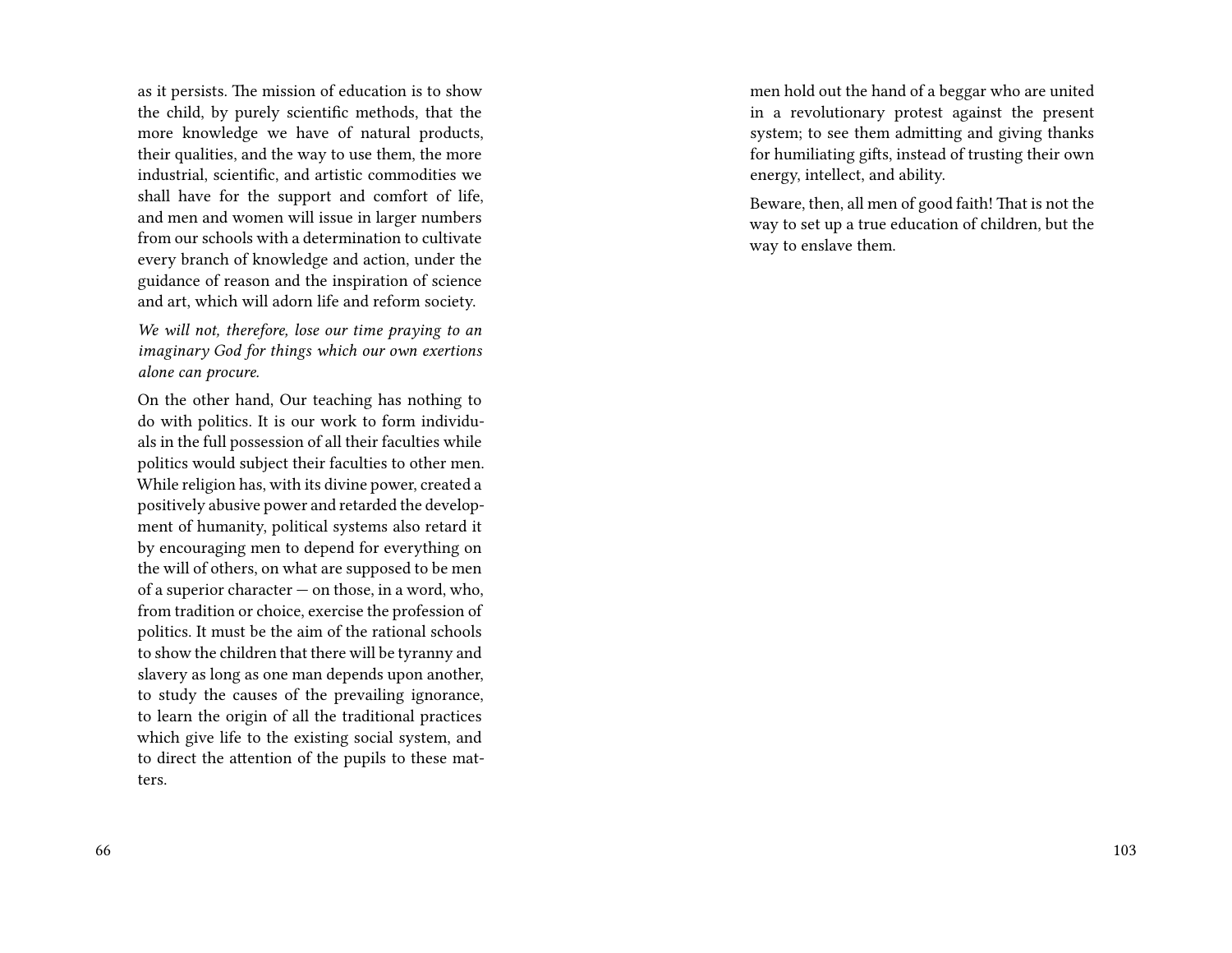of crumbs and leavings. We must not prostitute education.

On another occasion I had to censure a different departure from our principles:

We were distressed and indignant on reading the list of contributions voted by the Council of Barcelona for certain popular societies which are interested in education. We read of sums offered to Republican Fraternities and similar societies; and we find that, instead of rejecting them, they forwarded votes of thanks to the Council.

The meaning of these things in a Catholic and ultra-conservative nation is clear. The Church and the capitalist system only maintain their ascendency by a judicious system of charity and protection. With this they gratify the disinherited class, and continue to enjoy its respect. But we cannot see republicans acting as if they were humble Christians without raising a cry of alarm.

Beware, we repeat, beware! You are educating your children badly, and taking the wrong path towards reform, in accepting alms. You will neither emancipate yourselves nor your children if you trust in the strength of others, and rely on official or private support. Let the Catholics, ignorant of the realities of life, expect everything of God, or St. Joseph, or some similar being, and, as they have no security that their prayers will be heard in this life, trust to receive a reward after death. Let gamblers in the lottery fail to see that they are morally and materially victimised by their rulers, and trust to receive by chance what they do not earn by energy. But it is sad to see

*We will not, therefore, lose our time seeking from others what we can get for ourselves.*

In a word, our business is to imprint on the minds of the children the idea that their condition in the social order will improve in proportion to their knowledge and to the strength they are able to develop; and that the era of general happiness will be the more sure to dawn when they have discarded all religious and other superstitions, which have up to the present done so much harm. On that account there are no rewards or punishments in our schools; no alms, no medals or badges in imitation of the religious and patriotic schools, which might encourage the children to believe in talismans instead of in the individual and collective power of beings who are conscious of their ability and knowledge. Rational and scientific knowledge must persuade the men and women of the future that they have to expect nothing from any privileged being (fictitious or real); and that they may expect all that is reasonable from themselves and from a freely organised and accepted social order.

I then appealed in the *Bulletin* and the local press to scientific writers who were eager for the progress of the race to supply us with text-books on these lines. They were, I said, "to deliver the minds of the pupils from all the errors of our ancestors, encourage them in the love of truth and beauty, and keep from them the authoritarian dogmas, venerable sophisms, and ridiculous convent ties which at present disgrace our social life." A special note was added in regard to the teaching of arithmetic:

The way in which arithmetic has hitherto been generally taught has made it a powerful instru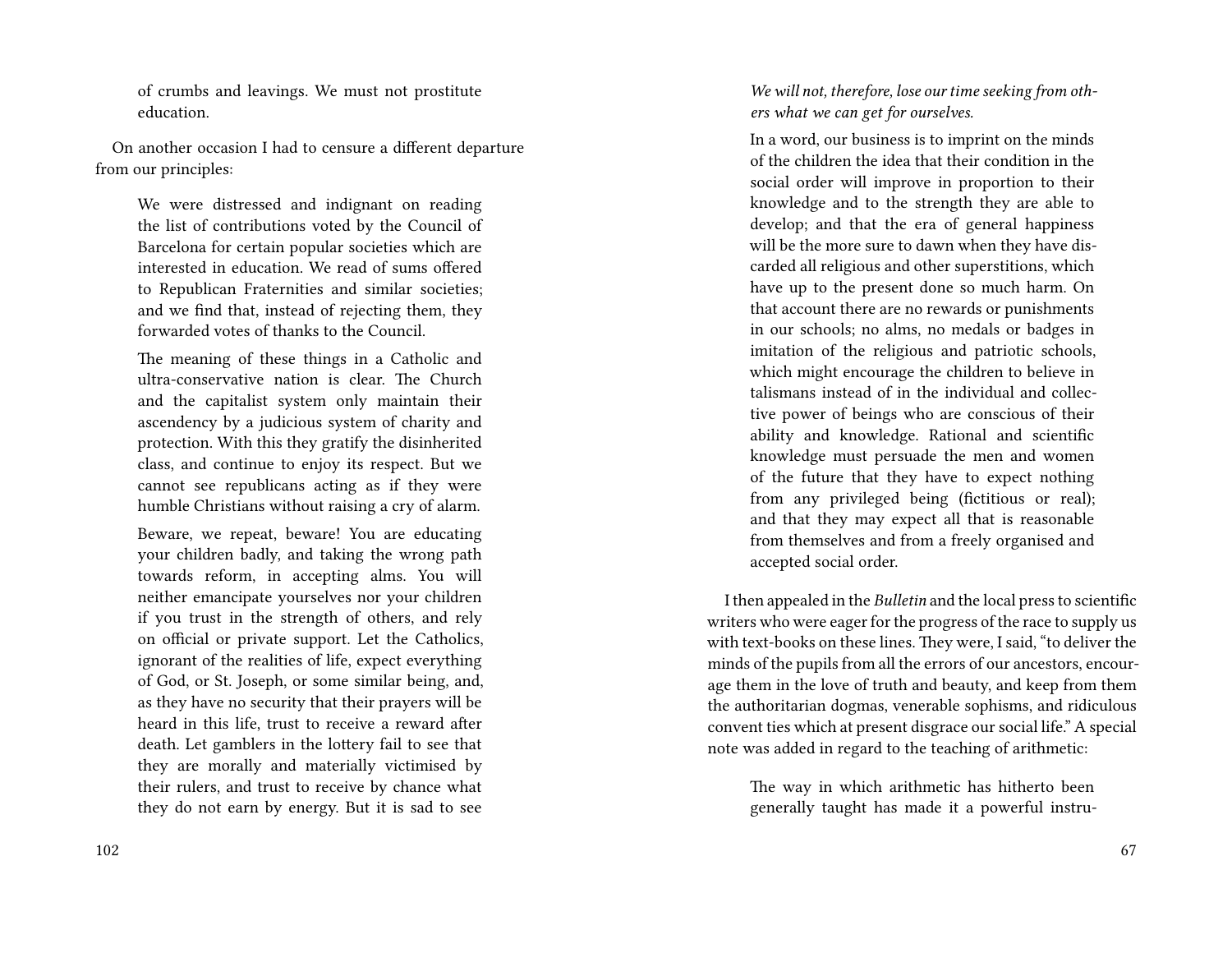ment for impressing the pupils with the false ideals of the capitalist regime which at present presses so heavily on society. The Modern School, therefore, invites essays on the subject of the reform of the teaching of arithmetic, and requests those friends of rational and scientific instruction who are especially occupied with mathematics to draw up a series of easy and practical problems, in which there shall be no reference to wages, economy, and profit. These exercises must deal with agricultural and industrial production, the just distribution of the raw material and the manufactured articles, the means of communication, the transport of merchandise, the comparison of human labour with mechanical, the benefits of machinery, public works, etc. In a word, the Modern School wants a number of problems showing what arithmetic really ought to be  $-$  the science of the social economy (taking the word "economy" in its etymological sense of "good distribution").

The exercises will deal with the four fundamental operations (integrals, decimals, and fractions), the metrical system, proportion, compounds and alloys, the squares and cubes of numbers, and the extraction of square and cube roots. As those who respond to this appeal are, it is hoped, inspired rather with the ideal of a right education of children than with the desire of profit, and as we wish to avoid the common practice in such circumstances, we shall not appoint judges or offer any prizes. The Modern School will publish the Arithmetic which best serves its purpose, and

should read the fine and vigorous words of Pi y Margall: "Who art thou to prevent my use of my human rights? Perfidious and tyrannical society, thou wert created to defend, not to coerce us. Go back to the abyss whence thou camest."

Starting from these principles, and applying them to pedagogy, we think it necessary to teach children that to waste any class of objects is contrary to the general welfare; that if a child spoils paper, loses pens, or destroys books, it does an injustice to its parents and the school. Assuredly one may impress on the child the need of prudence in order to avoid getting imperfect things, and remind it of lack of employment, illness, or age; but it is not right to insist that a provision be made out of a salary which does not suffice to meet the needs of life. That is bad arithmetic.

The workers have no university training; they do not go to the theatre or to concerts; they never go into ecstasies before the marvels of art, industry, or nature; they have no holiday in which to fill their lungs with life-giving oxygen; they are never uplifted by reading books or reviews. On the contrary, they suffer all kinds of privations, and may have to endure crises due to excessive production. It is not the place of teachers to hide these sad truths from the children, and to tell them that a smaller quantity is equal to, if not better than, a larger. In order that the power of science and industry be shared by all, and all be invited to partake of the banquet of life, we must not teach in the school, in the interest of privilege, that the poor should organise the advantages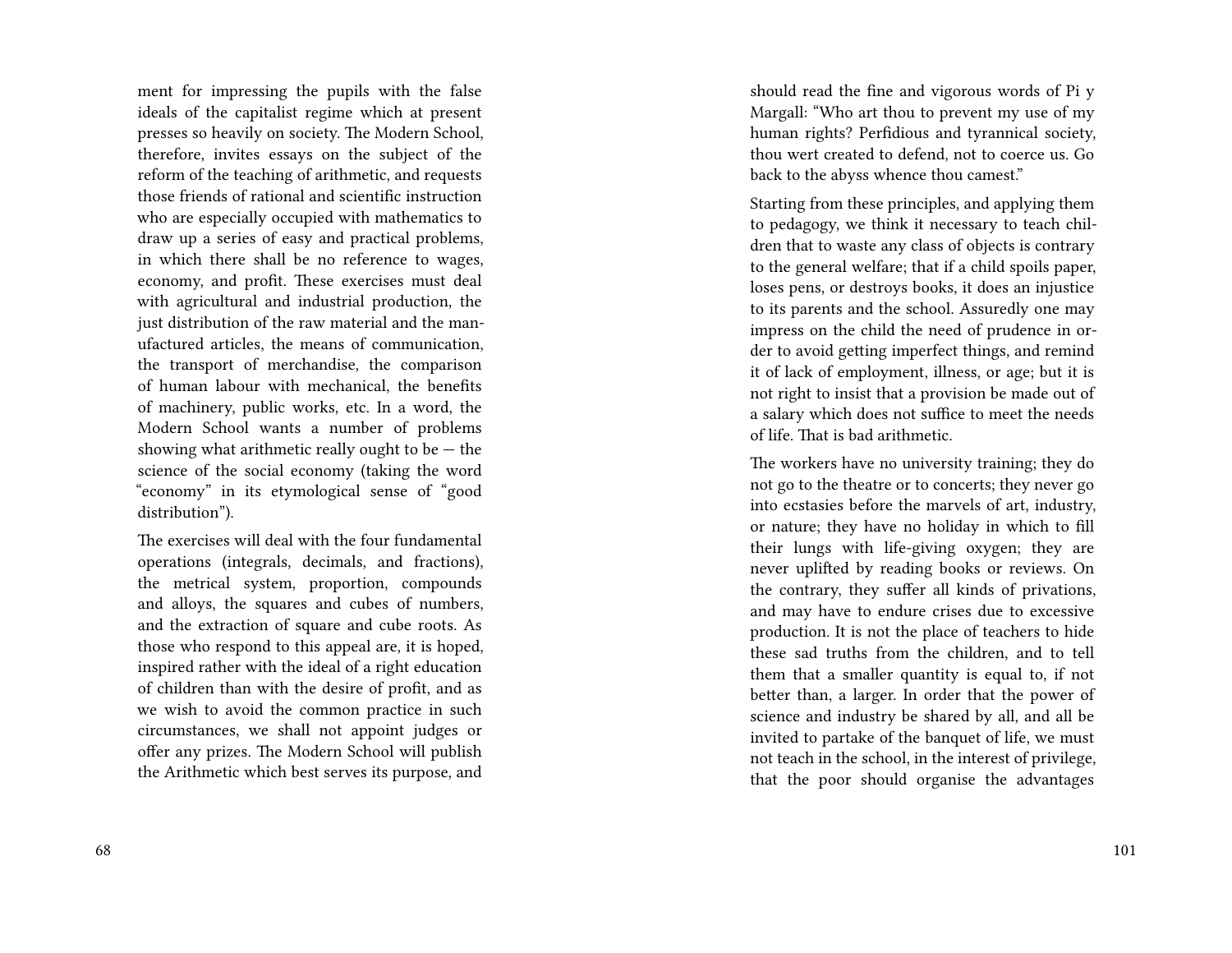gives them nothing superfluous, and the social wealth is monopolised by the privileged classes, the workers are far from obtaining enough to live a life in harmony with the progress of civilisation. Hence, when these children of workers, and future workers themselves, are taught to save — which is a voluntary privation under the appearance of interest — they are taught to prepare themselves to submit to privilege. While the intention is to initiate them to the practice of economy, what is really done is to convert them into victims and accomplices of the present unjust order.

The working-class child is a human child, and, as such, it has a right to the development of all its faculties, the satisfaction of all its needs, moral and physical. For that purpose society was instituted. It is not its function to repress or subject the individual, as is selfishly pretended by the privileged and reactionary class, and all who enjoy what others produce; it has to hold the balance justly between the rights and duties of all members of the commonwealth.

As it is, the individual is asked to sacrifice his rights, needs, and pleasures to society; and, as this disorder demands patience, suffering, and sophistical reasoning, let us commend economy and blame saving. We do not think it right to teach children to look forward to being workers in a social order in which the average mortality of the poor, who live without freedom, instruction, or joy, reaches an appalling figure in comparison with that of the class which lives in triumph on their labour. Those who, from sociolatry, would derogate in the least from the rights of man,

will come to an amicable agreement with the author as to his fee.

A later note in the *Bulletin* was addressed to teachers:

We would call the attention of all who dedicate themselves to the noble ideal of the rational teaching of children and the preparation of the young to take a fitting share in life to the announcements of a *Compendium of Universal History* by Clemence Jacquinet and *The Adventures of Nono* by Jean Grave, which will be found on the cover. $1$  The works which the Modern School has published or proposes to publish are intended for all free and rational teaching institutions, centres of social study, and parents, who resent the intellectual restrictions which dogma of all kinds — religious, political, and social — imposes in order to maintain privilege at the expense of the ignorant. All who are opposed to Jesuitism and to conventional lies, and to the errors transmitted by tradition and routine, will find in our publications truth based upon evidence. As we have no desire of profit, the price of the works represents almost their intrinsic value or material cost; if there is any profit from the sale of them, it will be spent upon subsequent publications.

 $^{\rm 1}$  It should be stated that both the writers are Anarchists, in the sense I hae indicated in the Preface. Except on special subjects — the famous geographer Odón de Buen, for instance co-operated with Ferrer in regard to geography — no other writers were likely to embody Ferrer's ideals. All, however, were as to violence as Ferrer himself, and Mr. W. Archer has shown in his *Life of Ferrer* that the charges brought against Mme. Jacquinet by Ferrer's persecutors at his trial are officially denied by our Egyptian authorities. — J. M.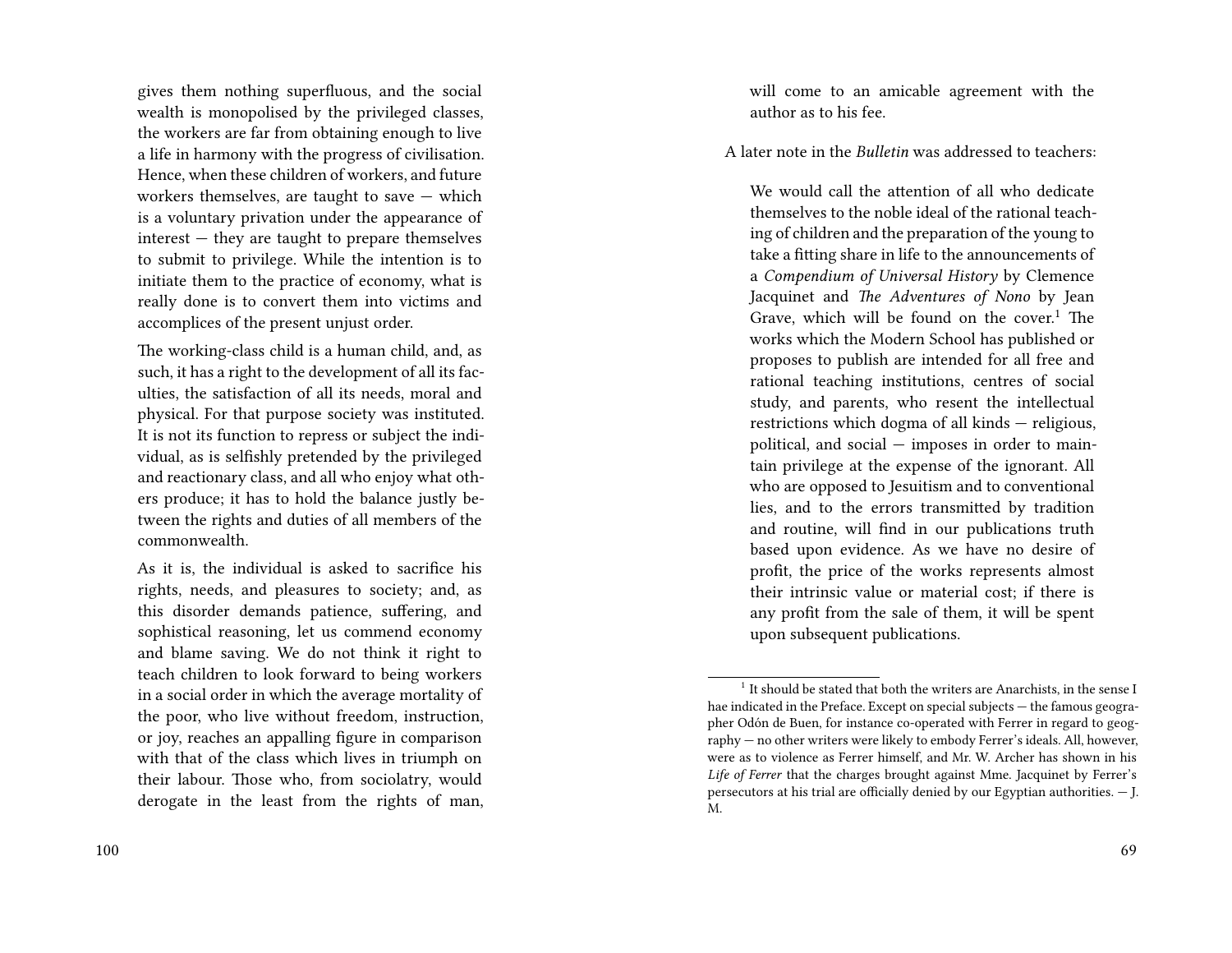In a later number of the *Bulletin* (No. 6, second year) the distinguished geographer Elisée Reclus wrote, at my request, a lengthy article on the teaching of geography. In a letter which Reclus afterwards wrote me from the Geographical Institute at Brussels, replying to my request that he should recommend a text-book, he said that there was "no text-book for the teaching of geography in elementary schools"; he "did not know one that was not tainted with religious or patriotic poison, or, what is worse, administrative routine." He recommended that the teachers should use no manual in the Modern School, which he cordially commended (February 26, 1903).

In the following number (7) of the *Bulletin* I published the following note on the origin of Christianity:

The older pedagogy, the real, if unavowed, aim of which was to impress children with the uselessness of knowledge, in order that they might be reconciled to their hard conditions and seek consolation in a supposed future life, used reading-books in the elementary school which swarmed with stories, anecdotes, accounts of travels, gems of classical literature etc. There was a good deal of error mixed with what was sound and useful in this, and the aim was not just. The mystical idea predominated, representing that a relation could be established between a Supreme Being and men by means of priests, and this priesthood was the chief foundation of the existence of both the privileged and the disinherited and the cause of much of the evil that they endured.

Among other books of this class, all tainted with the same evil, we remember one which inserted an academic discourse, a marvel of Spanish eloquence, in praise of the Bible. The gist of it is expressed in the barbarous declaration of Omar public subscription had to be opened. When this was done, the *Bulletin* became a philosophical review, as well as organ of the Modern School; and it retained this character until the persecution began and the school was closed. An instance of the important mission of the *Bulletin* will be found in the following article, which I wrote in No. 5 of the fourth year, in order to correct certain secular teachers who had gone astray:

A certain Workers' School has introduced the novelty of establishing a savings-bank, administered by the pupils. This piece of information, reproduced in terms of great praise by the press as a thing to be imitated, induces us to express our opinion on the subject. While others have their own right to decide and act, we have the same right to criticise, and thus to create a rational public opinion.

In the first place we would observe that the word *economy* is very different from, if not the opposite of, the idea of *saving.* One may teach children the knowledge and practice of economy without necessarily teaching them to save. *Economy* means a prudent and methodical use of one's goods; *saving* means a restriction of one's use of one's goods. By economising we avoid waste; by saving, the man who has nothing superfluous deprives himself of what is necessary.

Have the children who are taught to save any superfluous property? The very name of the society in question assures us that they have not. The workers who send their children to this school live on their wages, the minimum sum, determined by the laws of supply and demand, which is paid for their work by the employers; and as this wage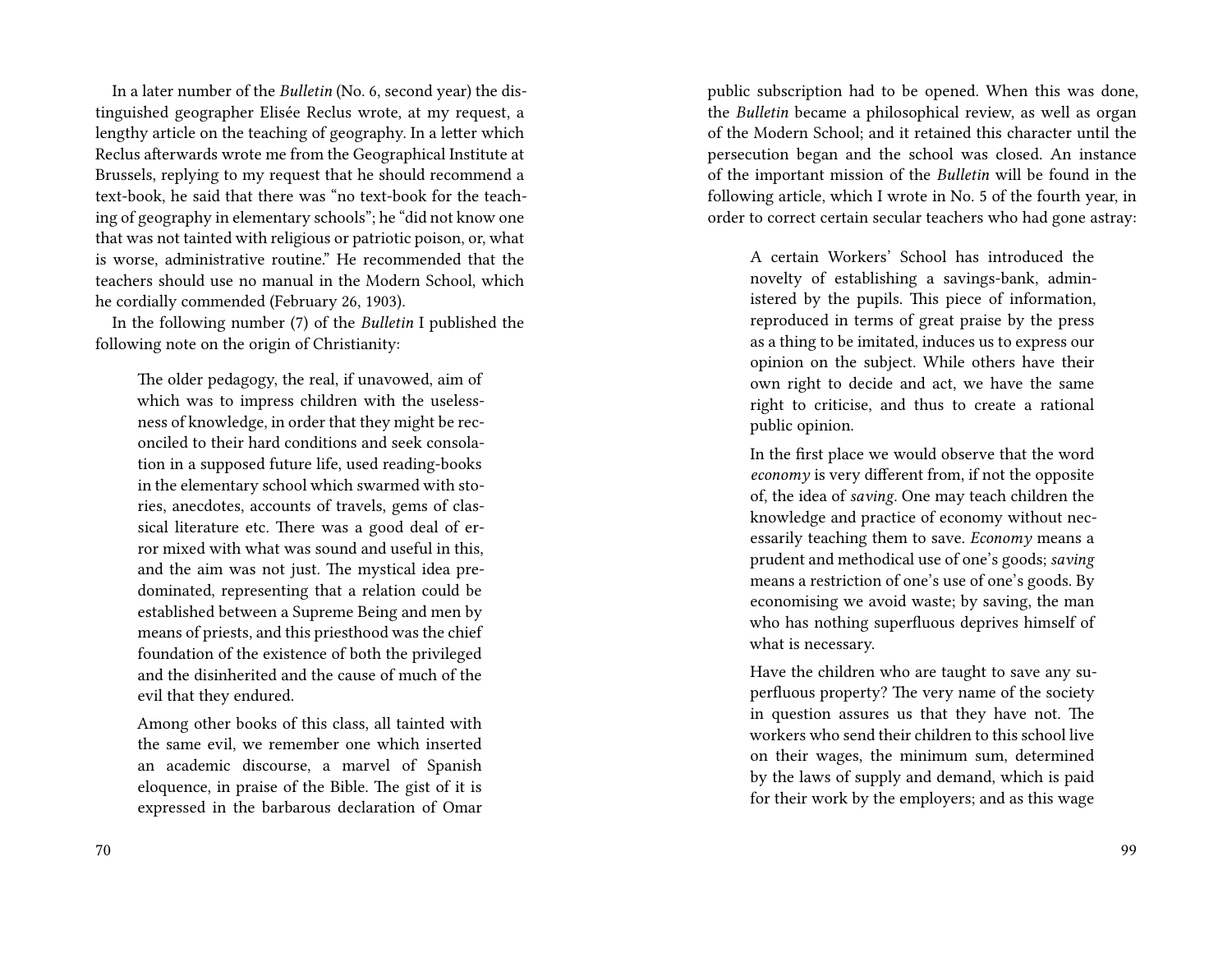#### **Chapter XVI. The "Bulletin"**

The Modern School needed and found its organ in the Press. The political and ordinary press, which at one time favoured us and at another time denounced us as dangerous, cannot maintain an impartial attitude. It either gives exaggerated or unmerited praise, or calumnious censures. The only remedy for this was the sincerity and clearness of our own indications. To allow these libels to pass without correction would have done us considerable harm, and the *Bulletin* enabled us to meet them.

The directors published in it the programme of the school, interesting notes about it, statistical details, original pedagogical articles by the teachers, accounts of the progress of rational education in our own and other countries, translations of important articles from foreign reviews and periodicals which were in harmony with the main character of our work, reports of the Sunday lectures, and announcements of the public competitions for the engagement of teachers and of our library.

One of the most successful sections of the *Bulletin* was that devoted to the publication of the ideas of the pupils. Besides showing their individual ideas it revealed the spontaneous manifestation of common sense. Girls and boys, with no appreciable difference in intellect according to sex, in contact with the realities of life as indicated by the teachers, expressed themselves in simple essays which, though sometimes immature in judgment, more often showed the clear logic with which they conceived philosophical, political, or social questions of some importance. The journal was at first distributed without charge among the pupils, and was exchanged with other periodicals; but there was soon a demand for it, and a

98

when he condemned the Library of Alexandria to the flames: "The whole truth is contained in the sacred book. If those other books are true, they are superfluous; if they are not true, they should be burned."

The Modern School, which seeks to form free minds, with a sense of responsibility, fitted to experience a complete development of their powers, which is the one aim of life, must necessarily adopt a very different kind of reading-book in harmony with its method of teaching. For this reason, as it teaches established truth and is interested in the struggle between light and darkness, it has deemed it necessary to produce a critical work which will enlighten the mind of the child with positive facts. These may not be appreciated in childhood, but will later, in manhood, when the child takes its place in social life and in the struggle against the errors, conventions, hypocrisies, and infamies which conceal themselves under the cloak of mysticism. This work reminds us that our books are not merely intended for children; they are destined also for the use of the Adult Schools which are being founded on every side by associations of workers, Freethinkers, Co-operators, social students, and other progressive bodies who are eager to correct the illiteracy of our nation, and remove that great obstacle to progress.

We believe that the section of Malvert's work (*Science and Religion*) which we have entitled "The Origin of Christianity" will be useful for this purpose. It shows the myths, dogmas, and ceremonies of the Christian religion In their original form;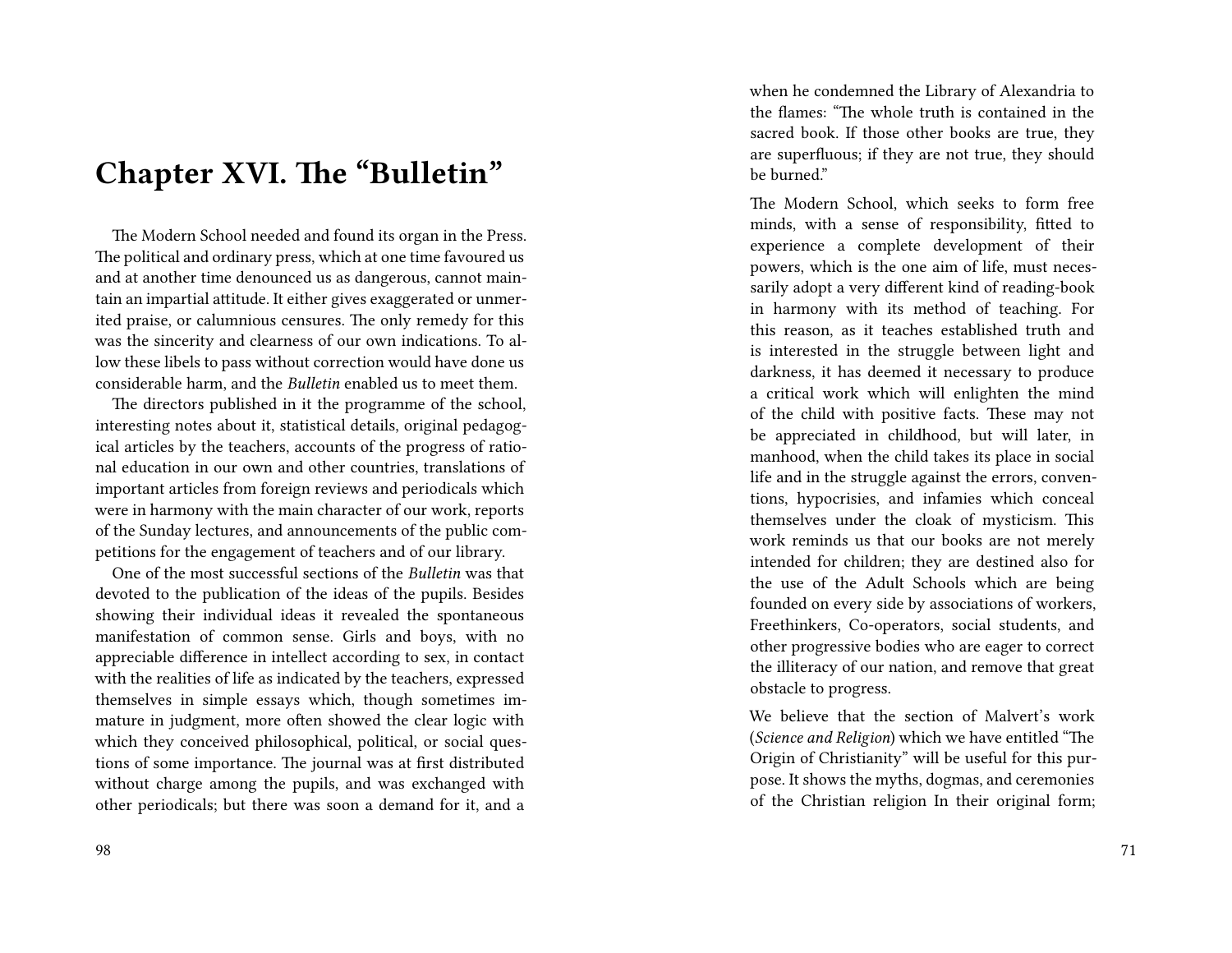sometimes as esoteric symbols concealing a truth known to the initiated, sometimes as adaptations of earlier beliefs, imposed by sheer routine and preserved by malice. As we are convinced and have ample evidence of the usefulness of our work, we offer it to the public with the hope that it will bear the fruit which we anticipate. We have only to add that certain passages which are unsuitable for children have been omitted; the omissions are indicated, and adults may consult the passages in the complete edition.

will advance more and more, until be is regarded as he deserves, since the most useful mission of society depends on him.

Whatever be the logical value of these ideas, this collection shows the chief aim of the Modern School — namely, that the mind of the child, influenced by what it sees and informed by the positive knowledge it acquires, shall work freely, without prejudice or submission to any kind of sect, with perfect autonomy and no other guide but reason, equal in all, and sanctioned by the cogency of evidence, before which the darkness of sophistry and dogmatic imposition is dispelled.

In December, 1903, the Congress of Railway Workers, which was then held at Barcelona, informed us that, as a part of its programme, the delegates would visit the Modern School. The pupils were delighted, and we invited them to write essays to be read on the occasion of the visit. The visit was prevented by unforeseen circumstances; but we published in the *Bulletin* the children's essays, which exhaled a delicate perfume of sincerity and unbiassed judgment, graced by the naive ingenuousness of the writers. No suggestion was made to them, and they did not compare notes, yet there was a remarkable agreement in their sentiments. At another time the pupils of the Workers' School at Badalona sent a greeting to our pupils, and they again wrote essays, from which we compiled a return letter of greeting.<sup>2</sup>

 $2^2$  This letter and the preceding essays are given in the Spanish edition. As they are a repetition of the sentiments expressed in the extracts already given, it is unnecessary to reproduce them here. Except that I have omitted papers incorporated by Ferrer, but not written by him, this is the only modification I have allowed myself. — J. M.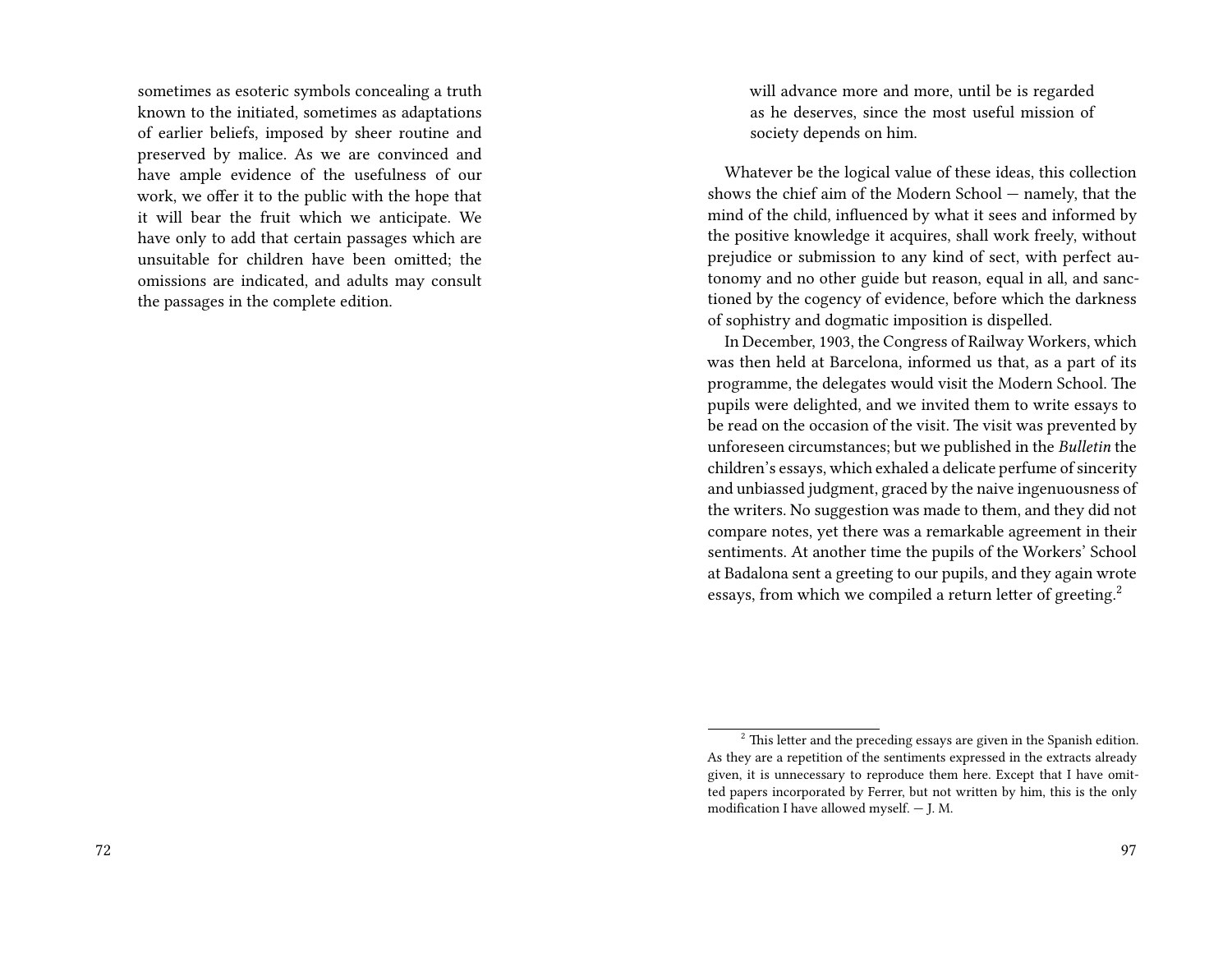we will be rewarded. Let us not miss the fruits of a good school, and, honouring our teachers, our family, and society, we shall live happily.

A child of ten philosophises on the faults of mankind, which, in her opinion, can be avoided by instruction and goodwill:

Among the faults of mankind are lying, hypocrisy, and egoism. If men, and especially women, were better instructed, and women were entirely equal to men, these faults would disappear. Parents would not send their children to religious schools, which inculcate false ideas, but to rational schools, where there is no teaching of the supernatural, which does not exist; nor to make war; but to live in solidarity and work in common.

We will close with the following essay, written by young lady of sixteen, which is correct enough in form substance to quote in entirety:

What inequality there is in the present social order! Some working from morning to night without more profit than enough to buy their insufficient food; others receiving the products of the workers in order to enjoy themselves with the superfluous. Why is this so? Are we not all equal? Undoubtedly we are; but society does not recognise it while some are destined to work and suffering, and others to idleness and enjoyment. If a worker shows that he realises the exploitation to which he is subject, he is blamed and cruelly punished, while others suffer the inequality with patience. The worker must educate himself and in order to do this it is necessary to found free schools, maintained by the wages which the rich give. In this way the worker

### **Chapter XII. Sunday Lectures**

The Modern School did not confine itself to the instruction of children. Without for a moment sacrificing its predominant character and its chief object, it also undertook the instruction of the people. We arranged a series of public lectures on Sundays, and they were attended by the pupils and other members of their families, and a large number of workers who were anxious to learn.

The earlier lectures were wanting in method and continuity, as we had to employ lecturers who were quite competent in regard to their own subjects, but gave each lecture without regard to what preceded or followed. On other occasions, when we had no lecturer, we substituted useful readings. The general public attended assiduously, and our advertisements in the Liberal press of the district were eagerly scanned.

In view of these results, and in order to encourage the disposition of the general public, I held a consultation with Dr. Andrés Martínez Vargas and Dr. Odón de Buen, Professors at the Barcelona University, on the subject of creating a popular university in the Modern School. In this the science which is given — or, rather, sold — by the State to a privileged few in the universities should be given gratuitously to the general public, by way of restitution, as every human being has a right to know, and science, which is produced by observers and workers of all ages and countries, ought not to be restricted to a class.

From that time the lectures became continuous and regular, having regard to the different branches of knowledge of the two lecturers. Dr. Martínez Vargas expounded physiology and hygiene, and Dr. Odón de Buen geography and natural science,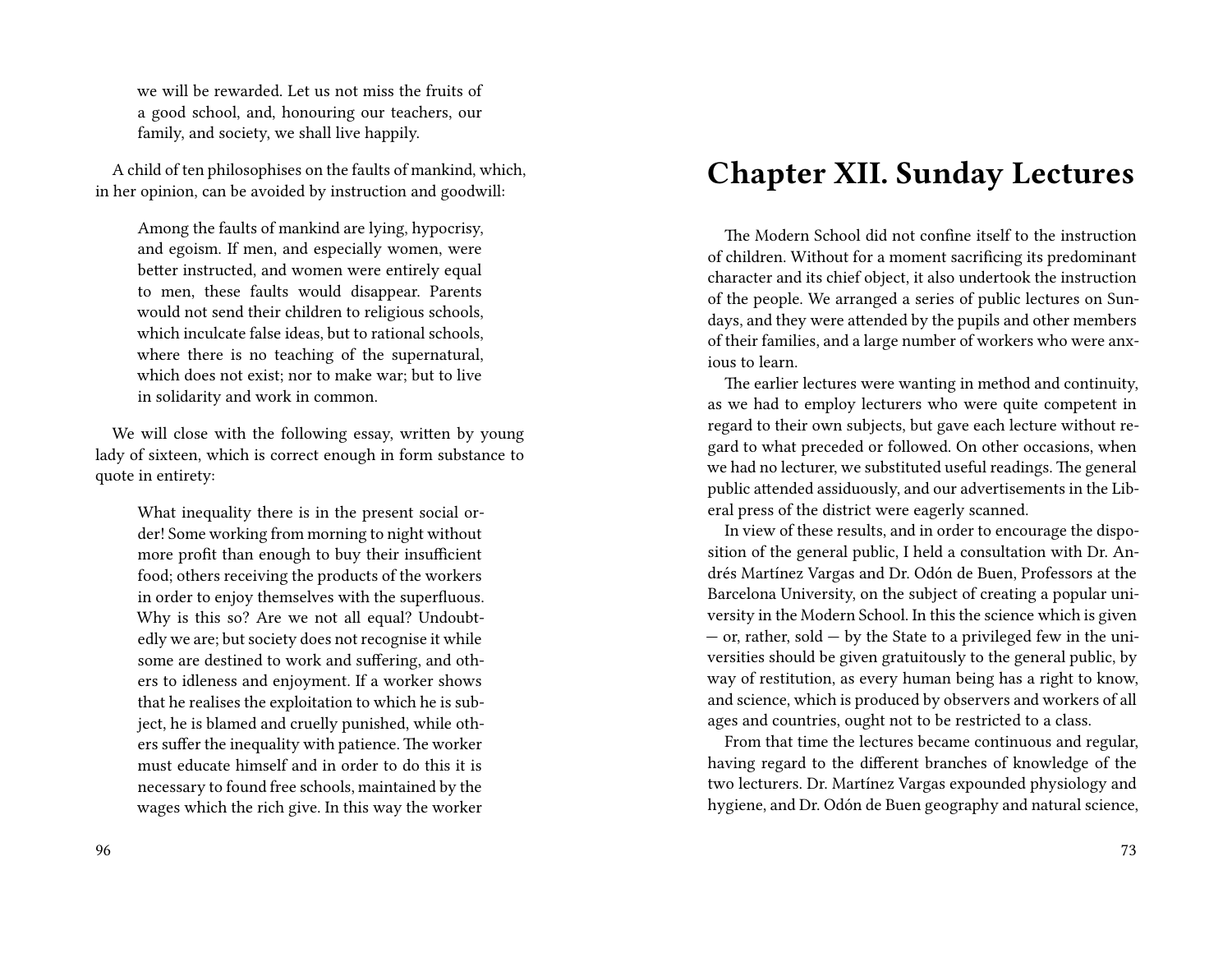on alternate Sundays, until we began to be persecuted. Their teaching was eagerly welcomed by the pupils of the Modern School, and the large audiences of mixed children and adults. One of the Liberal journals of Barcelona, in giving an account of the work, spoke of the function as "the scientific Mass."

The eternal light-haters, who maintain their privileges on the ignorance of the people, were greatly exasperated to see this centre of enlightenment shining so vigorously, and did not delay long to urge the authorities, who were at their disposal, to extinguish it brutally. For my part, I resolved to put the work on the firmest foundation I could conceive.

I recall with the greatest pleasure that hour we devoted once a week to the confraternity of culture. I inaugurated the lectures on December 15, 1901, when Don Ernesto Vendrell spoke of Hypatia as a martyr to the ideals of science and beauty, the victim of the fanatical Bishop Cyril of Alexandria. Other lectures were given on subsequent Sundays, as I said, until, on October 5, 1902, the lectures were organised in regular courses of science. On that day Dr. Andrés Martínez Vargas, Professor of the Faculty of Medicine (child diseases) at Barcelona University, gave his first lecture. He dealt with the hygiene of the school, and expounded its principles in plain terms adapted to the minds of his hearers. Dr. Odón de Buen, Professor of the Faculty of Science, dealt with the usefulness of the study of natural history.

The press was generally in sympathy with the Modern School, but when the programme of the third scholastic year appeared some of the local journals, the *Noticiero Universal* and the *Diario de Barcelona*, broke out. Here is a passage that deserves recording as an illustration of the way in which conservative journals dealt with progressive subjects:

We have seen the prospectus of an educational centre established in this city, which professes to have nothing to do with "dogmas and sys-

74

teachers for the patience they show in instructing us, and let us regard the school with respect.

If that child preserves and develops the faculties it exhibits, it will know how to harmonise egoism and altruism for its own good and that of society. A girl of eleven deplores that nations destroy each other in war, and laments the difference of social classes and that the rich live on the work and privation of the poor. She ends:

Why do not men, instead of killing each other in wars and hitting each other for class-differences, devote themselves cheerfully to work and the discovery of things for the good of mankind? Men ought to unite to love each other and live frater $n$ ally.<sup>1</sup>

A child of ten, in an essay which is so good that I would insert it whole if space permitted, and if it were not for the identity in sentiment with the previous passages, says of the school and the pupil:

Reunited under one roof, eager to learn what we do not know, without distinction of classes [there were children of university professors among them, it will be remembered], we are children of one family guided to the same end… The ignorant man is a nullity; little or nothing can be expected of him. He is a warning to us not to waste time; on the contrary, let us profit by it, and in due course

<sup>&</sup>lt;sup>1</sup> I omit some of Ferrer's short comments on these specimens of reasoning and sentiment, as he regards them. One can recognise the echo of the teacher's words. The children were repeating their catechism. But (1) this is no catechism of violence and class-hatred, and (2) there is a distinct appreciation of the ideas and sentiments on the part of the children. I translate the passages as literally as possible. — J. M.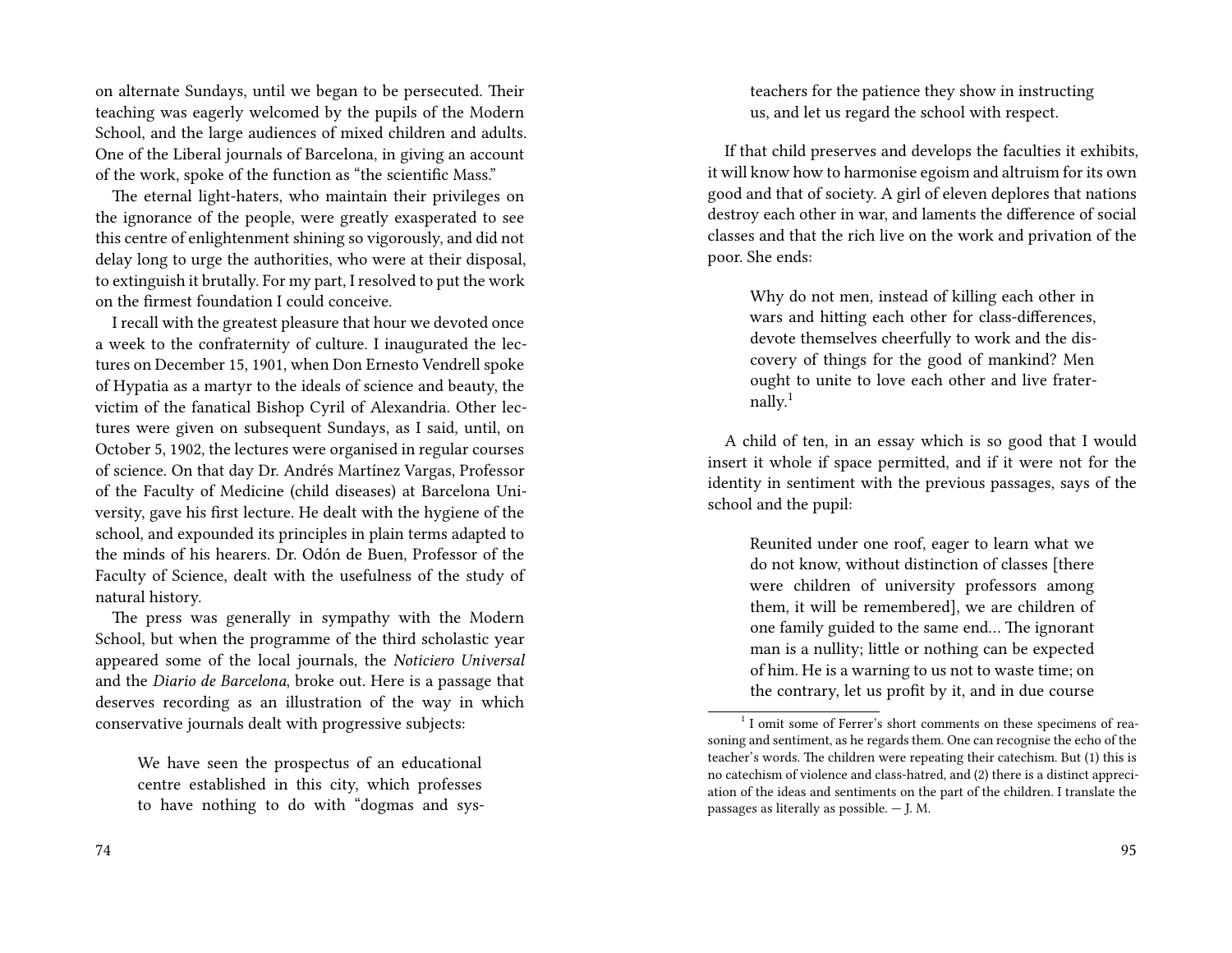Catholics do not want to see women educated, as they are the chief support of their system.

A profound observation on the causes of fanaticism, and the cause of the causes. Another girl of thirteen indicates the best remedy of the evil in the following lines:

The mixed school, for both sexes, is supremely necessary. The boy who studies, works, and plays in the society of girls learns gradually to respect and help her, and the girl reciprocally; whereas, if they are educated separately, and the boy is told that the girl is not a good companion and she is worse than he, the boy will not respect women when he is a man, and will regard her as a subject or a slave, and that is the position in which we find women. So we must all work for the foundation of mixed schools, wherever it is possible, and where it is not possible we must try to remove the difficulties.

A boy of twelve regards the school as worthy of all respect, because we learn in it to read, write, and think, and it is the basis of morality and science; he adds:

If it were not for the school we should live like savages, walk naked, eat herbs and raw flesh, and dwell in caves and trees; that is to say, we should live a brutal life. In time, as a result of the school, everybody will be more intelligent, and there will be no wars or inflamed populations, and people will look back on war with horror as a work of death and destruction. It is a great disgrace that there are children who wander in the streets and do not go to school, and when they become men it is more disgraceful. So let us be grateful to our

tems." It proposes to liberate everybody from "authoritarian dogmas, venerable sophisms, and ridiculous conventions." It seems to us that this means that the first thing to do is to tell the boys and  $girls - it$  is a mixed school  $-$  that there is no God, an admirable way of forming good children, especially young women who are destined to be wives and mothers.

The writer continues in this ironical manner for some time, and ends as follows:

This school has the support of a professor of Natural Science (Dr. Odón de Buen) and another of the Faculty of Medicine. We do not name the latter, as there may be some mistake in including him among the men who lend their support to such a work.

These insidious clerical attacks were answered by the anticlerical journals of Barcelona at the time.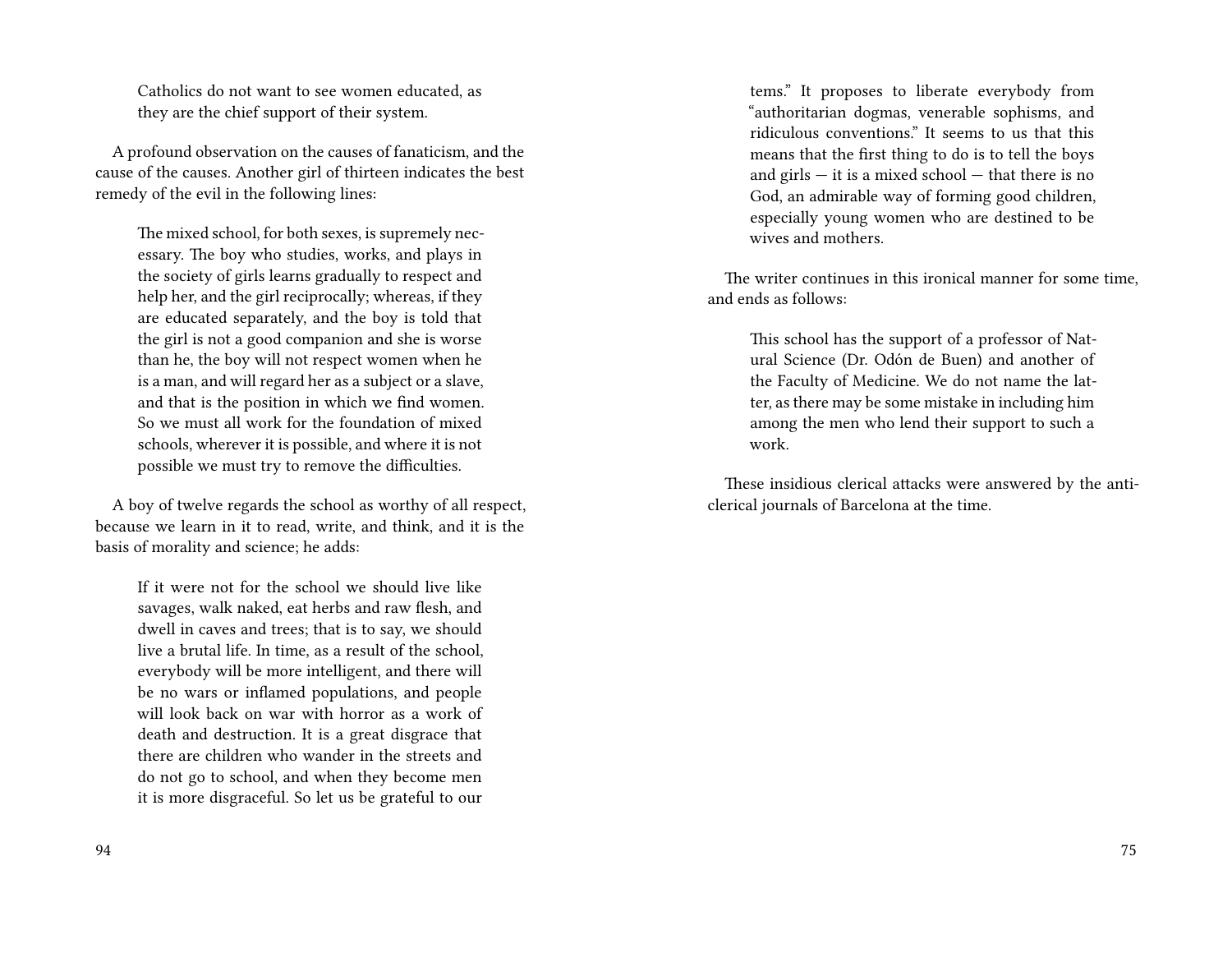#### **Chapter XIII. The Results**

At the beginning of the second scholastic year I once more drew up a programme. Let us, I said, confirm our earlier programme; vindicated by results, approved in theory and practice, the principle which from the first informed our work and governs the Modern School is now unshakable.

*Science is the sole mistress of our life.* Inspired with this thought, the Modern School proposes to give the children entrusted to it *a mental vitality of their own,* so that when they leave our control they will continue to be the mortal enemies of all kinds of prejudices and will form their own ideas, individually and seriously, on all subjects.

Further, as education does not consist merely in the training of the mind, but must include the emotions and the will, we shall take the utmost care in the training of the child that its intellectual impressions are converted into the sap of sentiment. When this attains a certain degree of intensity, it spreads through the whole being, colouring and refining the individual character. And as the conduct of the youth revolves entirely in the sphere of character, he must learn to adopt science as the sole mistress of his life.

To complete our principle we must state that we are enthusiastically in favour of mixed education, so that, having the same education, the woman may become the real companion of man, and work with him for the regeneration of society. This task has hitherto been confined to man; it is time that the moral influence of woman was enlisted in it. Science will illumine and guide her rich vein of sentiment, and utilise her character for the welfare of the race. Knowing that the chief need in

76

instead of punishing a criminal by committing another crime, to give him good advice, so that he will not do it again. Besides, if we are all equal, there would be no thieves, or assassins, or rich people, or poor, but all would be equal and love work and liberty.

The simplicity, clearness, and soundness of this observation need no commentary. One can understand our astonishment to hear it from the lips of a tender and very pretty little girl, who looked more like a symbolical representation of truth and justice than a living reality.

A boy of twelve deals with sincerity, and says:

The man who is not sincere does not live peacefully; he is always afraid of being discovered: when one is sincere, if one has done wrong, the sincere declaration relieves the conscience. If a man begins to tell lies in childhood, he will tell bigger lies when he grows up, and may do much harm. There are cases in which one need not be sincere. For instance, if a man comes to our house, flying from the police, and we are asked afterwards if we have seen him, we must deny it; the contrary would be treachery and cowardice.

It is sad that the mind of a child who regards truth as an incomparable good, "without which it is impossible to live," is induced by certain grave abuses to consider lying a virtue in some cases.

A girl of thirteen writes of fanaticism, and, regarding it as a characteristic of backward countries, she goes on to seek the cause:

Fanaticism is the outcome of the state of ignorance and backwardness of women; on that account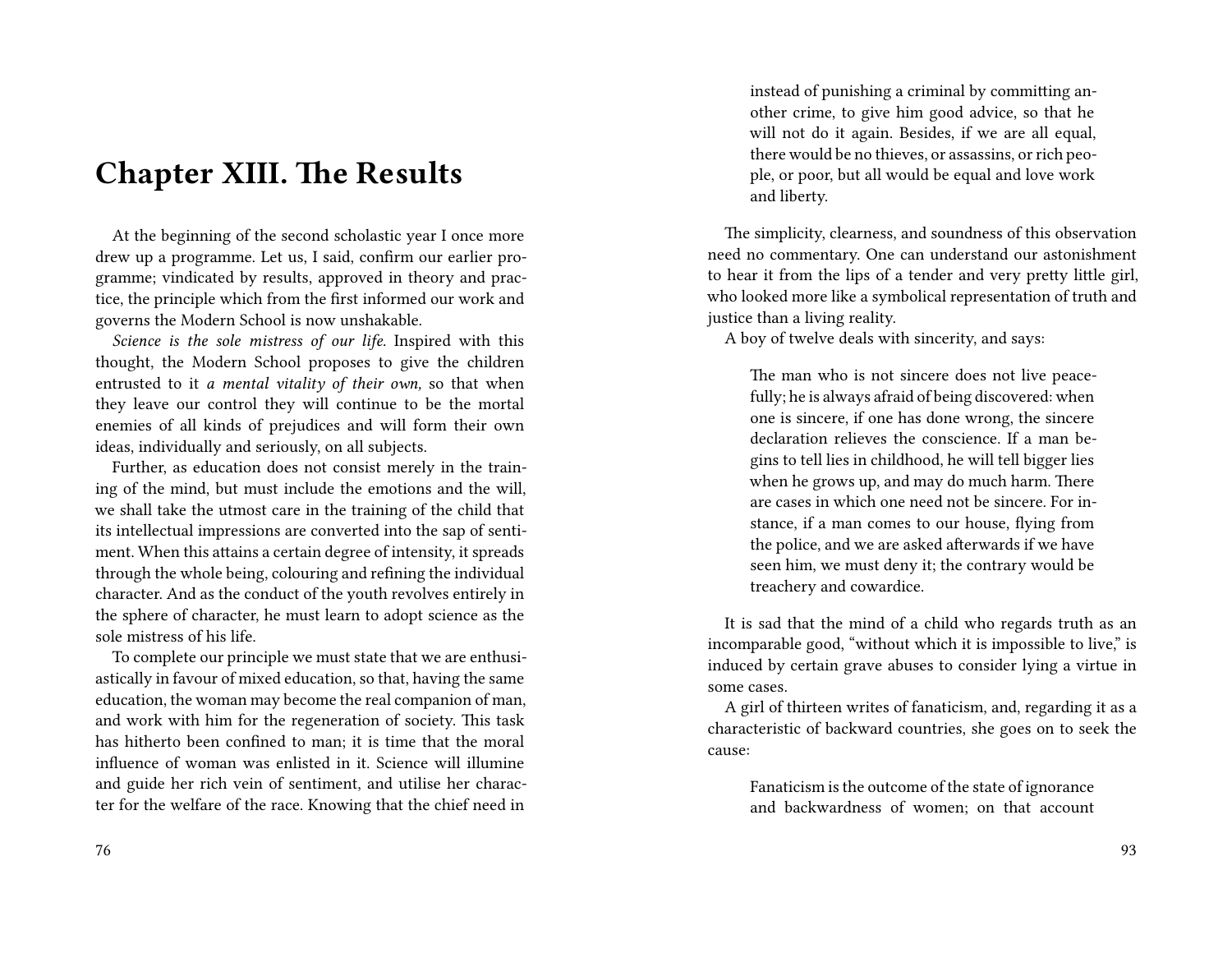- 2. Militarism, a means of destruction employed by one nation against another, due to the bad organisation of society.
- 3. Inequality, which allows some to rule and command, and obliges others to humble themselves and obey.

This principle is fundamental and simple, as we should expect to find in an imperfectly informed mind, and it would not enable one to solve a complete sociological problem; but it has the advantage of keeping the mind open to fresh knowledge. It is as if one asked: What does a sick man need to recover health? And the reply is: His suffering must disappear. This is a naive and natural reply, and would certainly not be given by a child brought up in the ordinary way; such a child would be taught first to consider the will of supposed supernatural beings. It is clear that this simple way of putting the problem of life does not shut out the hope of a reasonable solution; indeed, one logically demands the other, as the child's essay shows:

I do not mean that if there were no rich, or soldiers, or rulers, or wages, people would abuse their liberty and welfare, but that, with everybody enjoying a high degree of civilisation, there would be universal cordiality and friendship, and science would make much greater progress, not being interrupted by wars and political stagnation.

A girl of nine made the following sensible observation, which we leave in her own incorrect language:

A criminal is condemned to death; if the murderer deserves this punishment, the man who condemns him and the man who kills him are also murderers; logically, they ought to die as well, and so humanity would come to an end. It would be better, this country is a knowledge of natural science and hygiene, the Modern School intends to help to supply It. In this it has the support of Dr. de Buen and Dr. Vargas, who lecture, alternately, on their respective subjects.

On June 30, 1903, I published in the *Bulletin* the following declaration:

We have now passed two years in expounding our principles justifying them by our practice, and enjoying the esteem of all who have co-operated in our work. We do not see in this any other triumph than that we are able to confirm confidently all that we have proclaimed. We have overcome the obstacles which were put in our way by interest and prejudice, and we intend to persevere in it, counting always on that progressive comradeship which dispels the darkness of ignorance with its strong light. We resume work next September, after the autumn vacation. We are delighted to be able to repeat what we said last year. The Modern School and its *Bulletin* renew their life, for they have filled, with some measure of satisfaction, a deeply-felt need. Without making promises or programmes, we will persevere to the limit of our powers.

In the same number of the *Bulletin* was published the following list of the pupils who had attended the school during the first two years: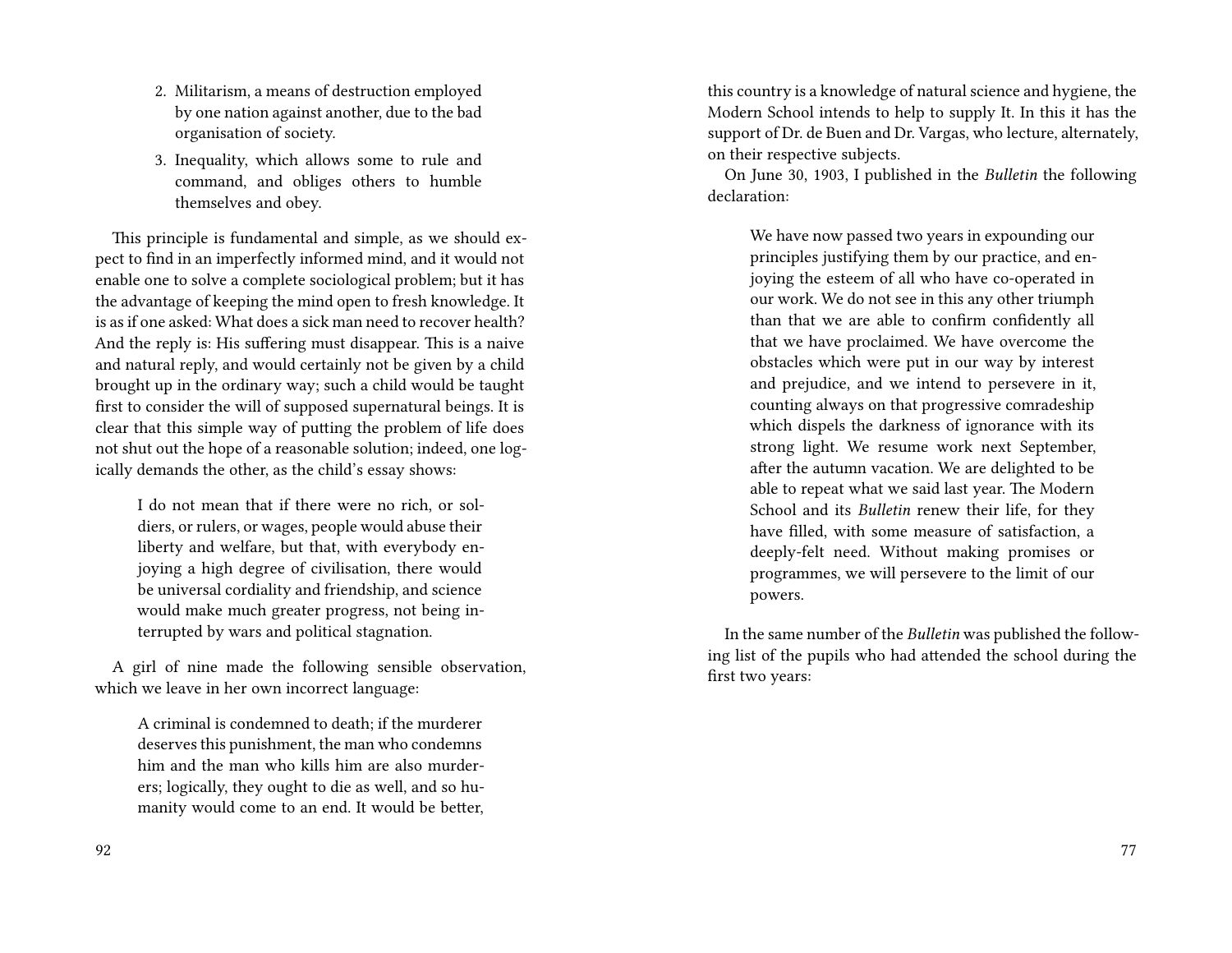| MONTHEIRLS.           |          |          | BOYS.    |          | <b>TOTAL.</b> |                            |
|-----------------------|----------|----------|----------|----------|---------------|----------------------------|
|                       | $1901 -$ | $1902 -$ | $1901 -$ | $1902 -$ | $1st$ Yr.     | $2^{\overline{\text{nd}}}$ |
|                       | 2.       | 3.       | 2.       | 3.       |               | Yr.                        |
| Opening $12$          |          |          | 18       |          | 30            |                            |
| Day                   |          |          |          |          |               |                            |
| September             |          | 23       | 23       | 40       | 39            | 63                         |
| October 18            |          | 28       | 25       | 40       | 43            | 68                         |
| Novemb <sup>21</sup>  |          | 31       | 29       | 40       | 50            | 71                         |
| December <sup>2</sup> |          | 31       | 30       | 40       | 52            | 71                         |
| January $22$          |          | 31       | 32       | 44       | 54            | 75                         |
| February23            |          | 31       | 32       | 48       | 55            | 79                         |
| March                 | 25       | 33       | 34       | 47       | 59            | 80                         |
| April                 | 26       | 32       | 37       | 48       | 63            | 80                         |
| May                   | 30       | 33       | 38       | 48       | 68            | 81                         |
| June                  | 32       | 34       | 38       | 48       | 70            | 82                         |

At the beginning of the third year I published with special pleasure the following article in the *Bulletin* on the progress of the School:

On the eighth of the present month we opened the new scholastic year. A large number of pupils, their relatives, and members of the general public who were in sympathy with our work and lectures, filled the recently enlarged rooms, and, before the commencement of the function, inspected the collections which give the school the appearance of a museum of science. The function began with a short address from the director, who formally declared the opening of the third year of school life, and said that, as they now had more experience and were encouraged by success, they would carry out energetically the ideal of the Modern School.

Dr. de Buen congratulated us on the enlargement of the School, and supported its aims. Education

### **Chapter XV. The Ingenuousness of the Child**

In the *Bulletin* of September 30, 1903, we published the work of the pupils in the various classes of the Modern School, which had been read on the closing day of the second scholastic year. In these writings, in which the children are requested to apply their dawning judgment to some particular subject, the influence of mind over the inexpert, ingenuous reasoning power, inspired by the sentiment of justice, is more apparent than the observance of rules. The judgments are not perfect from the logical point of view, only because the child has not the knowledge necessary for the formation of a perfectly sound opinion. This is the opposite of what we usually find, as opinions are generally founded only on prejudice arising from traditions, interests, and dogmas.

A boy of twelve, for instance, gave the following principle for judging the value of nations:

> To be called civilised, a nation or State must be free from the following

Let me interrupt for a moment to point out that the young author identifies "civilised" with "just," and especially that, putting aside prejudice, he describes certain evils as curable, and regards the healing of them as an essential condition of justice. These evils are

> 1. The co-existence of poor and rich, and the resultant exploitation.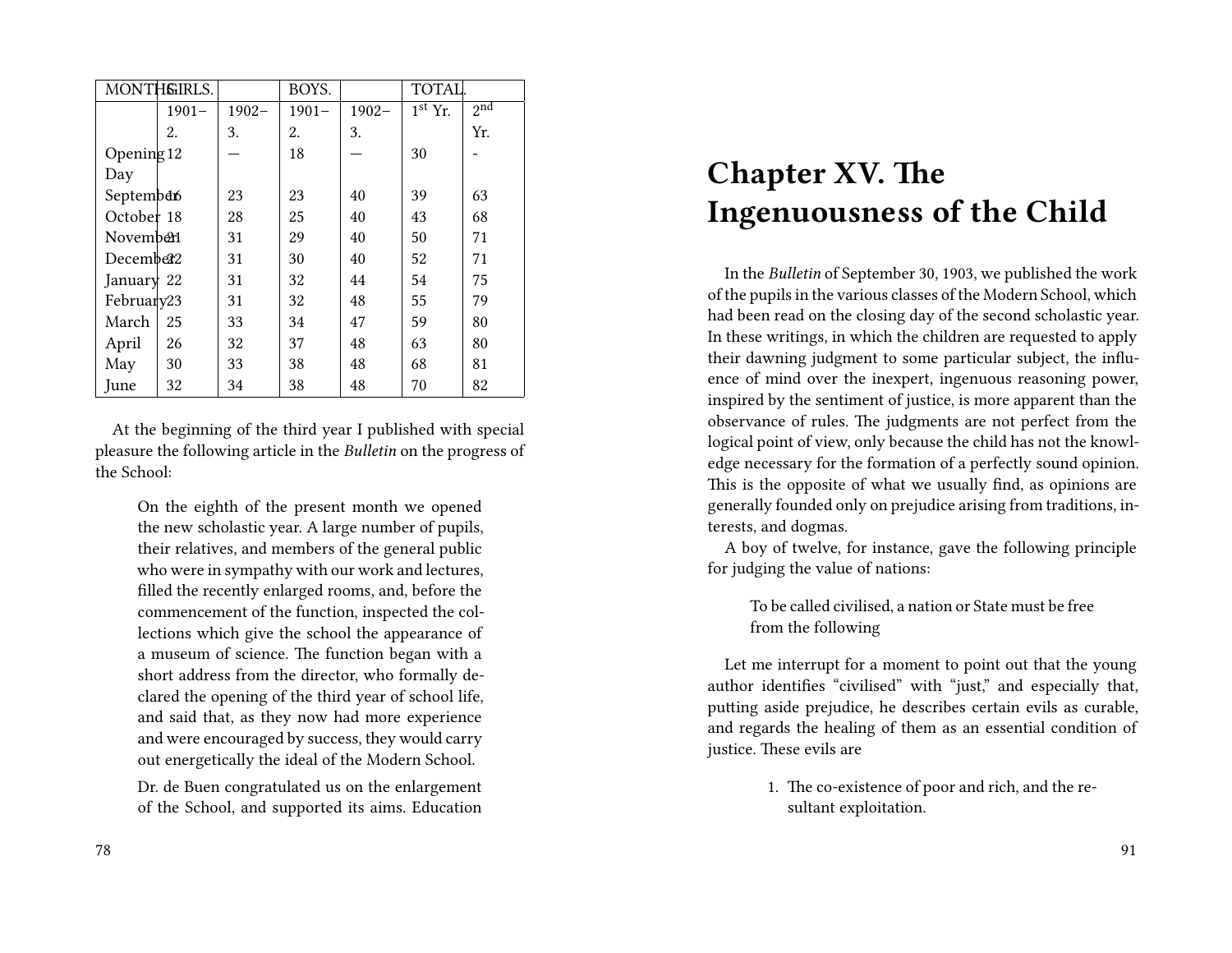#### **List of the pupils in the modern school during the first three years.**

| MONTH <sub>Bs.</sub>     |    |    | Boys. |    |    | TOTALS. |                  |                  |
|--------------------------|----|----|-------|----|----|---------|------------------|------------------|
| 1 <sup>st</sup>          |    |    |       |    |    |         |                  |                  |
| 2 <sup>nd</sup><br>year. |    |    |       |    |    |         |                  |                  |
| 3rd<br>year.             |    |    |       |    |    |         |                  |                  |
| $1^{\text{st}}$<br>year. |    |    |       |    |    |         |                  |                  |
| $2^{\text{nd}}$<br>year. |    |    |       |    |    |         |                  |                  |
| $3^{\text{rd}}$<br>year. |    |    |       |    |    |         |                  |                  |
| 1 <sup>st</sup><br>year. |    |    |       |    |    |         |                  |                  |
| 2 <sup>nd</sup><br>year. |    |    |       |    |    |         |                  |                  |
| $3^{\text{rd}}$<br>year. |    |    |       |    |    |         |                  |                  |
| year.                    |    |    |       |    |    |         |                  |                  |
| Opening                  |    |    | 18    |    |    | 30      | $\boldsymbol{0}$ | $\boldsymbol{0}$ |
| Day                      |    |    |       |    |    |         |                  |                  |
| September                | 23 | 24 | 23    | 40 | 40 | 39      | 63               | 64               |
| Octob <sub>d</sub> 8     | 28 | 43 | 25    | 40 | 59 | 43      | 68               | 102              |
| November                 | 31 | 44 | 29    | 40 | 59 | 50      | 71               | 103              |
| December                 | 31 | 45 | 30    | 40 | 59 | 52      | 71               | 104              |
| Januar <sup>22</sup>     | 31 | 47 | 32    | 44 | 60 | 54      | 75               | 107              |
| February                 | 31 | 47 | 32    | 48 | 61 | 55      | 79               | 108              |
| March <sub>25</sub>      | 33 | 49 | 34    | 47 | 61 | 59      | 80               | 110              |
| April 26                 | 32 | 50 | 37    | 48 | 61 | 63      | 80               | 111              |
| May<br>30                | 33 | 51 | 38    | 48 | 62 | 68      | 81               | 113              |
| 32<br>June               | 34 | 51 | 38    | 48 | 63 | 70      | 82               | 114              |

should, he said, reflect nature, as knowledge can only consist in our perception of what actually exists. On the part of his children, who study at the School and live in the neighbourhood, he paid a tribute to the good-comradeship among the pupils, with whom they played and studied in a perfectly natural way. He said that even in orthodox education, or rather on the part of the professors engaged in it, there were, for all its archaic features, certain tendencies similar to those embodied in the Modern School. This might be gathered from his own presence, and that of Dr. Vargas and other professors. He announced that there was already a similar school at Guadalajara, or that one would shortly be opened there, built by means of a legacy left for the purpose by a humanitarian. He wished to contribute to the redemption of children and their liberation from ignorance and superstition; and he expressed a hope and very strong wish that wealthy people would, at their death, restore their goods in this way to the social body, instead of leaving them to secure in imaginary happiness beyond the grave.

Dr. Martínez Vargas maintained, against all who thought otherwise, that the purely scientific and rational education given in the Modern School is the proper basis of instruction; no better can be conceived for maintaining the relations of the children with their families and society, and it is the only way to form, morally and intellectually, the men of the future. He was glad to hear that the scholastic hygiene which had been practised in the Modern School during the previous two years, involving a periodical examination of the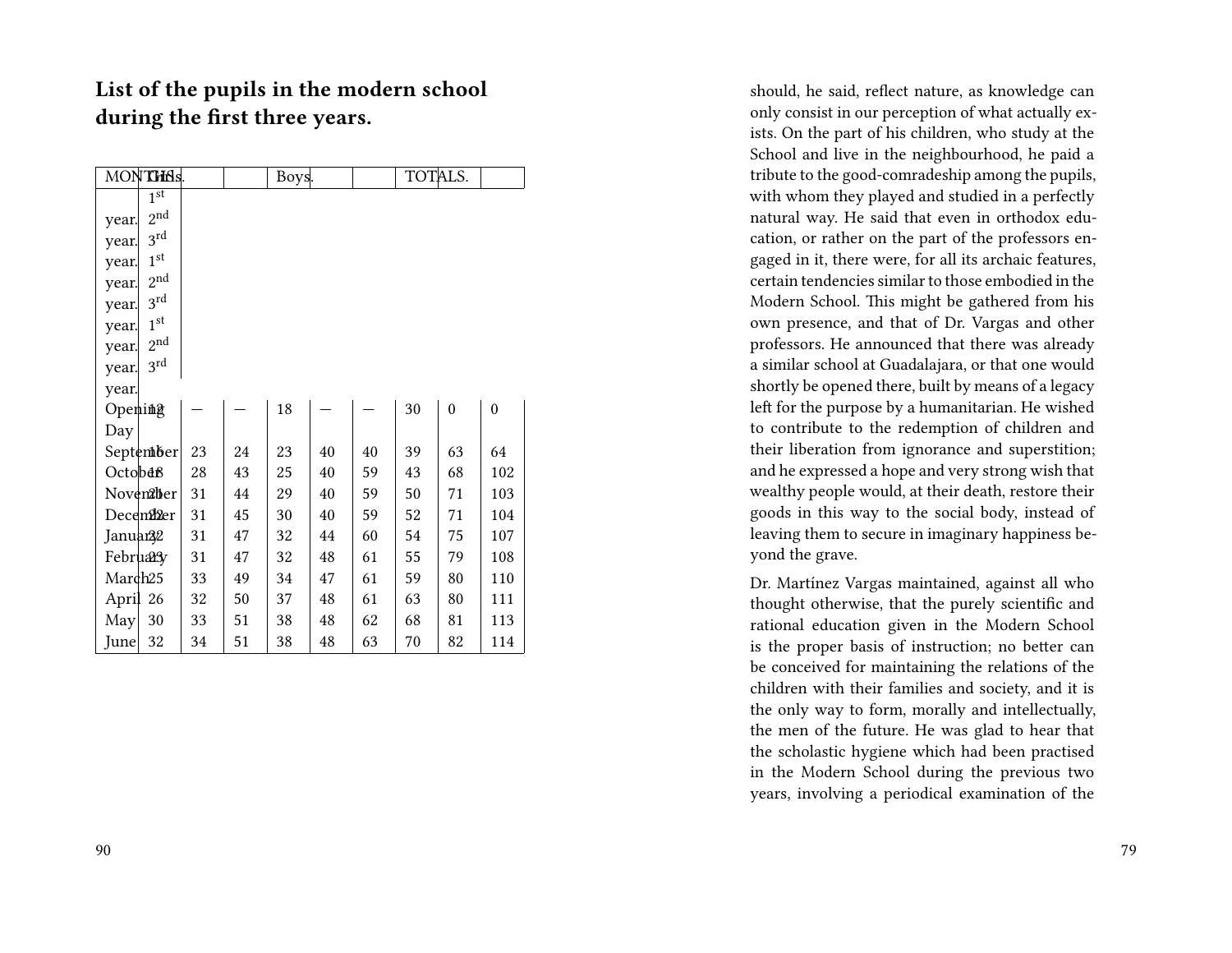children, and expounded in the public lectures, had received the solemn sanction of the Hygienic Congress lately held at Brussels.

Going on to resume his lectures, and as a means of enforcing oral instruction by visual perception, he exhibited a series of lantern-slides illustrating various hygienic exercises, certain types of disease, unhealthy organs, etc., which the speaker explained in detail. An accident to the lantern interrupted the pictures; but the professor continued his explanations, speaking of the mischievous effects of corsets, the danger of microbic infection by trailing dresses or by children playing with soil, insanitary houses and workshops, etc., and promised to continue his medical explanation during the coming year.

The audience expressed its pleasure at the close of the meeting, and the sight of the great joy of the pupils was some consolation amid the hardships of the present, and a good augury for the future.

In June, 1904, the *Bulletin* published the following figures in regard to the attendance at school. At that time the publications of the Modern School were in use in thirty-two other schools throughout the country, and its influence was thus felt in Seville and Malaga, Tarragona and Cordova, and other towns, as well as Barcelona and the vicinity. The number of scholars in our schools was also steadily rising, as the following table shows: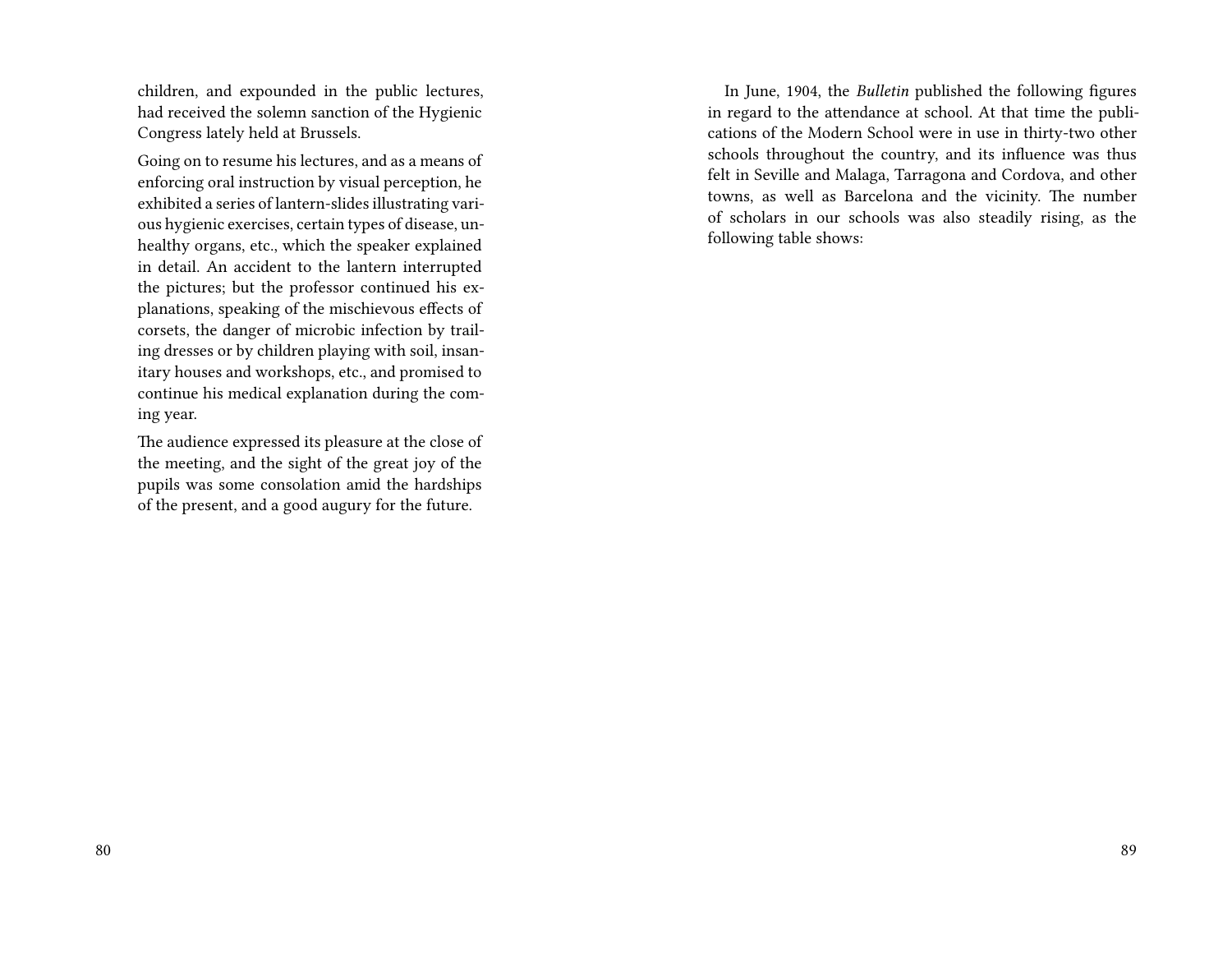of human brotherhood; to Linnaeus and Cuvier, the founders of natural history; to Laplace, the inventor of the established cosmogony; to Darwin, the author of the evolutionary doctrine, which explains the formation of species by natural selection; and to all who, by means of observation and experiment, have discredited the supposed revelation, and tell us the real nature of the universe, the earth, and life.

Against the evils engendered by generations sunk in ignorance and superstition, from which so many are now delivered, only to fall into an anti-social scepticism, the best remedy, without excluding others, is to instruct the rising generation in purely humanist principles and in the positive and rational knowledge provided by science. Women educated thus will be mothers in the true sense of the word, not transmitters of traditional superstitions; they will teach their children integrity of life, the dignity of life, social solidarity, instead of a medley of outworn and sterile dogmas and submission to illegitimate hierarchies. Men thus emancipated from mystery, miracle, and distrust of themselves and their fellows, and convinced that they were born, not to die, as the wretched teaching of the mystics says, but to live, will hasten to bring about such social conditions as will give to life its greatest possible development. In this way, preserving the memory of former generations and other frames of mind as a lesson and a warning, we will once for all close the religious period, and enter definitely into that of reason and nature.

# **Chapter XIV. A Defensive Chapter**

Our programme for the third scholastic year (1903–4) was as follows:

To promote the progressive evolution of childhood by avoiding all anachronistic practices, which are merely obstacles placed by the past to any real advance towards the future, is, in sum, the predominant aim of the Modern School. Neither dogmas nor systems, moulds which confine vitality to the narrow exigencies of a transitory form of society, will be taught. Only solutions approved by the facts, theories accepted by reason, and truths confirmed by evidence, shall be included in our lessons, so that each mind shall be trained to control a will, and truths shall irradiate the intelligence, and, when applied in practice, benefit the whole of humanity without any unworthy and disgraceful exclusiveness.

Two years of success are a sufficient guarantee to us. They prove, in the first place, the excellence of mixed education, the brilliant result — the triumph, we would almost say — of an elementary common sense over prejudice and tradition. As we think it advisable, especially that the child may know what is happening about it, that physical and natural science and hygiene should be taught, the Mod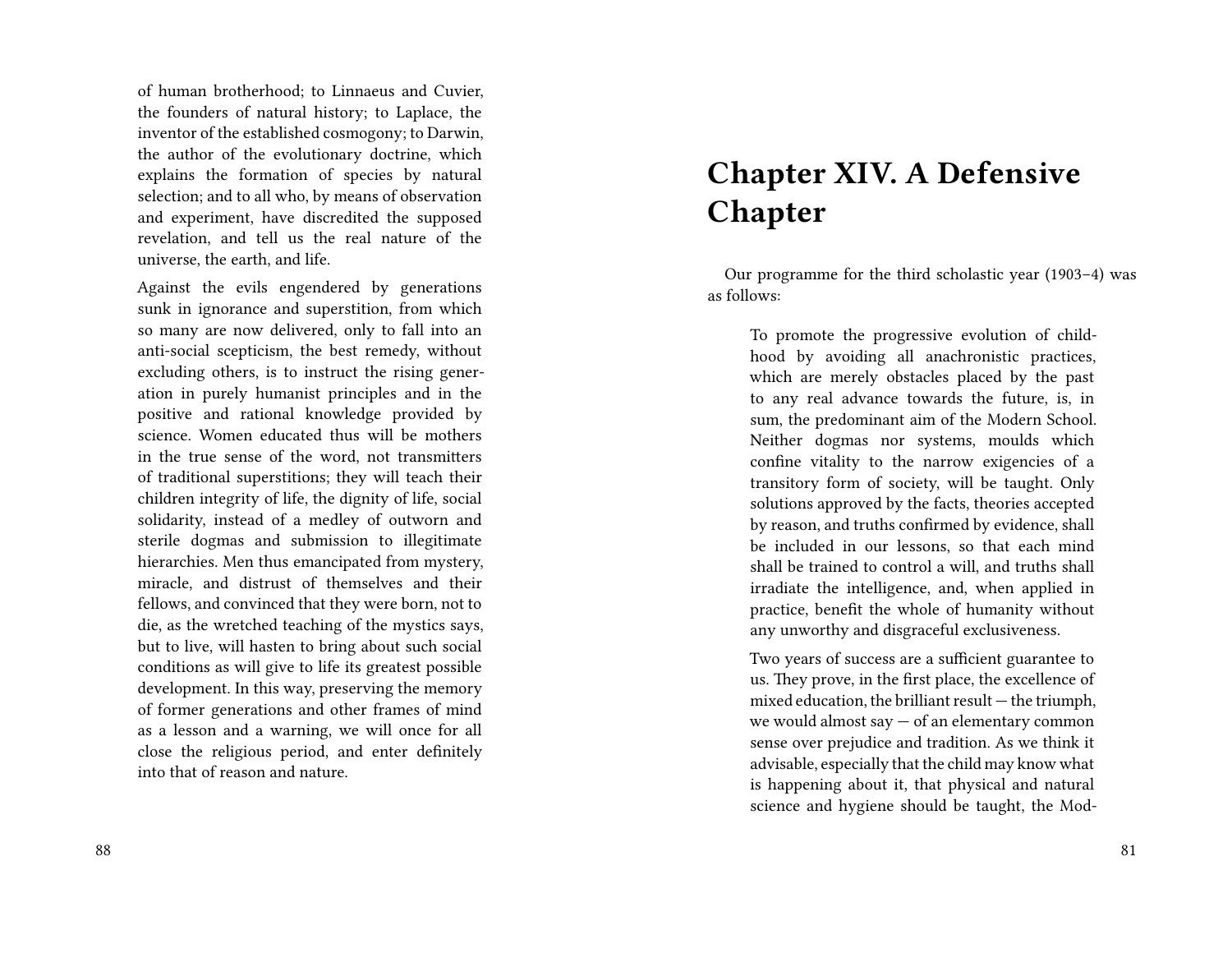ern School will continue to have the services of Dr. de Buen and Dr. Vargas. They will lecture on alternate Sundays, from eleven to twelve, on their respective subjects in the school-room. These lectures will complete and further explain the classes in science held during the week.

It remains only to say that, always solicitous for the success of our work of reform, we have enriched our scholastic material by the acquisition of new collections which will at once assist the understanding and give an attractiveness to scientific knowledge; and that, as our rooms are now not large enough for the pupils, we have acquired other premises in order to have more room and give a favourable reply to the petitions for admission which we have received.

The publication of this programme attracted the attention of the reactionary press, as I said. In order to give them a proof of the logical strength of the position of the Modern School, I inserted the following article in the *Bulletin*:

Modern pedagogy, relieved of traditions and conventions, must raise itself to the height of the rational conception of man, the actual state of knowledge, and the consequent ideal of mankind. If from any cause whatever a different tendency is given to education, and the master does not do his duty, it would be just to describe him as an impostor; education must not be a means of dominating men for the advantage of their rulers. Unhappily, this is exactly what happens. Society is organised, not in response to a general need and for the realisation of an ideal, but as an institution with a strong determination to maintain

3. The *anthropolatric* dogma naturally results from this comparison of the activity of God and man; it ends in the apotheosis of human nature. A further result is the belief in the personal immortality of the soul, and the dualistic dogma of the twofold nature of man, whose "immortal" soul is conceived as the temporary inhabitant of a mortal frame. Thus these three anthropistic dogmas, variously adapted to the respective professions of the different religions, came at length to be vested with extraordinary importance, and proved to be the source of the most dangerous errors.<sup>2</sup>

In face of this antagonism, maintained by ignorance and self-interest, positive education, which proposes to teach truths that issue in practical justice, must arrange and systematise the established results of natural research, communicate them to children, and thus prepare the way for a more equitable state of society, in which, as an exact expression of sociology, it must work for the benefit of all as well as of the individual. Moses, or whoever was the author of *Genesis*, and all the dogmatisers, with their six days of creation out of nothing after the Creator has passed an eternity in doing nothing, must give place to Copernicus, who showed the revolution of the planets round the sun; to Galileo, who proclaimed that the sun, not the earth, is the centre of the planetary universe; to Columbus and others who, believing the earth to be a sphere, set out in search of other peoples, and gave a practical basis to the doctrine

<sup>2</sup> Haeckel's *Riddle of the Universe*, Chap. 1.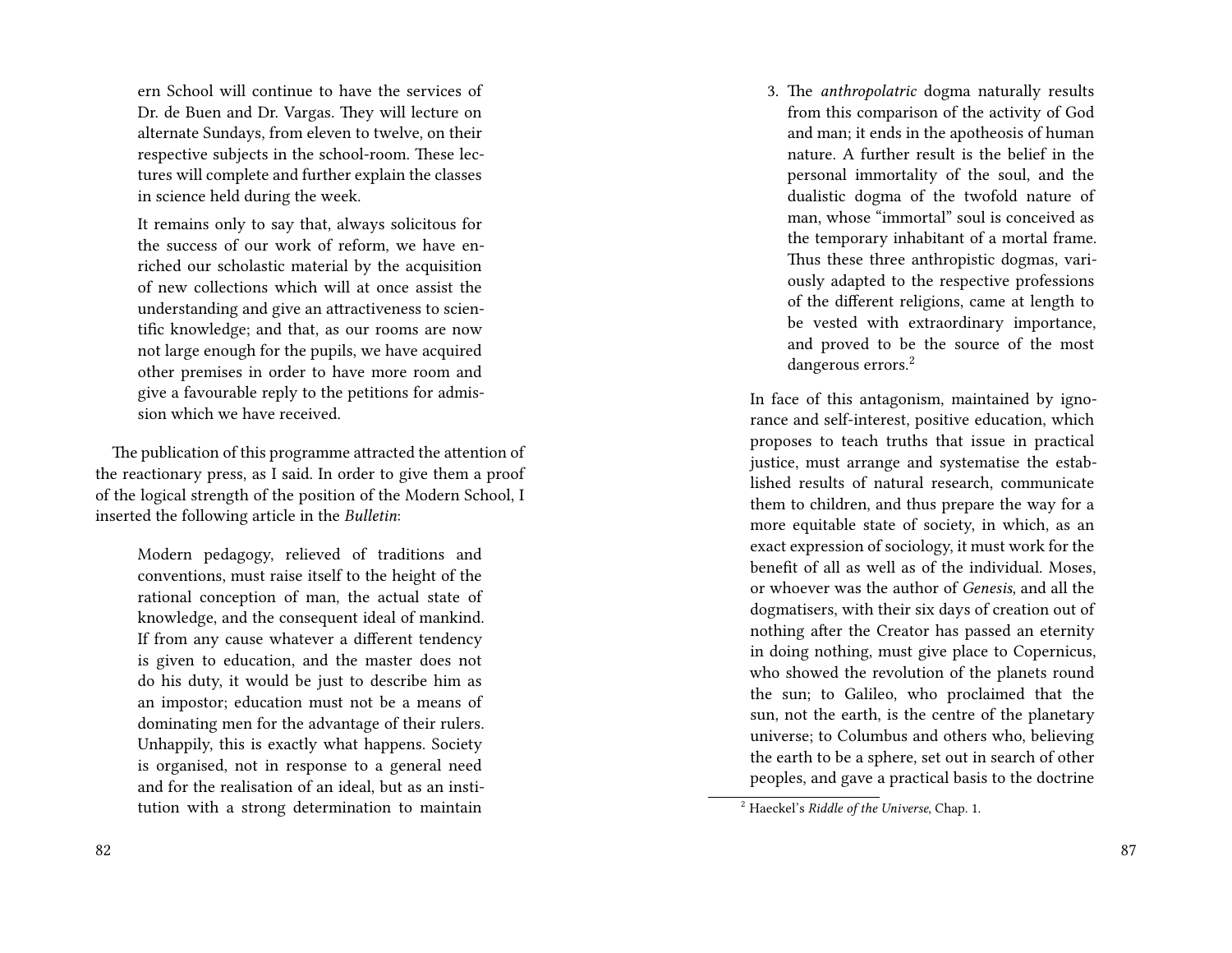different dogmas, which we may distinguish as the *anthropocentric*, the *anthropomorphic*, and the *anthropolatrous*.

- 1. The *anthropocentric* dogma culminates in the idea that man is the preordained centre and aim of all terrestrial life  $-$  or, in a wider sense, of the whole universe. As this error is extremely conducive to man's interest, and as it is intimately connected with the creation-myth of the three great Mediterranean religions, and with the dogmas of the Mosaic, Christian, and Mohammedan theologies, it still dominates the greater part of the civilised world.
- 2. The *anthropomorphic* dogma, also, is connected with the creation-myth of the three aforesaid religions and of many others. It likens the creation and control of the world by God to the artificial creation of an able engineer or mechanic, and to the administration of a wise ruler. God, as creator, sustainer, and ruler of the world, is thus represented after a purely human fashion in his thought and work. Hence it follows that man in turn is god-like. "God made man to his own image and likeness." The older, naive theology is pure "homotheism," attributing human shape, flesh, and blood to the gods. It is more intelligible than the modern mystic theosophy which adores a personal God as an invisible — properly speaking, gaseous being, yet makes him think, speak, and act in human fashion; it offers us the paradoxical picture of a gaseous vertebrate.

its primitive forms, defending them vigorously against every reform, however reasonable it may be.

This element of immobility gives the ancient errors the character of sacred beliefs, invests them with great prestige and a dogmatic authority, and arouses conflicts and disturbances which deprive scientific truths of their due efficacy or keep them in suspense. Instead of being enabled to illumine the minds of all and realise themselves in institutions and customs of general utility, they are unhappily restricted to the sphere of a privileged few. The effect is that, as in the days of the Egyptian theocracy, there is an estoeric doctrine for the cultivated and an exoteric doctrine for the lower classes — the classes destined to labour, defence, and misery.

On this account we set aside the mystic and mythical doctrine, the domination and spread of which only befits the earlier ages of human history, and embrace scientific teaching, according to its evidence. This is at present restricted to the narrow sphere of the intellectuals, or is at the most accepted in secret by certain hypocrites who, so that their position may not be endangered, make a public profession of the contrary. Nothing could make this absurd atagonism clearer than the following parallel, in which we see the contrast between the imaginative dreams of the ignorant believer and the rational simplicity of the scientist: